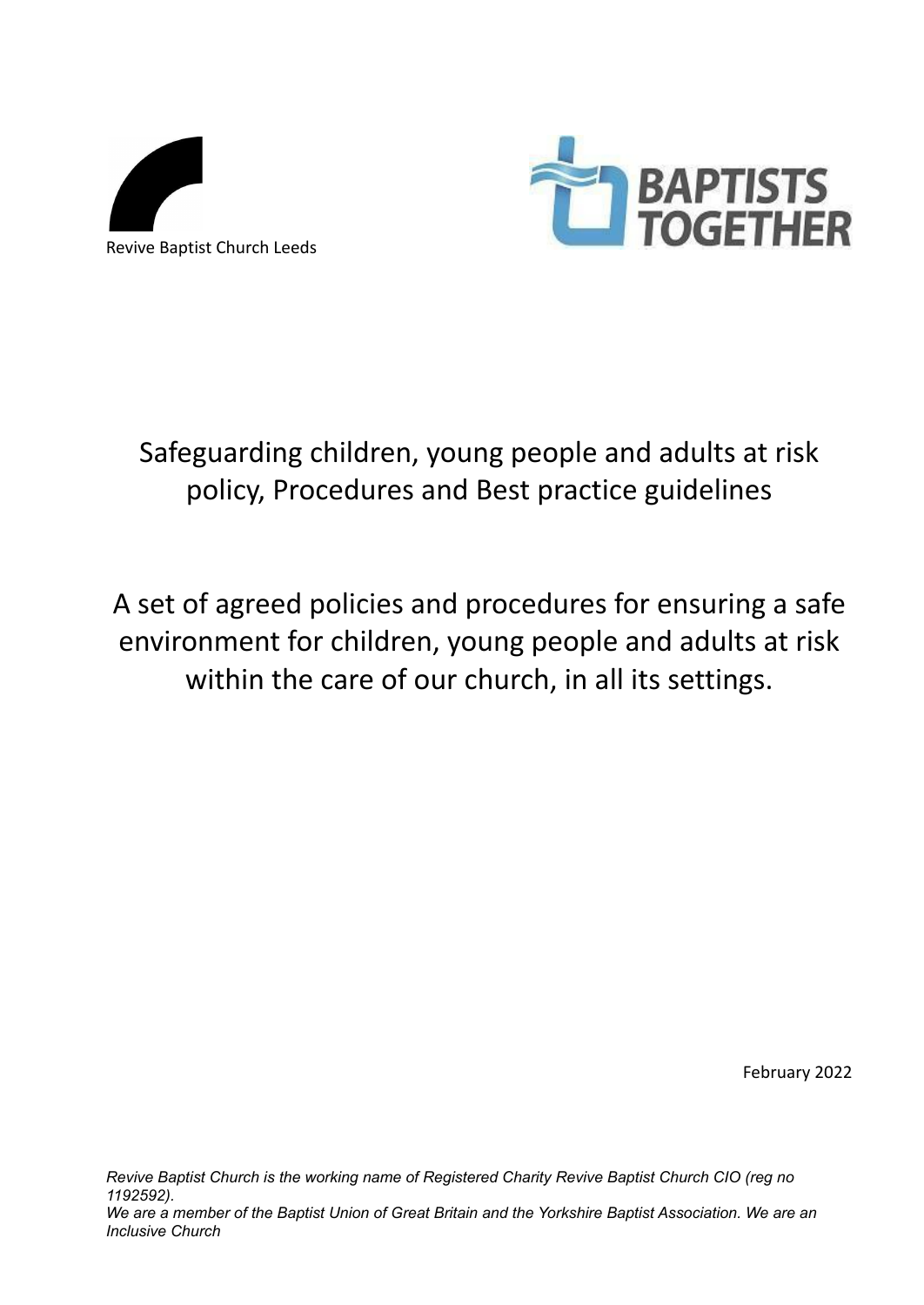|              | <b>INTRODUCTION</b> |                                                                 | 5              |
|--------------|---------------------|-----------------------------------------------------------------|----------------|
| $\mathbf{1}$ |                     | SECTION 1 - DEFINITION OF TERMS                                 | 7              |
|              | 1.1                 | Definition of Child                                             | 7              |
|              | 1.2                 | Definition of Adult at Risk                                     | 7              |
|              | 1.3                 | Definition of Abuse                                             | $\overline{7}$ |
| 2            |                     | SECTION 2 - SAFEGUARDING POLICY                                 | 9              |
|              | 2.1                 | SAFEGUARDING POLICY STATEMENT FOR REVIVE BAPTIST CHURCH         | 9              |
|              | 2.1.1               | Our Vision & Ethos                                              | 9              |
|              | 2.1.2               | Our safeguarding responsibilities                               | 9              |
|              | 2.1.3               | Safeguarding contact points within our church                   | 10             |
|              | 2.1.4               | Putting our policy into practice                                | 11             |
| 3            |                     | SECTION 3 - SAFEGUARDING PROCEDURES                             | 12             |
|              | 3.1                 | PROCEDURE FOR RECOGNISING, RESPONDING TO AND REPORTING ABUSE    | 12             |
|              | 3.1.1               | What to do if Abuse is Suspected or Disclosed                   | 12             |
|              | 3.1.2               | <b>Responding to Concerns</b>                                   | 13             |
|              |                     | Responding to Concerns Raised about Adults at Risk<br>3.1.2.1   | 14             |
|              |                     | 3.1.2.2<br><b>Allegations Against Workers</b>                   | 14             |
|              |                     | Abuse of Trust<br>3.1.2.3                                       | 15             |
|              |                     | 3.1.2.4<br>Allegations Made Against Children and Adults at Risk | 16             |
|              | 3.1.3               | <b>Pastoral Care</b>                                            | 16             |
|              |                     | Following an allegation / suspicion<br>3.1.3.1                  | 16             |
|              |                     | Supporting those who have experienced abuse<br>3.1.3.2          | 17             |
|              | 3.2                 | <b>SAFER RECRUITMENT</b>                                        | 18             |
|              | 3.2.1               | Appointment and Supervision                                     | 18             |
|              | 3.2.2               | <b>Training</b>                                                 | 19             |
|              | 3.2.3               | Young leaders under 18 years of age                             | 19             |
|              | 3.3                 | <b>SAFER BEHAVIOUR</b>                                          | 19             |
| 4            |                     | <b>SECTION 4 - BEST PRACTICE GUIDELINES</b>                     | 21             |
|              | 4.1                 | <b>WORKING WITH CHILDREN</b>                                    | 21             |
|              | 4.1.1               | Ratios                                                          | 21             |
|              | 4.1.2               | Children with Special Needs                                     | 21             |
|              | 4.1.3               | Visiting Children or Young People at Home                       | 22             |
|              | 4.1.4               | Children with no adult supervision                              | 22             |
|              | 4.1.5               | Mentoring                                                       | 22             |
|              | 4.1.6               | Peer Group Activities for Young People                          | 23             |
|              | 4.1.7               | Offering transport -                                            | 23             |
|              |                     |                                                                 |                |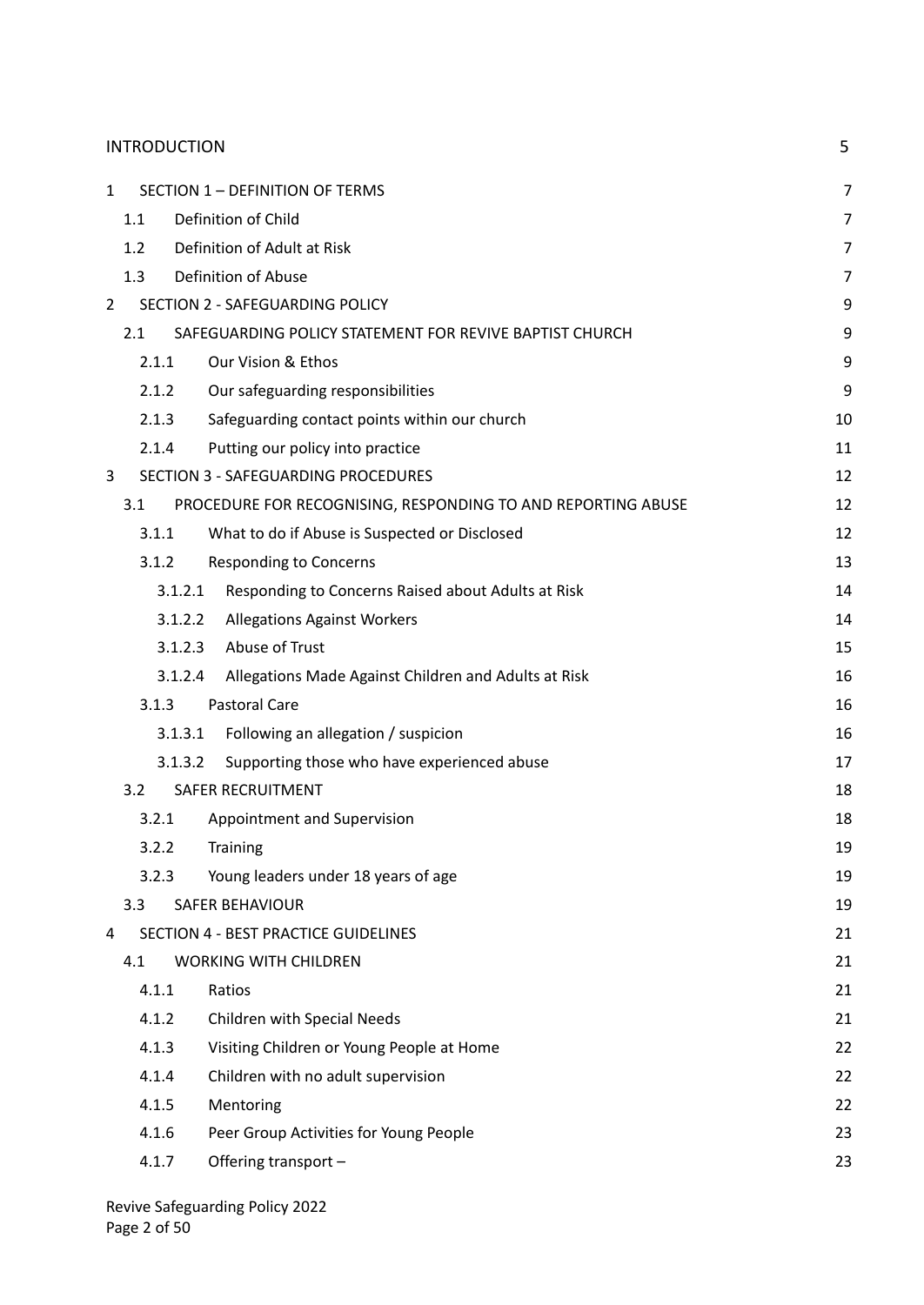| 4.1.8    | <b>Physical Contact</b>                                      | 23 |
|----------|--------------------------------------------------------------|----|
| 4.1.9    | <b>Electronic Communications - Cyber Safety</b>              | 23 |
| 4.1.9.1  | Modern Technologies and Safe Communication                   | 23 |
| 4.1.9.2  | Email, Texting and Instant Messaging                         | 24 |
| 4.1.9.3  | <b>Mobile Phones</b>                                         | 24 |
| 4.1.9.4  | <b>Social Networking</b>                                     | 25 |
| 4.1.9.5  | Taking Videos and Photographs of Children                    | 25 |
| 4.2      | <b>WORKING WITH ADULTS</b>                                   | 25 |
| 4.2.1    | Premises                                                     | 25 |
| 4.2.2    | Language                                                     | 25 |
| 4.2.3    | Worship                                                      | 26 |
| 4.2.4    | Insurance                                                    | 26 |
| 4.2.5    | <b>Financial integrity</b>                                   | 26 |
| 4.2.6    | Pastoral Care & Relationships                                | 26 |
| 4.2.7    | Photographs                                                  | 28 |
| 4.2.8    | Computers                                                    | 28 |
| 4.2.9    | Confidentiality and accountability                           | 28 |
| 4.3      | <b>SAFER COMMUNITY</b>                                       | 29 |
| 4.3.1    | <b>Bullying</b>                                              | 29 |
| 4.3.2    | Working with Alleged or Known Offenders                      | 30 |
| 4.3.3    | Alleged or known offenders who are themselves adults at risk | 31 |
| 4.4      | <b>HEALTH AND SAFETY - Safe Practice and Safe Premises</b>   | 32 |
| 4.4.1    | Consent forms                                                | 32 |
| 4.4.2    | <b>Health and Safety</b>                                     | 32 |
| 4.4.3    | Fire                                                         | 32 |
| 4.4.4    | First Aid                                                    | 32 |
| 4.4.5    | <b>Supervision of Groups</b>                                 | 32 |
| 4.4.6    | Food Hygiene                                                 | 33 |
| 4.4.7    | <b>Risk Assessment</b>                                       | 33 |
| 4.4.8    | Insurance                                                    | 33 |
| 4.4.9    | Transport                                                    | 33 |
| 4.4.10   | Outings and Overnight Events involving Children              | 33 |
| 4.4.10.1 | <b>Sleeping Arrangements</b>                                 | 34 |
| 4.4.10.2 | <b>Adventurous Activities</b>                                | 34 |
| 4.4.10.3 | <b>Fire Safety</b>                                           | 34 |
| 4.4.10.4 | Safety                                                       | 34 |
| 4.4.10.5 | <b>Swimming Trips</b>                                        | 34 |
| 4.4.11   | Outings and Overnight Events involving Adults at Risk        | 34 |
|          | Revive Safeguarding Policy 2022                              |    |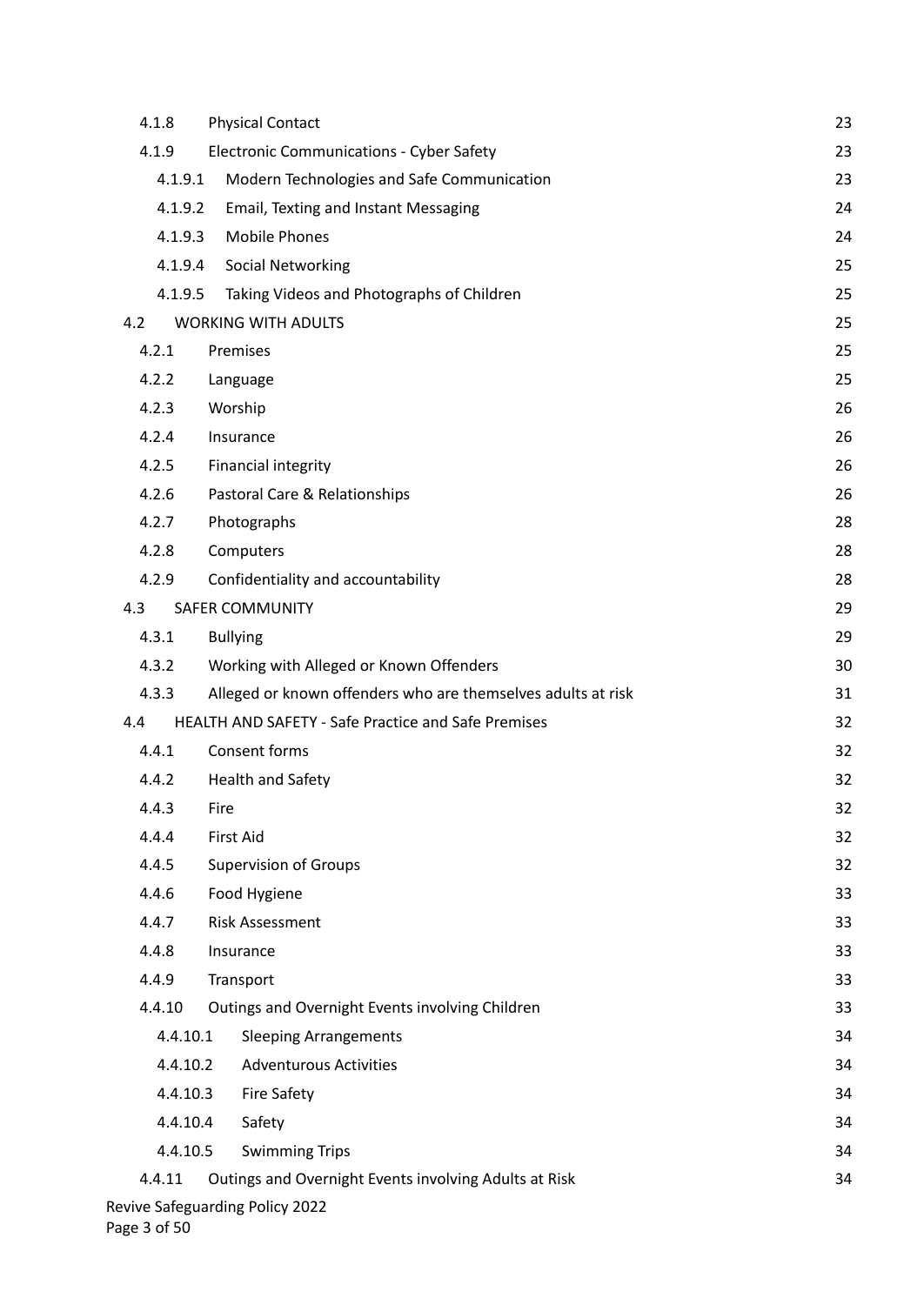|                | 4.4.11.1              | <b>Sleeping Arrangements</b>                                                               | 35 |
|----------------|-----------------------|--------------------------------------------------------------------------------------------|----|
|                | 4.4.11.2              | Personal Care                                                                              | 35 |
|                | 4.4.11.3              | <b>Activities</b>                                                                          | 35 |
|                | 4.4.11.4              | Safety                                                                                     | 35 |
|                | 4.4.11.5              | <b>Consent and Medical Information</b>                                                     | 35 |
|                | 4.4.11.6              | Holding and Dispensing of Medication                                                       | 36 |
| 5              |                       | SECTION 5 - USEFUL CONTACTS                                                                | 37 |
| 6              | <b>APPENDICES</b>     |                                                                                            | 38 |
|                | 6.1                   | <b>APPENDIX 1 - DEFINITIONS OF ABUSE</b>                                                   | 38 |
|                | 6.2                   | APPENDIX 2 - DETAILED GUIDANCE ON REPORTING REQUIREMENTS                                   | 41 |
|                | 6.3                   | APPENDIX 3 - SAFEGUARDING INCIDENT FORM                                                    | 44 |
|                | 6.4                   | Appendix 4 – Application Form for Young leaders under 18 years of age                      | 47 |
|                | 6.5                   | Appendix 5 - Training and information on best practice for safeguarding of LGBTQ people in |    |
|                | churches              |                                                                                            | 47 |
| $\overline{7}$ | For more information: |                                                                                            | 48 |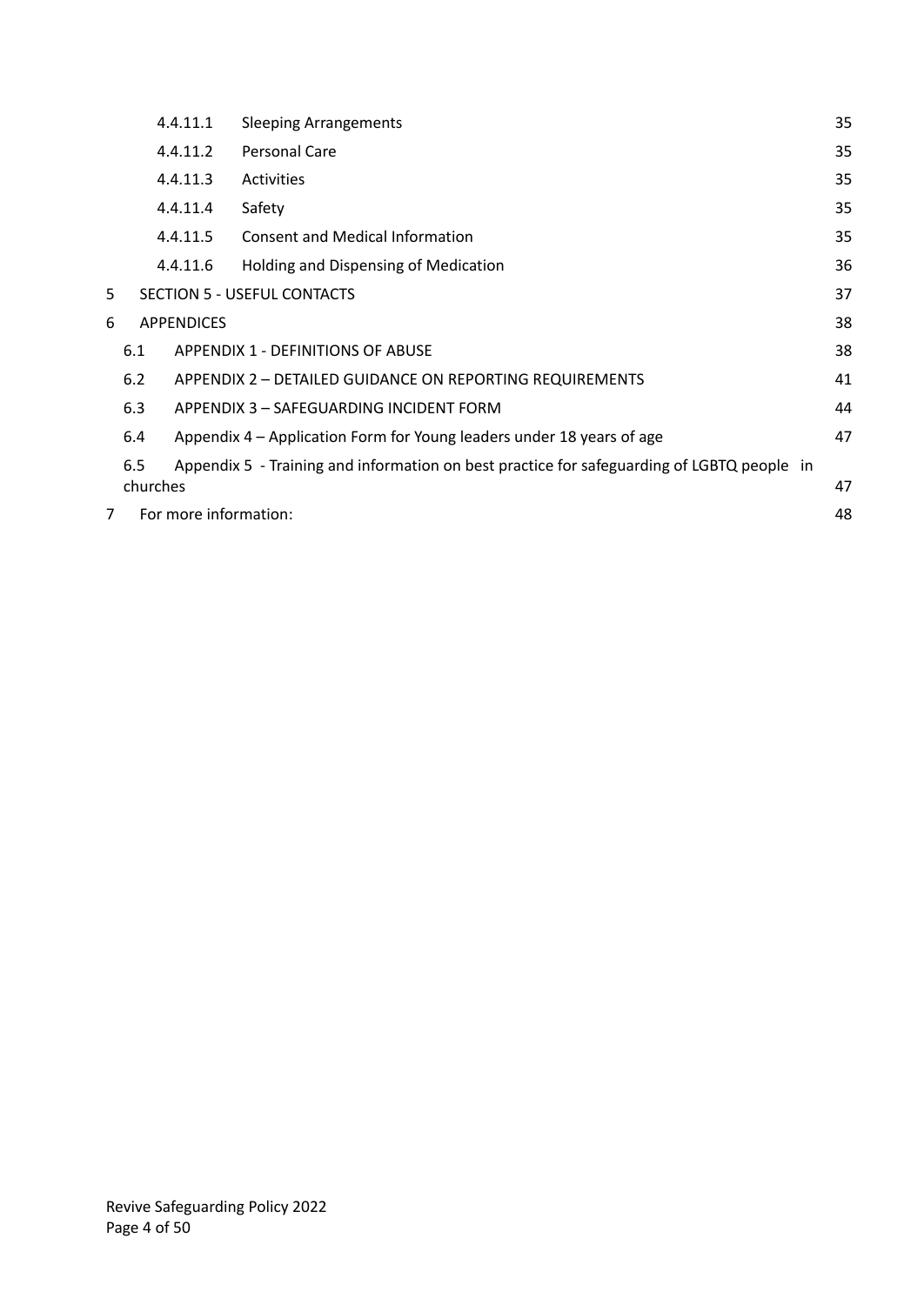## INTRODUCTION

Revive Church (hereinafter 'the church') has a joint safeguarding policy statement for children and adults at risk.

The procedures and guidelines are for both children and adults at risk and set out how our safeguarding policy is implemented in all gatherings, groups, meetings and events that happen as part of the life of the church.

This policy is for adult official members of Revive (over 18), those in formal roles (trustees, minister, lay minister, DPS officers and support team) and those in informal roles (WhatsApp group co-ordinators, hosts, meeting leaders).

There are 5 sections to our safeguarding framework.

- **1) Definition of terms**
- **2) Safeguarding Policy Statement**
- **3) Safeguarding Procedures**
- **4) Best Practice Guidelines**
- **5) Useful Contacts**

We have set ourselves the goal of 'Excellence in Safeguarding'

Each trustee, minister, and worker (paid or voluntary) and group co-ordinator needs to be familiar with these procedures.

Our Safeguarding teams, ministers and co-ordinators will undertake **online refresher training** every year and **Level 2 and level 3 Excellence in Safeguarding Training** every 3 years.

All our church workers who engage with children and/or adults at risk should know these procedures and have training to work with the procedures even if their role is always in a mixed group setting. They should attend the **Baptist Union Great Britain (BUGB) Level 2** *Excellence in Safeguarding Training* at least once every three years.

All coordinators/hosts of Revive groups or events, and those with formal roles (trustee, ministers, support team) are called "church workers" for the purposes of this policy.

As all members in Revive take part in supporting one another, we regard 'Excellence in Safeguarding' as a responsibility for the whole community, therefore we will encourage all full members of the church to take part in **BUGB Level 2** *Excellence in Safeguarding Training* once every three years, and commit to making safeguarding conversations part of our community life.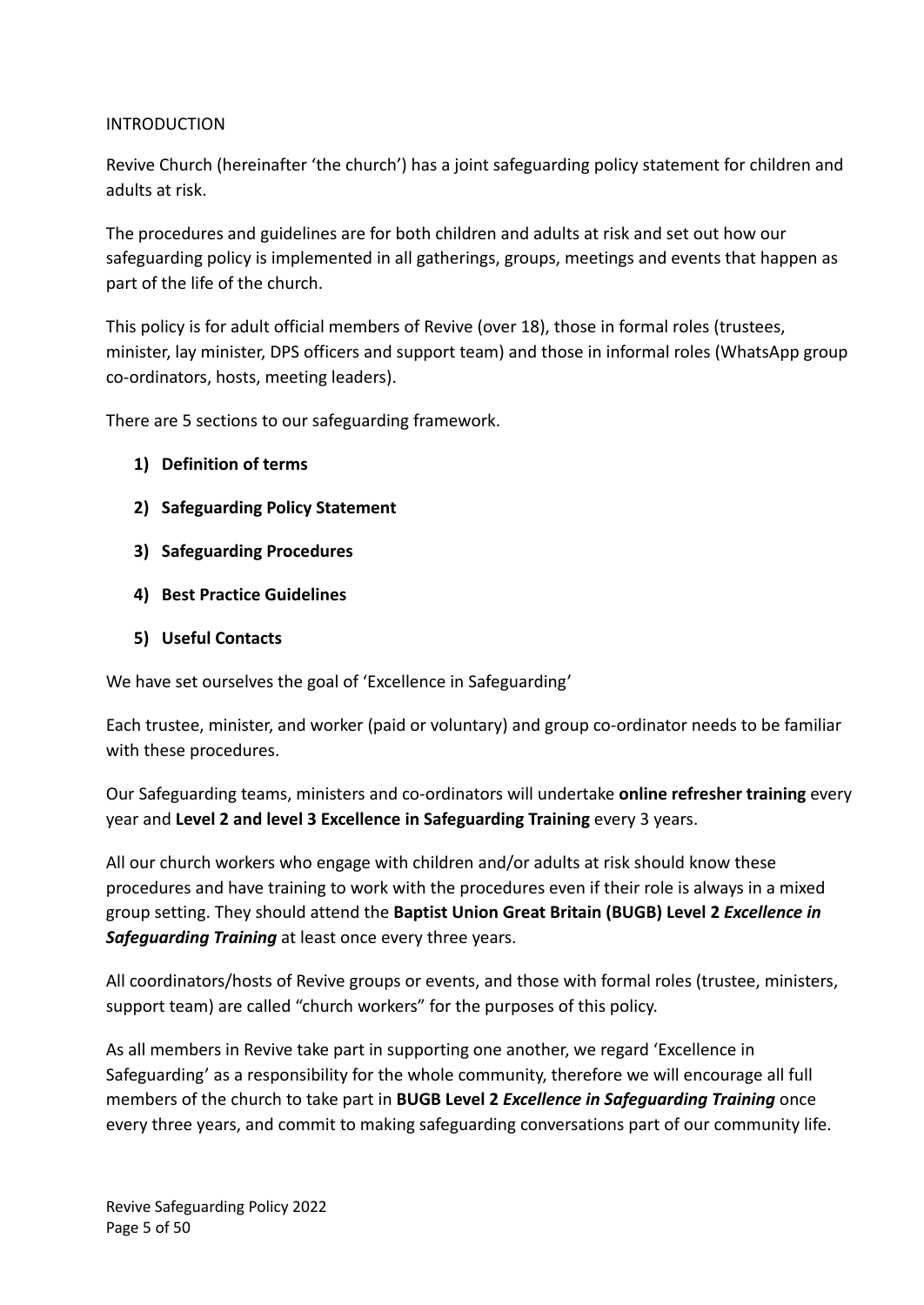Those people who occasionally lead an all age activity or carry out a one off specific responsibility such as leading worship or giving a talk, should access the **BUGB** *Introduction to Safeguarding Guide for new workers (paid and voluntary)* that is available free of charge from the BU website.

We will show the level 1 videos annually at our quarterly prayer and planning meetings and regularly provide the link to both the full policy and a quick guide to reporting on our Facebook, WhatsApp and email communications.

Support is available through the Yorkshire Baptist Association team as well as information, guidance and resources on the Baptists Together website at [www.baptist.org.uk](http://www.baptist.org.uk).

We commit to reviewing our safeguarding policy, procedures and practices on an annual basis. This will usually be done by the DPS and Safeguarding Trustee, reporting back to the Support Team.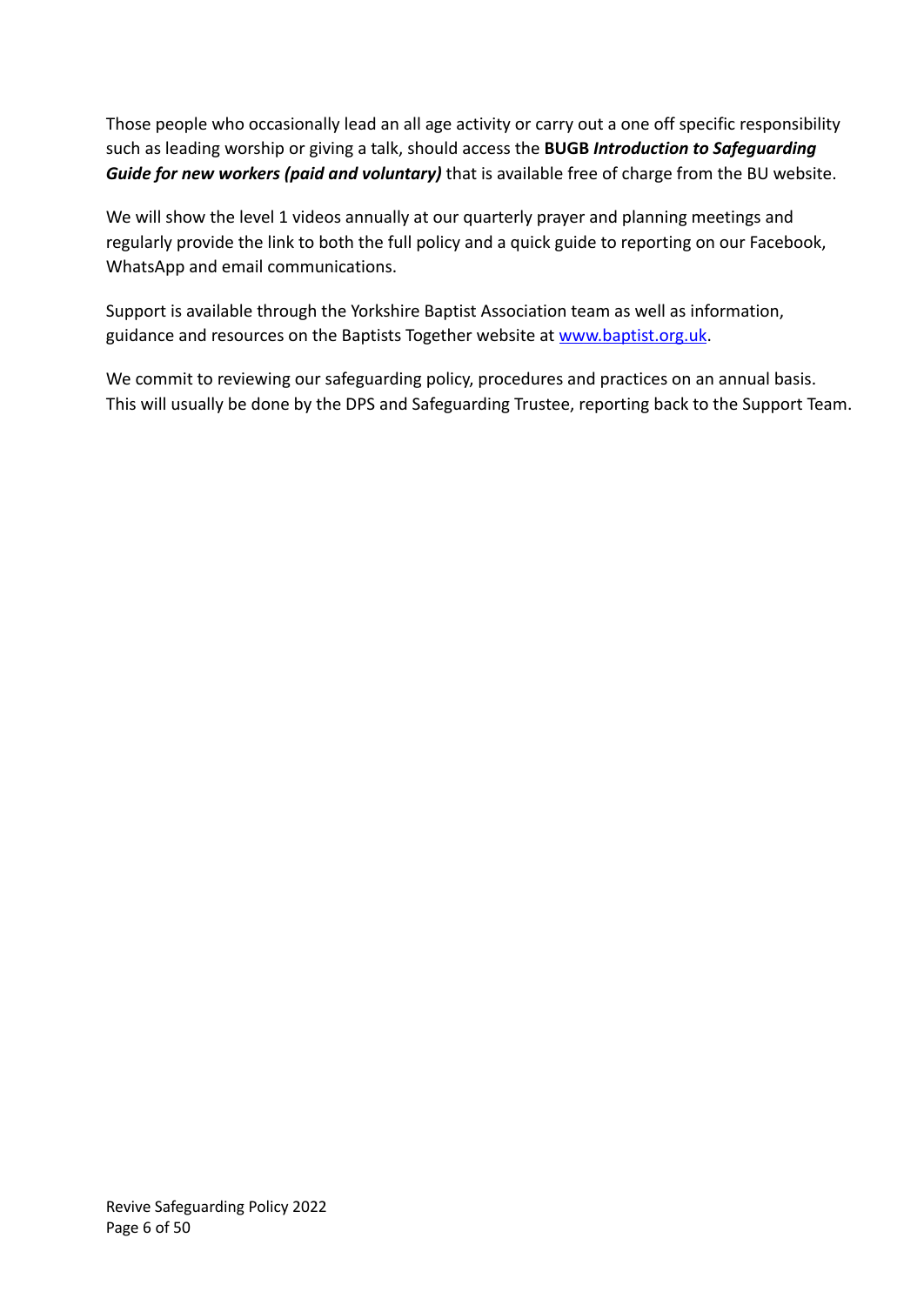### <span id="page-6-0"></span>**1 SECTION 1 – DEFINITION OF TERMS**

## <span id="page-6-1"></span>**1.1 Definition of Child**

For the purpose of this guide, the term 'child' refers to anyone under the age of 18 years.

# <span id="page-6-2"></span>**1.2 Definition of Adult at Risk**

There is no standard single definition for an adult at risk, so for our policy we are using the following simple definition taken from THIRTY ONE: EIGHT formerly CCPAS (Churches' Child Protection Advisory Service): <https://thirtyoneeight.org/>

'Any adult aged 18 or over who due to disability, mental function, age, illness or traumatic circumstances may not be able to take care or protect themselves against the risk of significant harm, abuse, bullying, harassment, mistreatment or exploitation'.

### <span id="page-6-3"></span>**1.3 Definition of Abuse**

Abuse and neglect are forms of maltreatment of a child or adult at risk. Somebody may abuse or neglect a child or adult by inflicting harm, or by failing to act to prevent harm.

Children and adults at risk may be abused in a family, or in an institutional or community setting; by those known to them or, more rarely, by a stranger.

They may be abused by an adult or adults or a child or children.

There are many different ways in which people suffer abuse. The list below is, sadly, not exhaustive.

See Appendix 1 for full definitions.

| Physical  | Financial                       | Cyber Abuse                         | Radicalisation                   |
|-----------|---------------------------------|-------------------------------------|----------------------------------|
| Emotional | Spiritual                       | Self-harm                           | Honour / Forced Marriage         |
| Sexual    | Discrimination                  | Mate crime                          | <b>Female Genital Mutilation</b> |
| Neglect   | Institutional<br>Domestic Abuse | Modern Slavery<br>Human Trafficking | <b>Historic Abuse</b>            |

Whilst it is not possible to be prescriptive about the signs and symptoms of abuse and neglect, the following list sets out some of the indicators which might be suggestive of abuse:

- unexplained injuries on areas of the body not usually prone to such injuries
- an injury that has not been treated/received medical attention
- an injury for which the explanation seems inconsistent
- a child or adult at risk discloses behaviour that is harmful to them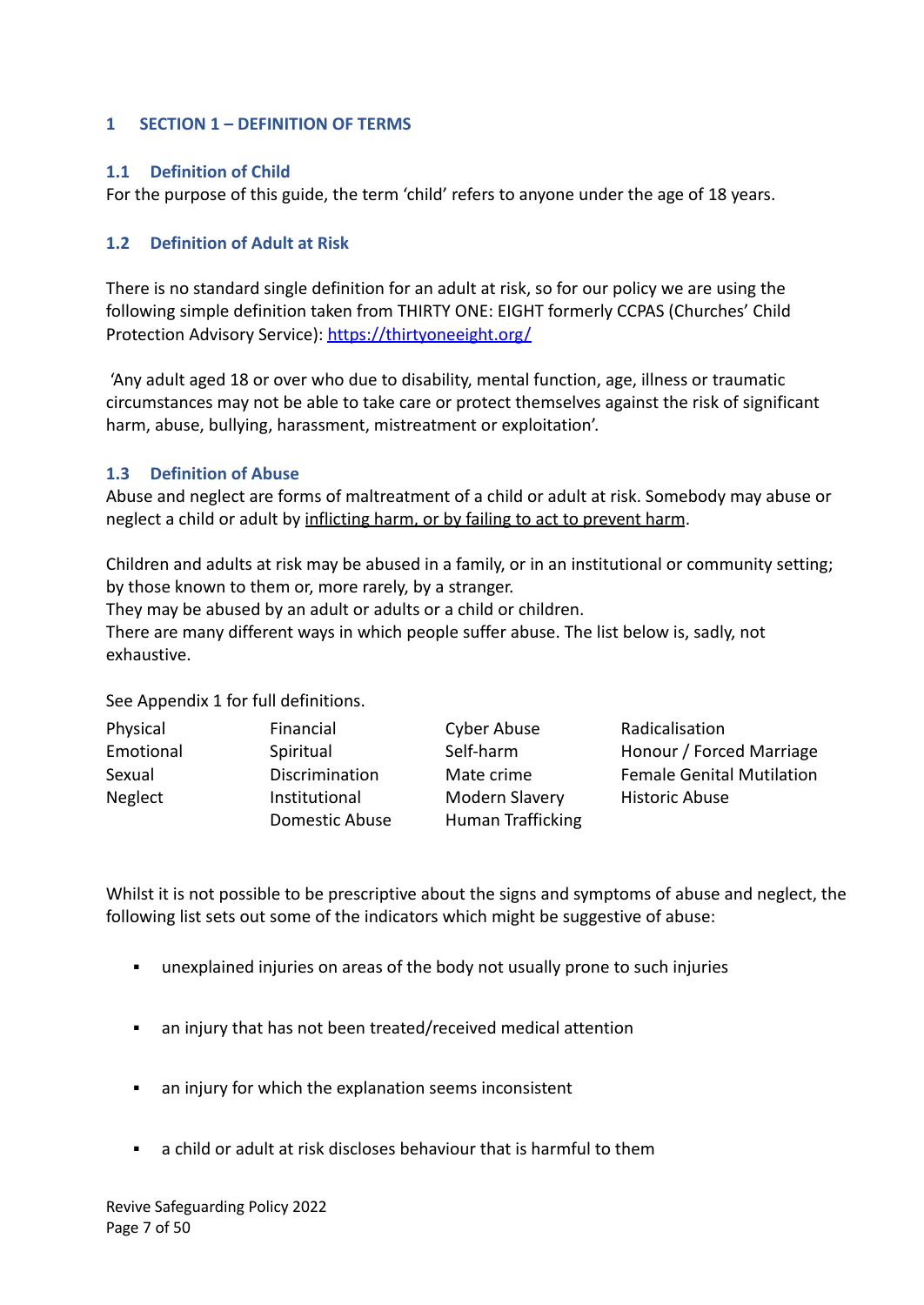- unexplained changes in behaviour or mood (e.g. becoming very quiet, withdrawn or displaying sudden bursts of temper)
- inappropriate sexual awareness in children
- signs of neglect, such as under-nourished, untreated illnesses, inadequate care.

It should be recognised that this list is not exhaustive and the presence of one or more indicators is not in itself proof that abuse is actually taking place. It is also important to remember that there might be other reasons why most of the above are occurring.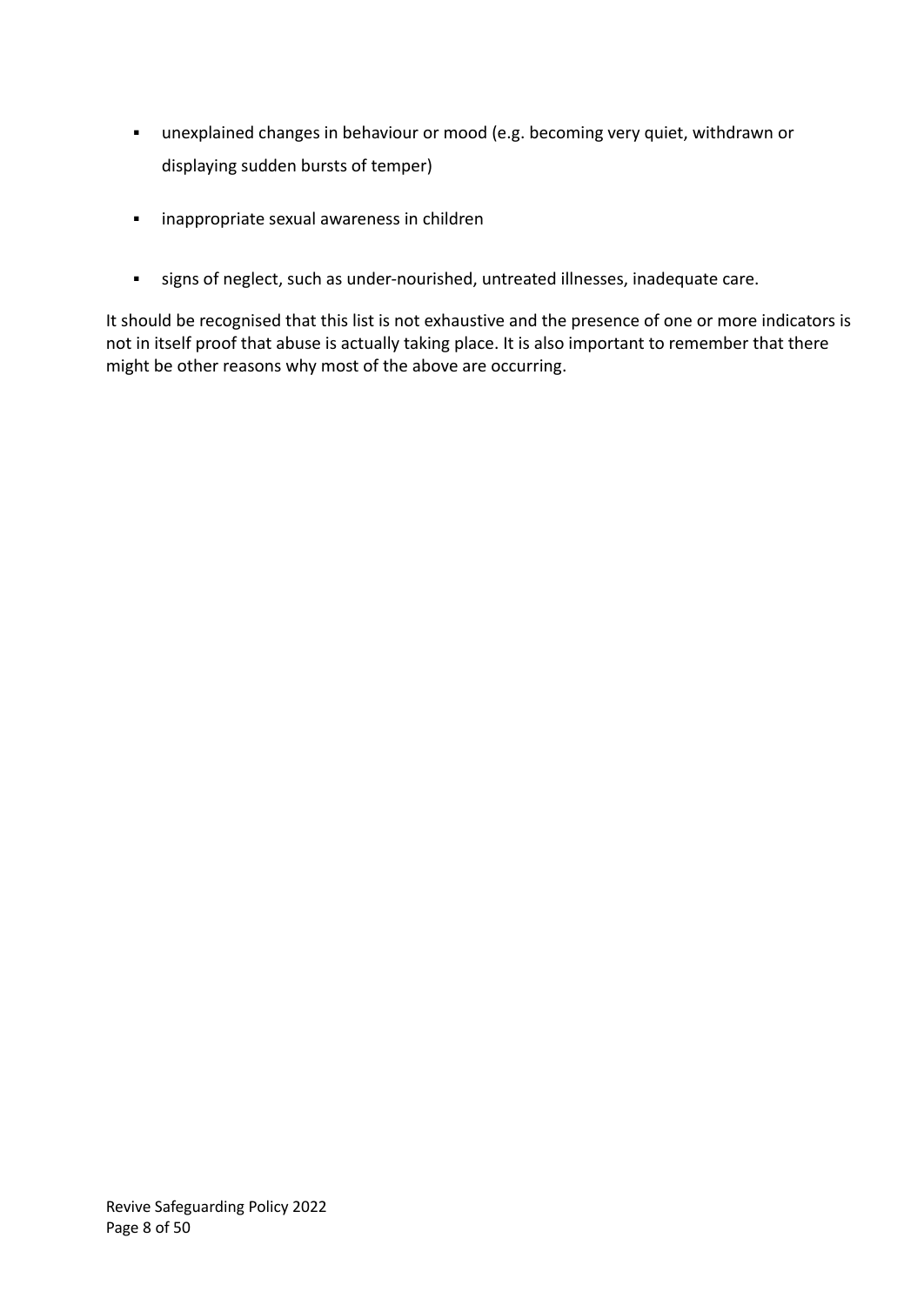# <span id="page-8-0"></span>**2 SECTION 2 - SAFEGUARDING POLICY**

## <span id="page-8-1"></span>**2.1 SAFEGUARDING POLICY STATEMENT FOR REVIVE BAPTIST CHURCH**

### <span id="page-8-2"></span>**2.1.1 Our Vision & Ethos**

Our vision is stated on our website thusly : "Revive is an informal church based in Leeds. We're a bit like an old favourite tea cup. Broken and not quite fit for purpose but loved all the same. We have an idea that small groups work for some people in a way that big churches don't, so we do things a little differently. We don't own a building, so we get together in one another's houses for food, teaching, conversation, worship, films and prayer."

In fulfilling this vision, we:

- Welcome children and adults at risk into the life of our community
- Run activities for children and adults at risk
- Make our premises and any we hire including those we share with other organisations and any homes we meet in, available for children and adults at risk

# <span id="page-8-3"></span>**2.1.2 Our safeguarding responsibilities**

Revive Church recognises its responsibilities in safeguarding all children, young people and adults at risk, regardless of gender, ethnicity or ability.

A commitment to "Excellence in safeguarding" means we endeavour to create an environment, even at the fringes of our community, which prioritises care and concern for the vulnerable whether the situation is formal or informal.

Many of our church activities take place in homes and shared/common spaces. We pay particular regard to the safeguarding issues which may arise around the use of homes. This is the reason for suggesting such extensive training in our community. Making safeguarding part of our everyday lives will help us be excellent and create a culture of safety

We value all people and commit to listening to people of all ages, abilities and with any vulnerabilities. All coordinators/hosts of Revive groups/activities/events will be responsible for their oversight and will work to best practice guidelines and this policy.

As members of Revive we commit ourselves to the nurturing, protection and safekeeping of all associated with the church and will pray for them regularly.

In pursuit of this, we commit ourselves to this policy and to the development of sound procedures to ensure we implement our policy well.

# **● Prevention and reporting of abuse**

It is the duty of each church member to help prevent the abuse of children and adults at risk, and the duty of each church member to respond to concerns about the well-being of children and adults at risk. Any abuse disclosed, discovered or suspected will be reported in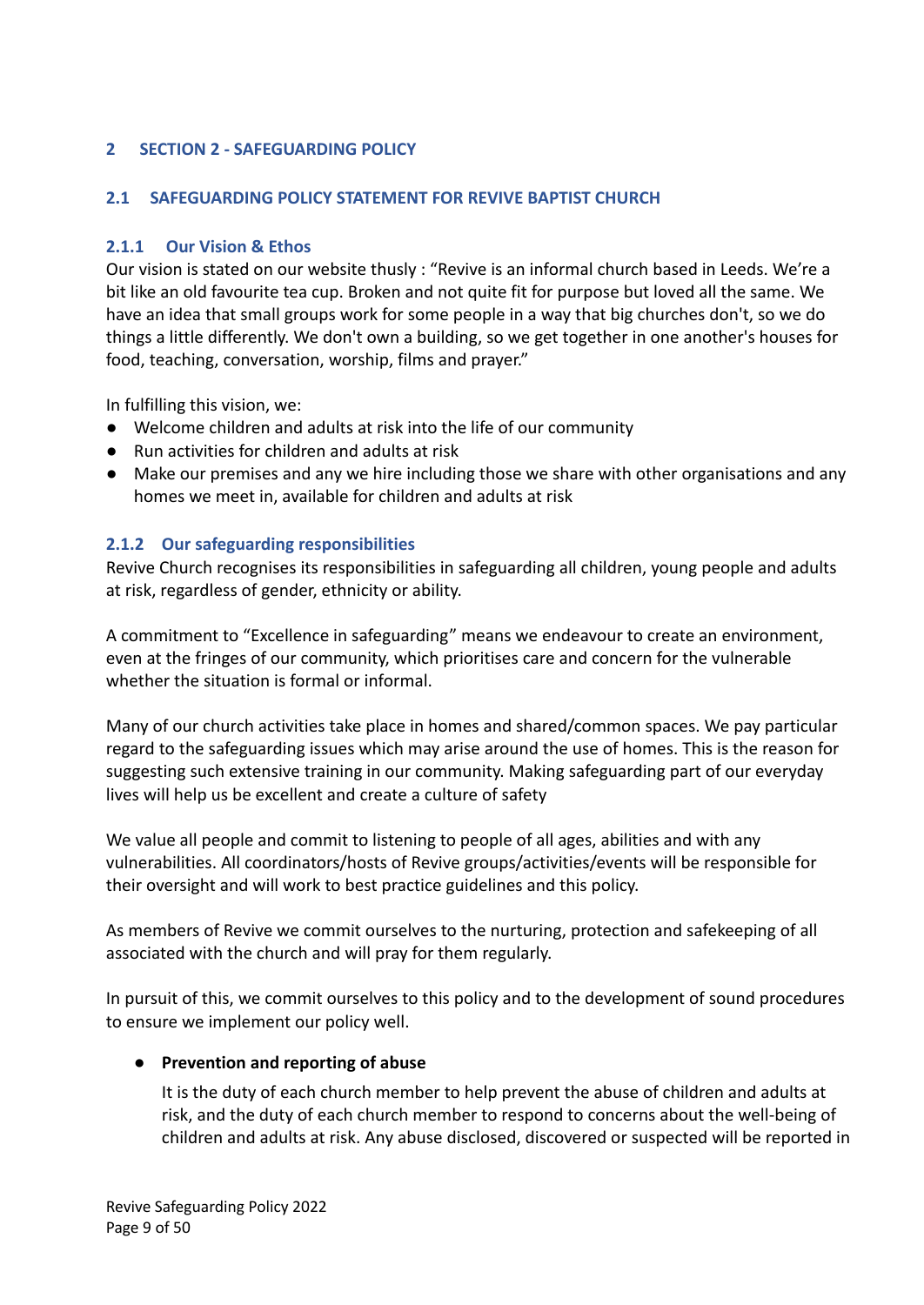accordance with our procedures. The church will fully co-operate with any statutory investigation into any suspected abuse linked with the church.

### **● Safer recruitment, support and supervision of workers**

Revive church will exercise proper care in the selection and appointment of those working with children and adults at risk, whether paid or voluntary. All workers will be provided with appropriate training, support and supervision to promote the safekeeping of children and adults at risk (Level 2 for all church members and those who run groups/host meetings in their homes).

# ● **Respecting children and adults at risk**

Revive members who work (whether formally or informally) with children, young people and adults at risk, will work to best practice guidelines to support safe and accountable practice. Revive will adopt a code of behaviour for all who are appointed to work with children and adults at risk so that all children and adults are shown the respect that is due to them.

### **● Safer working practices**

The church is committed to providing an environment that is as safe as possible for children and adults at risk and will adopt ways of working with them that promote their safety and well-being.

### **● A safer community**

The church is committed to the prevention of bullying. The church will seek to ensure that the behaviour of any individuals who may pose a risk to children, young people and adults at risk in the community of the church is managed appropriately. Reporting of bullying is considered as seriously as other types of abuse and will follow the guidelines laid down in our policy. Revive commits to including discussion on bulling within the Level 2 safeguarding training to incorporate it into our church practice. Please see section 4.3.1 for definitions of bullying and guidelines

#### <span id="page-9-0"></span>**2.1.3 Safeguarding contact points within our church**

The church has appointed the following individuals to form part of the church safeguarding team:

#### *Designated Person for Safeguarding (DPS)*

They will advise the church on any matters related to the safeguarding of children and adults at risk and take the appropriate action when abuse is disclosed, discovered or suspected.

#### *Deputy Designated Person for Safeguarding (DDPS)*

They will assist the Designated Person for Safeguarding (DPS) and the Safeguarding Trustee in helping the church on any matters related to the safeguarding of children and adults at risk and take the appropriate action when abuse is disclosed, discovered or suspected.

# *Safeguarding Trustee*

They will raise the profile of safeguarding within the church and oversee and monitor the implementation of the safeguarding policy and procedures on behalf of the church trustees and ensure that those working/volunteer are properly trained, resourced and supported. They will Revive Safeguarding Policy 2022 Page 10 of 50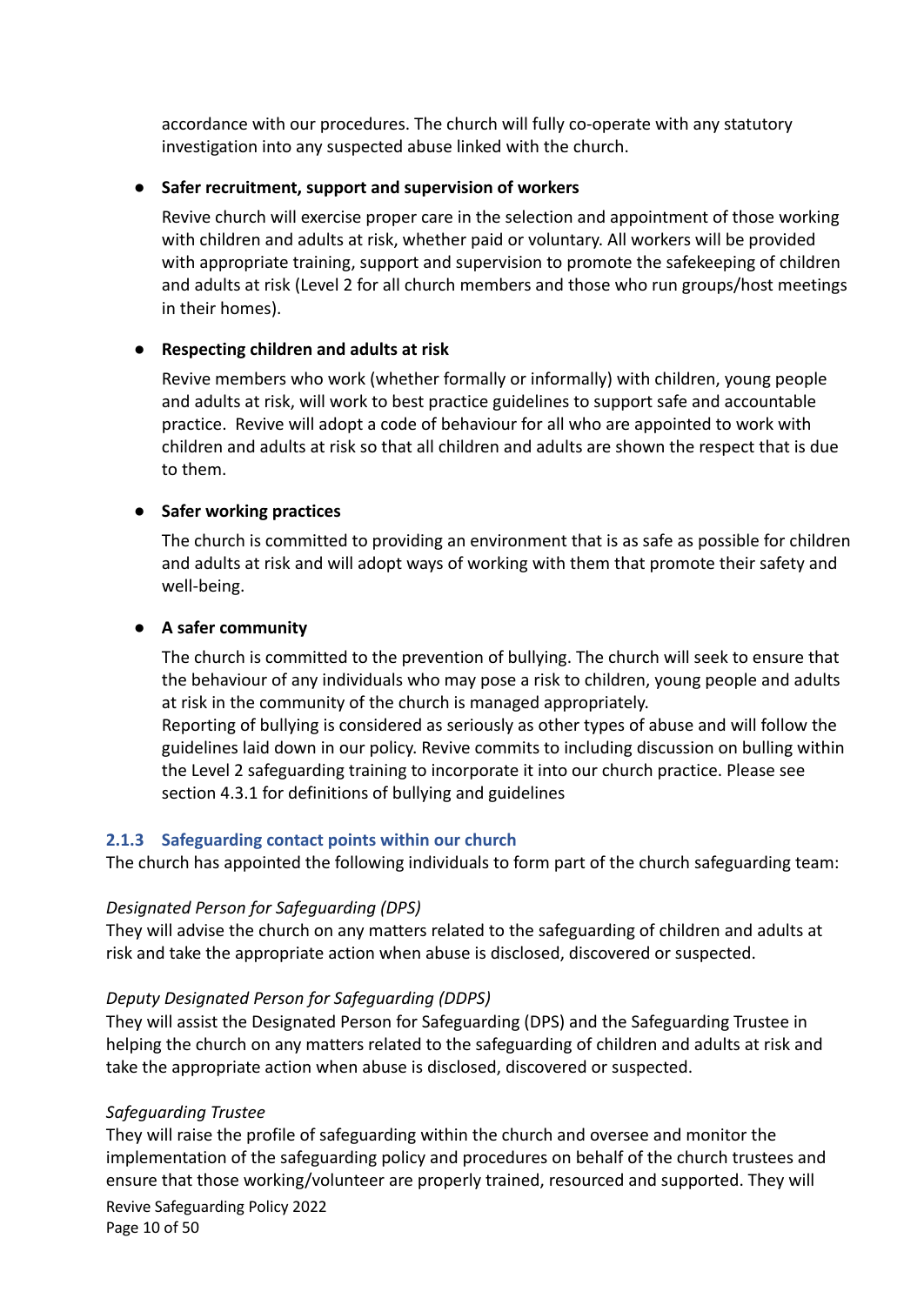liaise with the DPS and advise the ministers/ support team of any issues as appropriate.

Our church ministers, staff and the Support Team are also an important part of the Church Safeguarding Team.

Where possible, the Church Safeguarding Team will work together if and when issues arise. However, each person has a responsibility to report allegations of abuse as soon as they are raised.

# <span id="page-10-0"></span>**2.1.4 Putting our policy into practice**

- A copy of the safeguarding policy statement will available on our church website and the Revive Friends and Family Facebook group – as this is our church notice board. All coordinators/hosts of groups and activities will have access to a copy.
- Each worker with children and/or adults at risk will be given a full copy of the safeguarding policy and procedures and will be asked to sign to confirm that they will follow them.
- A full copy of the policy and procedures will be made available on request to any member of, or other person associated with the church.
- The policy and procedures will be monitored and reviewed annually, and any necessary revisions adopted into the policy and implemented through our procedures.
- The policy statement will be read annually at the church AGM, together with a report on the outcome of the annual safeguarding review.

Our church safeguarding team is responsible for ensuring that appropriate pastoral support is provided in the context of any safeguarding allegation. Coordinators/hosts and will be made aware of any safeguarding issues within the church as appropriate to the situation.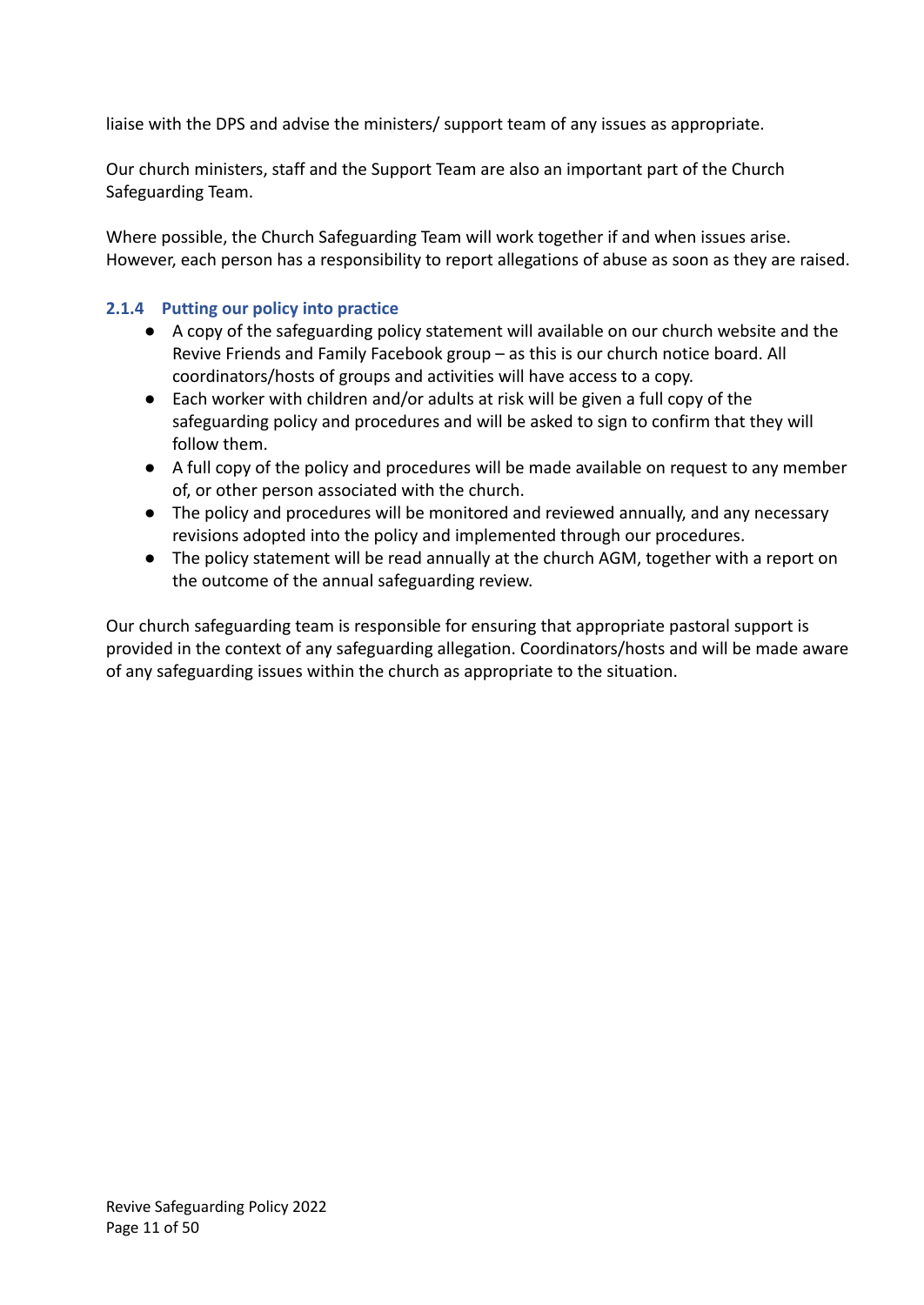# <span id="page-11-0"></span>**3 SECTION 3 - SAFEGUARDING PROCEDURES**

## <span id="page-11-1"></span>**3.1 PROCEDURE FOR RECOGNISING, RESPONDING TO AND REPORTING ABUSE**

# <span id="page-11-2"></span>**3.1.1 What to do if Abuse is Suspected or Disclosed**

Abuse and neglect are forms of maltreatment of a child or adult at risk. Somebody may abuse or neglect a child or adult by inflicting harm, or by failing to act to prevent harm. Children and adults at risk may be abused in a range of settings, by those known to them or, more rarely, by a stranger. There are many ways in which people suffer abuse. For more information, please see Appendix 2.

Everyone has their part to play in helping to safeguard children and adults at risk within the life of the church:

- If the behaviour of a child or adult at risk gives any cause for concern
- If an allegation is made in any context about a child or adult at risk being harmed
- If the behaviour of any individual towards children or adults at risk causes concern

| <b>WHAT TO DO</b>                                                                                                                                                                                                                                                                                                                                                                                                                                                                                                                                                                                                                                                                                                                                                                 | WHAT NOT TO DO                                                                                                                                                                                                                                                                                                                                                                                                                                                                                                                                                                                                                                                                                                                               |
|-----------------------------------------------------------------------------------------------------------------------------------------------------------------------------------------------------------------------------------------------------------------------------------------------------------------------------------------------------------------------------------------------------------------------------------------------------------------------------------------------------------------------------------------------------------------------------------------------------------------------------------------------------------------------------------------------------------------------------------------------------------------------------------|----------------------------------------------------------------------------------------------------------------------------------------------------------------------------------------------------------------------------------------------------------------------------------------------------------------------------------------------------------------------------------------------------------------------------------------------------------------------------------------------------------------------------------------------------------------------------------------------------------------------------------------------------------------------------------------------------------------------------------------------|
| Listen to and acknowledge what is being<br>said.<br>Try to be reassuring & remain calm.<br>Explain clearly what you will do and what<br>will happen next.<br>Try to give them a timescale for when and<br>$\bullet$<br>how you / the DPS will contact them again.<br>Take action $-$ don't ignore the situation.<br>$\bullet$<br>Be supportive.<br>Tell them that:<br>They were right to tell you;<br>O<br>You are taking what they have said<br>$\mathbf O$<br>seriously;<br>It was not their fault;<br>$\mathsf{o}$<br>That you would like to pass this<br>$\mathsf{o}$<br>information on to the appropriate<br>people, with their permission;<br>Be open and honest.<br>Give contact details for them to report any<br>further details or ask any questions that<br>may arise. | Do not promise confidentiality.<br>$\bullet$<br>Do not show shock, alarm, disbelief or<br>$\bullet$<br>disapproval.<br>Do not minimise what is being said.<br>$\bullet$<br>Do not ask probing or leading questions, or<br>$\bullet$<br>push for more information.<br>Do not offer false reassurance.<br>$\bullet$<br>Do not delay in contacting the DPS.<br>$\bullet$<br>Do not contact the alleged abuser.<br>$\bullet$<br>Do not investigate the incident any further.<br>$\bullet$<br>Never leave a child or adult at risk waiting to<br>$\bullet$<br>hear from someone without any idea of when<br>or where that may be.<br>Do not pass on information to those who<br>$\bullet$<br>don't need to know; not even for prayer<br>ministry. |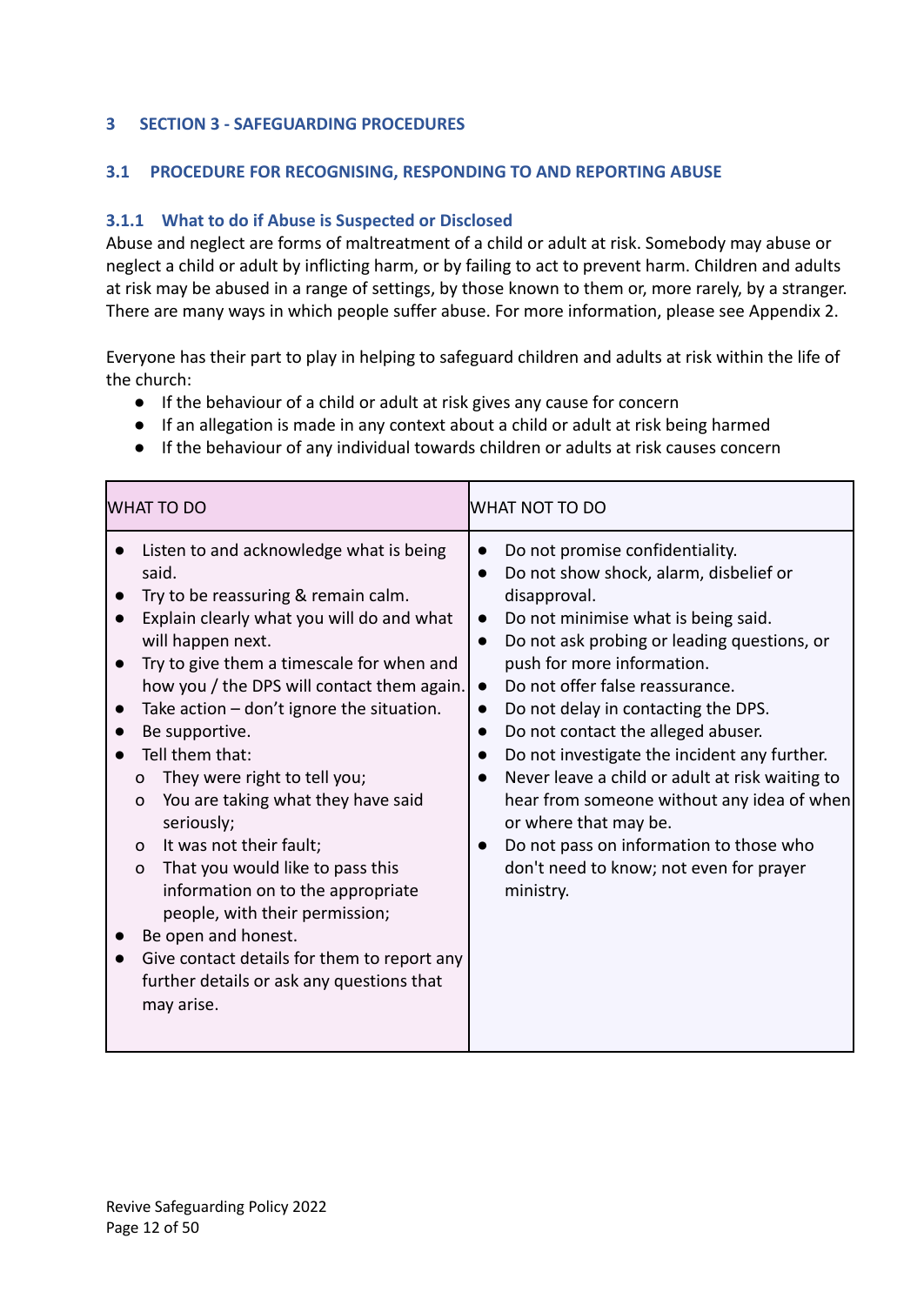## <span id="page-12-0"></span>**3.1.2 Responding to Concerns**

When there are concerns that a child, young person or adult is being abused, the following process must be followed. More detailed information can be found in Appendix 2.



A hand-written record must be made of the concern using a standard incident report form (Appendix 3) and the concern must be passed on to the church DPS within 24 hours.

The written record should: be made as soon as possible after the event; be legible; include the name, date of birth and address of the child or adult at risk; include the nature of any concerns and description of any bruising or injuries that have been noticed; include an exact record of what the child or adult at risk has said, using their own words where possible; include any action taken; be signed and dated; be kept secure and confidential (available only to the DPS and others responsible for safeguarding).

The report will be reviewed by the DPS with any other relevant information and a decision will be taken (often in liaison with others) as to what action should follow. See appendix 2 for examples of possible actions. Any formal referral to the police or Social Services should normally be made within 24 hours of

The Local Baptist Association Safeguarding Contact should be made aware of any referrals to the statutory authorities.

Revive Safeguarding Policy 2022 Page 13 of 50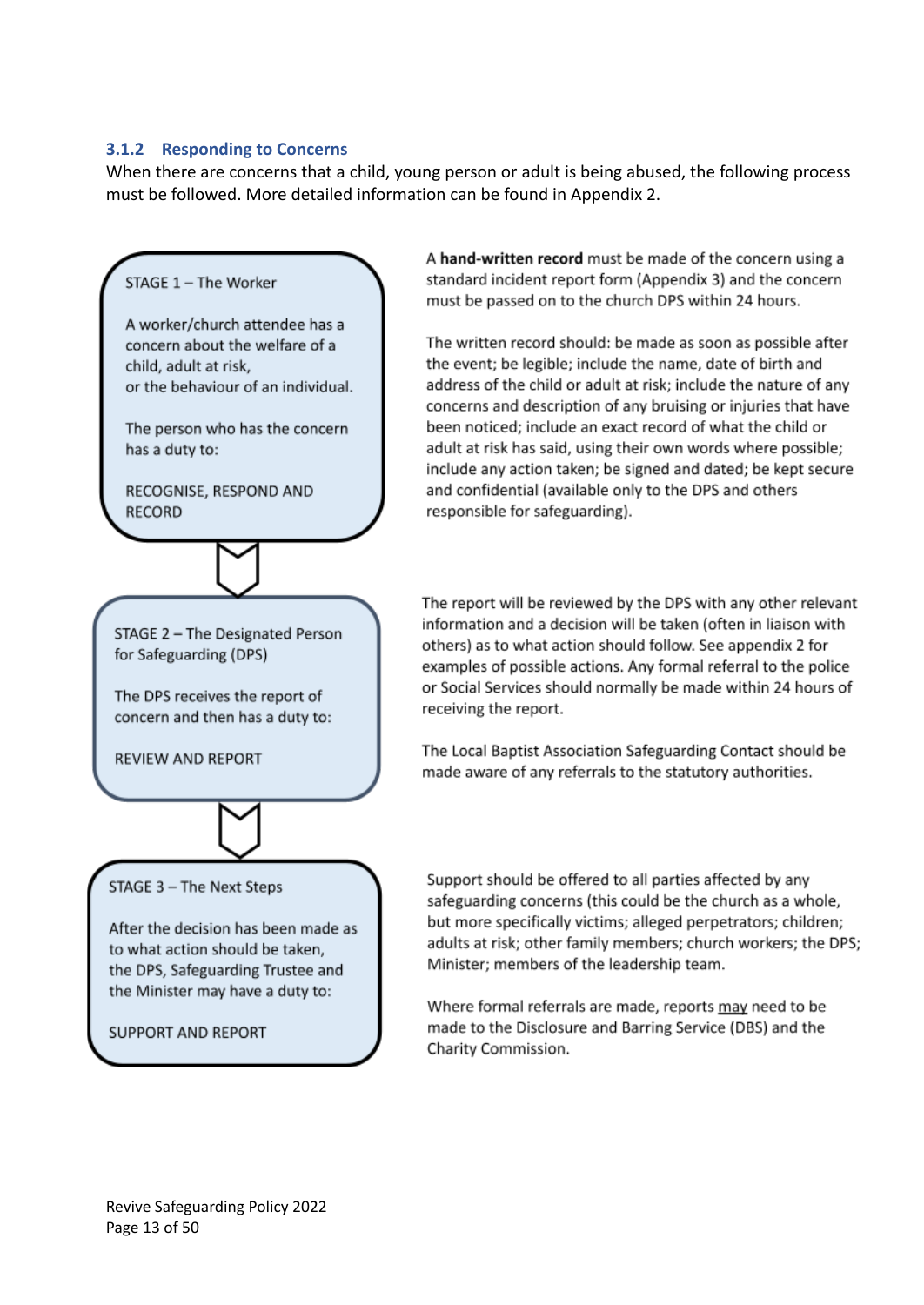If the DPS is not available, or is implicated in the situation, any reports or concerns should be passed to another member of the church Safeguarding Team.

If you think that anyone is in imminent danger of harm, a report should be made immediately to the police by calling 999.

## <span id="page-13-0"></span>**3.1.2.1 Responding to Concerns Raised about Adults at Risk**

When a concern is raised about an adult it should be treated in the same way as a concern about a child ie the church worker (paid or voluntary) should:

- 1) **Recognise** that abuse may be taking place
- 2) **Respond** to the concern
- 3) **Record** all the information they have received
- 4) **Report** the concern to the DPS who may, in turn, report it to the statutory authorities

It is not your role to decide whether someone has mental capacity, and is therefore able to make decisions that impact on their safety and well-being. Decisions on mental capacity are best made by professionals with the relevant background information to hand. Always share your concerns with the DPS even if you do not have the consent of the adult to do so – in this instance, make sure the DPS knows that the person concerned has not given consent for the information to be passed on.

### The Care Act 2014 provides helpful guidance on these situations:

*"If the adult has the mental capacity to make informed decisions about their safety and they do not want any action to be taken, this does not preclude the sharing of information with relevant professional colleagues. This is to enable professionals to assess the risk of harm and to be confident that the adult is not being unduly influenced, coerced or intimidated and is aware of all the options. This will also enable professionals to check the safety and validity of decisions made. It is good practice to inform the adult that this action is being taken unless doing so would increase the risk of harm".*

The DPS will consider all the information to hand and decide whether it is appropriate for the information to be reported to the statutory authorities (see appendix 2 for further information). If there are any concerns about an adult's mental capacity, the DPS will contact the Local Authority Adult Safeguarding Team for advice.

# <span id="page-13-1"></span>**3.1.2.2 Allegations Against Workers**

If you see another worker acting in ways which concern you or might be misconstrued, speak to the DPS about your concerns as soon as you can. This includes the actions or behaviours of those in leadership positions in the church. All those working with children, young people or adults at risk should be aware that if an allegation is made against them that is referred to the statutory authorities, they will normally be advised or required to withdraw from their responsibilities while an investigation is carried out. This may include being asked not to attend church activities during this period.

Church workers should encourage an atmosphere of mutual accountability, holding each other to the highest standards of safeguarding practice. The following procedure should be followed:

Revive Safeguarding Policy 2022 Page 14 of 50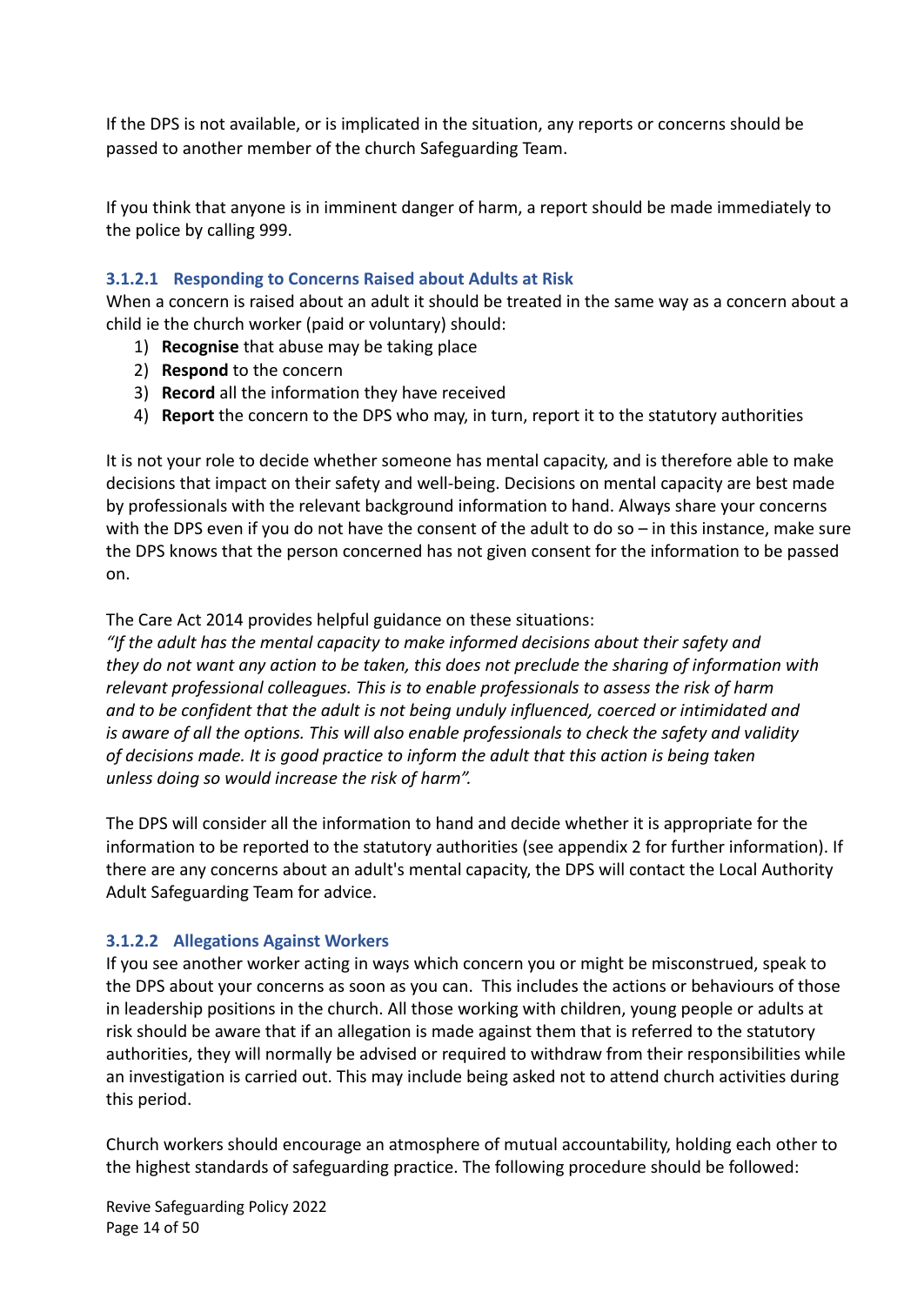- 1) When an allegation of abuse has been made do not approach the alleged perpetrator about it
- 2) Follow the usual safeguarding procedure: **Recognise, Respond, Record, Report**
- 3) Once the allegation has been reported to the DPS they can liaise with the relevant statutory authority
- 4) Whilst waiting for an outcome from the statutory authorities, the worker about whom concerns have been raised will be supervised as closely as possible, without raising suspicion
- 5) Once the statutory authorities are involved, the church will follow their advice with regard to the next steps to take (for example, suspension of worker, putting a contract in place)
- 6) A written record of all discussions with statutory authorities or other parties should be maintained by the DPS and stored securely and confidentially, where only those directly involved in safeguarding (DPS, Safeguarding Trustee, Minister) can access them.
- 7) No information about the allegation will be shared with people in the church other than those directly involved in safeguarding; not even for prayer purposes.

The suspension of a worker following an allegation is, by definition, a neutral act. Our priority as a church is to protect children and adults at risk from possible further abuse or from being influenced in any way by the alleged perpetrator.

It may be necessary, for the sake of the child / adult at risk or to satisfy the needs of an investigation, for the alleged perpetrator to worship elsewhere. In such cases the new church DPS will be informed of the reasons for this happening.

#### **When concerns are expressed about the Minister:**

Any safeguarding concerns involving a Minister should always be reported immediately to the local Baptist Association Safeguarding Contact in addition to following the church's usual procedures. Do not tell the Minister that a concern has been raised about them.

# **When concerns are expressed about the church DPS / Safeguarding Trustee:**

Any safeguarding concerns involving the DPS or Safeguarding Trustee should be raised with the Minister. Do not tell the DPS / Safeguarding Trustee that a concern has been raised about them.

# <span id="page-14-0"></span>**3.1.2.3 Abuse of Trust**

Relationships between children and adults at risk and their church workers can be described as 'relationships of trust'. The worker is someone in whom the child or adult at risk has placed a degree of trust. This may be because the worker has an educational role, is a provider of activities, or is even a significant adult friend. It is not acceptable for a church worker to form a romantic relationship with a child or adult at risk with whom they have a relationship of trust.

While by no means restricted to young leaders, those who are in their early adult years will need to be particularly aware of the need not to abuse their position of trust in their relationships with other young people who are not much younger than themselves.

Revive is a church where families have grown up together and some activities blur the boundary of church vs outside activity. Therefore, we commit to highlighting within our safeguarding training that parents are in a 'relationship of trust' with children in other families, and that all adults within

Revive Safeguarding Policy 2022 Page 15 of 50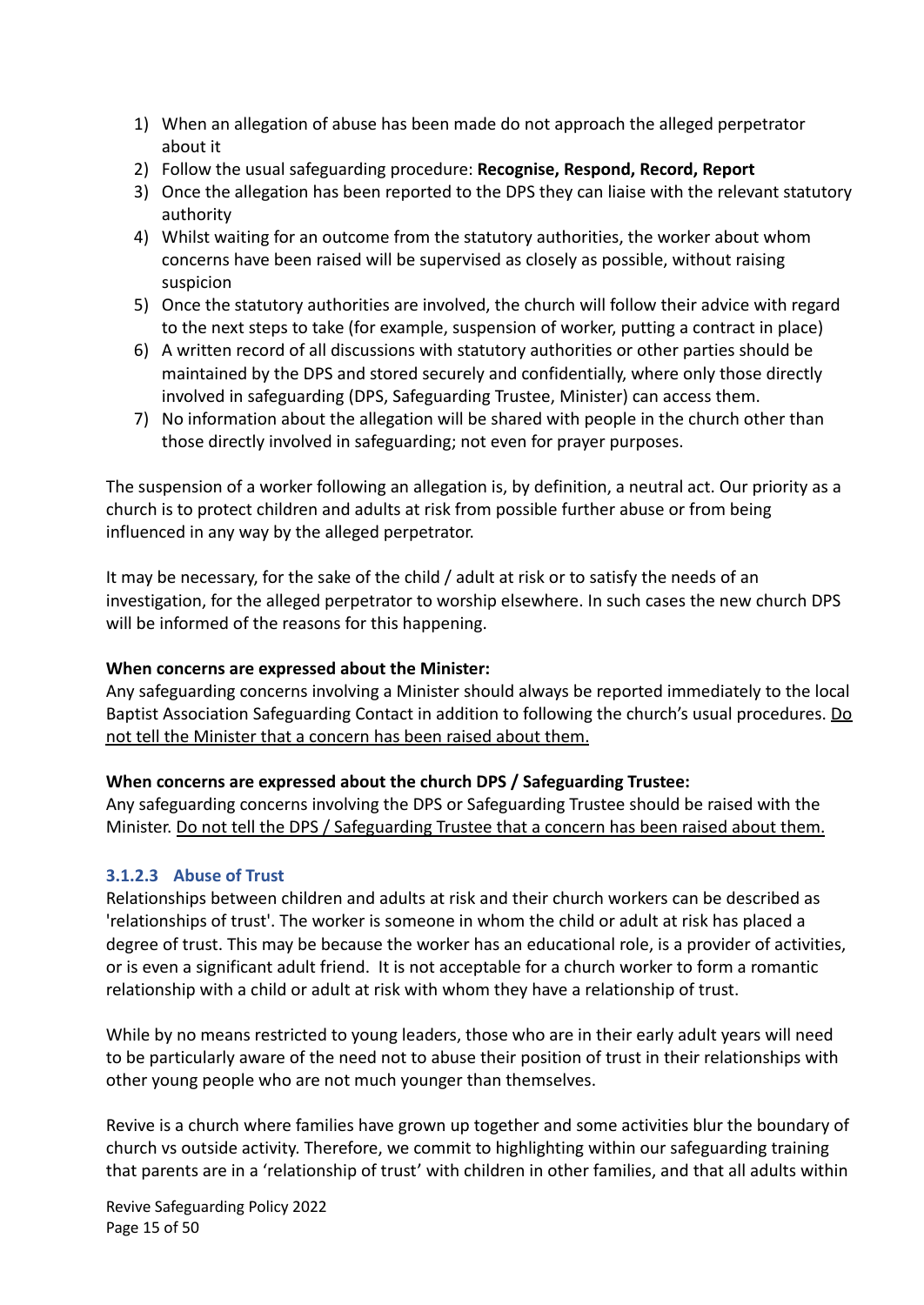our community maybe seen in this way by young people. This is not because Revive is legally responsible for all activities between families who are part of the church, but as a commitment to 'Excellence in safeguarding' within our unique community we accept responsibility for the care and safeguarding of those amongst us.

We also commit to encouraging conversations with and between our children and young people around issues of safeguarding, bullying and abuse in peer-to-peer relationships, including: how they can create a safer culture for one another; bullying; and how to report suspected abuse or their own abuse.

# <span id="page-15-0"></span>**3.1.2.4 Allegations Made Against Children and Adults at Risk**

Children and young people are by nature curious about sexual relationships. However, where a child is in a position of power, has responsibility over another child (as in a babysitting arrangement) and abuses that trust through some sexual activity, then this is abusive. Where one child introduces another child to age-inappropriate sexual activity or forces themselves onto a child, this is abusive. Such situations will be taken as seriously as if an adult were involved, because the effects on the child victim can be as great.

When such an instance occurs, they are investigated by the statutory authorities in the same way as if an adult were involved, though it is likely that the perpetrator would also be regarded as a victim in their own right, as they may have also been abused. It cannot be assumed that young people will grow out of this type of behaviour, as most adult sex offenders started abusing in their teens or even younger.

Allegations against adults at risk will be investigated by the statutory authorities. If the alleged perpetrator is unable to understand the significance of questions put to them or their replies, they can access support from an 'appropriate' adult whilst they are being questioned. This role can be filled by a range of people, such as a family member, carer, social worker, etc. In court, adults at risk may be allowed to be assisted by an intermediary or give evidence through a live link.

When an allegation is made against a child or adult at risk the following procedure should be followed:

- 1) Do not approach the person about whom the allegation has been made or their parents / carers
- 2) Follow the church's safeguarding procedure: **Recognise, Respond, Record, Report**
- 3) Seek advice from the DPS, who will speak to the police or social services about when to inform a parent. The DPS will also seek advice about what steps need to be taken to ensure the needs of both the victim and alleged perpetrator are met; this may include placing the child or adult at risk on a Safeguarding Contract or equivalent (see section 4.3.2: Safer Community / Working with Alleged or Known Offenders)
- 4) Make sure there is pastoral support in place for the child or adult at risk throughout the process involved.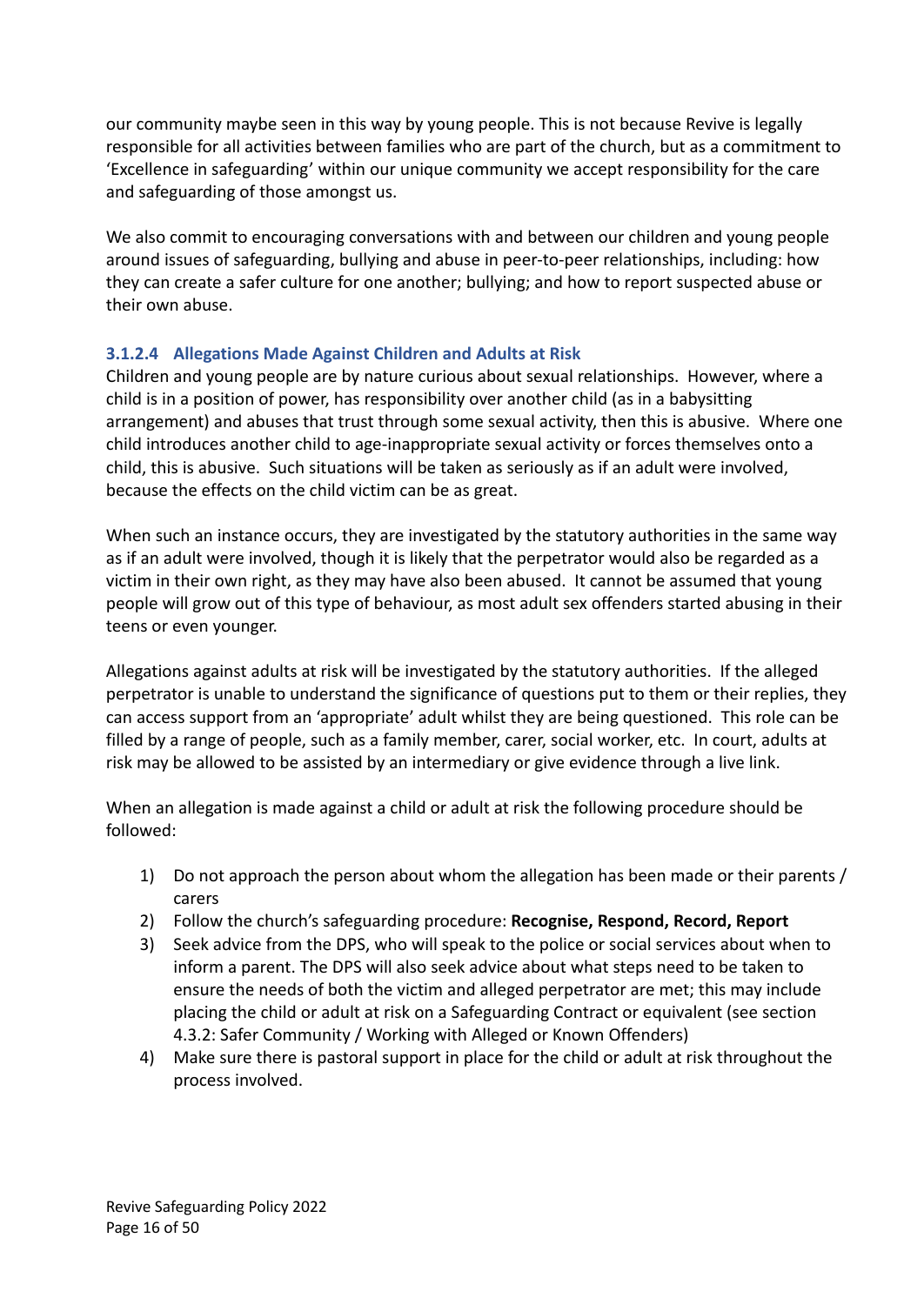# <span id="page-16-0"></span>**3.1.3 Pastoral Care**

# <span id="page-16-1"></span>**3.1.3.1 Following an allegation / suspicion**

When an allegation/suspicion arises in the church, a period of investigation will follow, which will be stressful for all involved. The church will ensure that one person is responsible for dealing with the authorities, another offers support to the victim/s and their family, and another gives pastoral care to the alleged perpetrator, without compromising the alleged victims or their families. It may be necessary to appoint other people to support the families involved.

Where a statutory investigation is under way, this support will be provided with the knowledge of the statutory authority involved.

Where the perpetrator accepts some responsibility, they will be encouraged to seek specialised interventions/treatment to reduce the risk of re-offending. This may only be appropriate once the investigation and legal processes have been completed.

# <span id="page-16-2"></span>**3.1.3.2 Supporting those who have experienced abuse**

As a church, we are committed to caring for those who have experienced abuse and refer to the Baptist Union of Great Britain *Supporting Those who have Experienced Abuse* guide to ensure that we adhere to a model of best practice.

[https://www.baptist.org.uk/Articles/535867/Supporting\\_Those\\_Who.aspx](https://www.baptist.org.uk/Articles/535867/Supporting_Those_Who.aspx)

We recognise it is important that those who have experienced abuse:

- Are accepted for who they are, without being made to forgive or being put into a position of feeling guilty and responsible for what happened to them.
- Know that God loves them unconditionally, and that nothing can or will change this truth.
- Can be confident that those in the church community who know about the abuse are with them on their journey – no matter how long or difficult that journey may be.

It may be necessary to signpost individuals to specialist support. The DPS has a list of relevant local information and contacts, ready for anyone who may need it.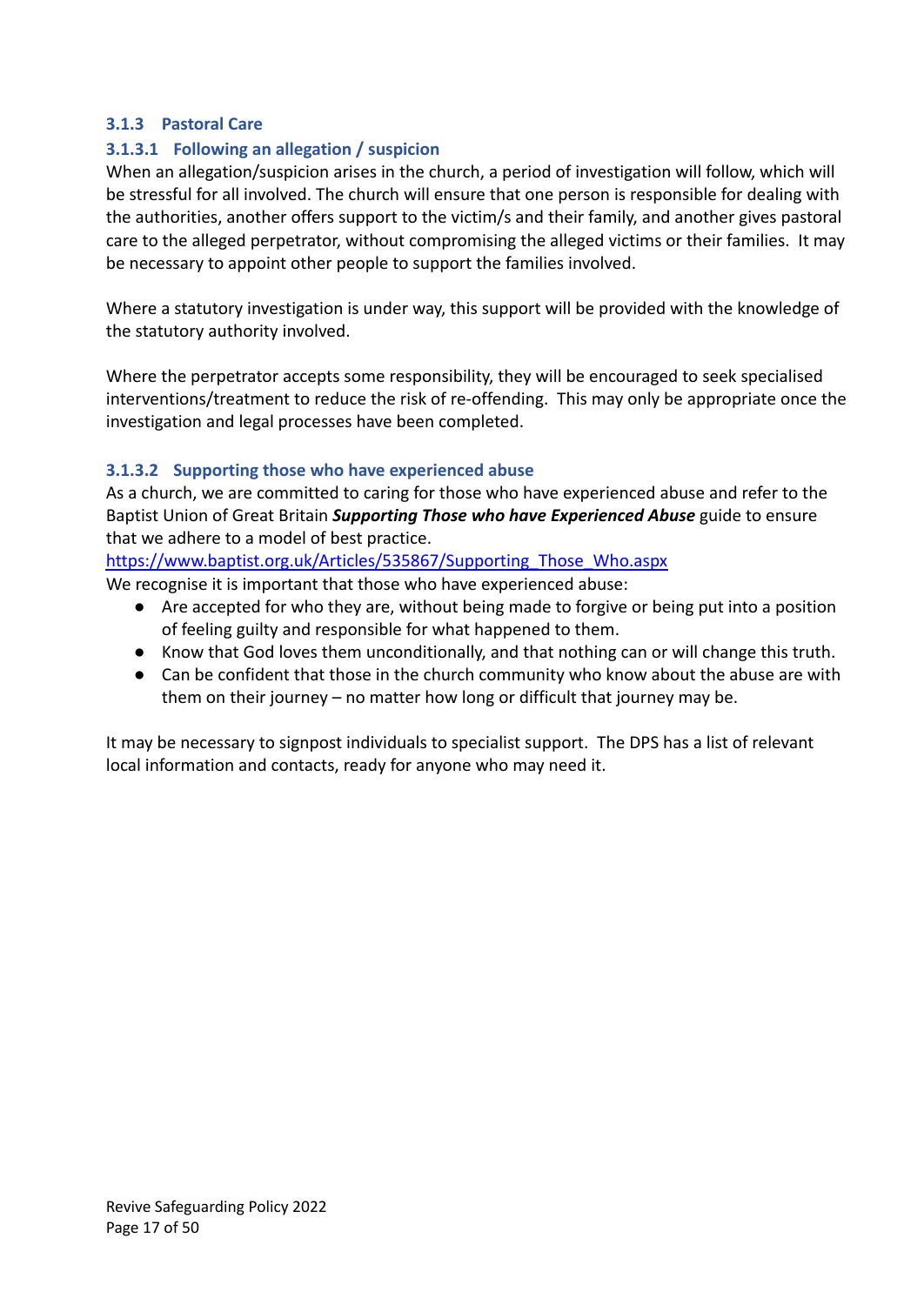## <span id="page-17-0"></span>**3.2 SAFER RECRUITMENT**

Revive Church, is committed to safer recruitment practices. We will exercise proper care in the selection and appointment of those working with children, young people and vulnerable adults whether formally or informally.

All team members will be provided with appropriate training support and supervision to promote the safekeeping of children, young people and vulnerable adults.

Revive values all those who take part in the life of the church and those who give their time to work with children, young people and vulnerable adults. We seek to ensure that those who work with them are suited to their role.

When recruiting for formal roles and positions, the following process will be applied:

We will develop **a clear role profile, person specification and application form**;

- 1) When advertising a role which involves working with children or adults at risk we will make it clear that any appointment is subject to a **DBS check;**
- 2) All applicants will be asked to complete an application form and include the names of **two referees**;
- 3) Shortlisting of applicants and interviews will be carried out by at least two people (including the line manager or group leader overseeing the role if applicable);
- 4) References, a Self Disclosure Form and an enhanced DBS check must be completed satisfactorily before the appointed person starts in their role.
- 5) In addition to the above checks which should be completed for both paid and volunteer church workers, an applicant's UK residency status and/ or right to work in the UK will be checked when recruiting for a **paid role**.
- 6) Formal written **references** will be requested, ideally in the form of at least one professional and one personal reference.

Note: Under the Criminal Justice and Court Services Act 2000, it is an offence for anyone disqualified from working with children or adults at risk to knowingly apply, accept or offer to work with children or adults at risk. It is also a criminal offence to knowingly offer work with children or adults at risk to an individual who is so disqualified or to knowingly allow such an individual to continue to work with children or adults at risk.

# <span id="page-17-1"></span>**3.2.1 Appointment and Supervision**

The church's safeguarding policy and procedures will be discussed with the applicant and they will be required to sign their agreement to adhere to them. All workers with formal roles will have a role description and clear lines of accountability to a leader and the leadership team.

Paid workers will also have an assigned supervisor whom they will meet with regularly to discuss work and address any issues or areas of concern. There will be a probationary period of six months in the role before any paid appointment is confirmed.

There will also be regular team meetings to review procedures, share concerns and identify other matters that may need clarification and guidance.

Revive Safeguarding Policy 2022 Page 18 of 50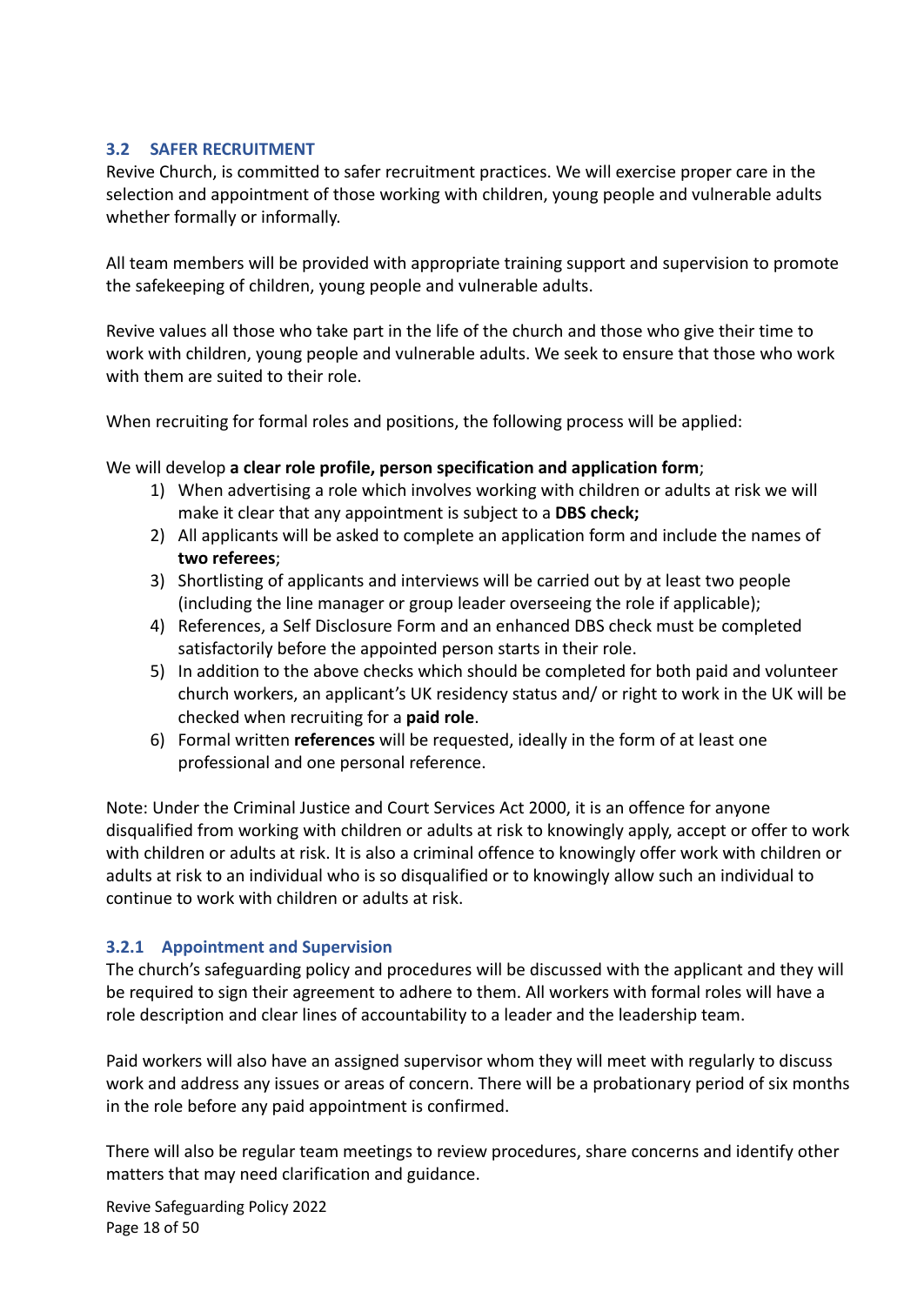## <span id="page-18-0"></span>**3.2.2 Training**

It is important that all workers understand our church's agreed safeguarding procedures and attend BUGB Excellence in Safeguarding training at least once every four years. Where a worker is successfully recruited but has not yet been able to attend the training, they should be given a copy of the Baptist Union of Great Britain's *Gateway to Level 2 Excellence in Safeguarding* booklet and asked to complete the relevant sections. Additional specialist training will also be arranged where needed, for example, in First Aid.

# <span id="page-18-1"></span>**3.2.3 Young leaders under 18 years of age**

In law, young leaders under the age of 18 are children and cannot be treated as adult members of a team. Training and mentoring will be given to ensure that they are helped to develop and hone their skills, attitudes and experience. Young leaders must always be closely supervised by an adult leader and never given sole responsibility for a group of children. When considering ratios of staff to children, young leaders need to be counted as children, not leaders. The safeguarding procedures apply to a young leader just as they do to any other person. Parent / carer permission needs to be sought for young leaders just as you would for any other person under 18 years of age. See Appendix 4 for application form

# <span id="page-18-2"></span>**3.3 SAFER BEHAVIOUR**

Revive Church has a Code of Behaviour for all those working with children and/or adults at risk so that everyone is shown the respect that is due to them:

- Treat everyone with dignity and respect.
- Use age and ability appropriate language and tone of voice. Be aware of your body language and the effect you are having on the child or adult at risk.
- Listen well to everyone. (Be careful not to assume you know what a child or adult at risk is thinking or feeling. Listen to what is being spoken and how it is said. At the same time, observe the individual's body language to better understand what is being said)
- Be aware of any physical contact you may have with a child or adult at risk and record it when necessary. (For instance, if you need to stop a fight, administer First Aid, give a hug to someone in distress, or protect yourself or others from danger.)
- Do not make sexually suggestive comments about or to a child or adult at risk, even in 'fun'.
- Do not scapegoat, belittle, ridicule or reject a child or adult at risk.
- Keep a record of any significant incidents or concerns on a Safeguarding Incident Form (see Appendix 3). Enter the names of all those present and anything of note which you observe, e.g. details of any fights broken up by the workers, allegations made, etc. All workers who witnessed the incident, overheard it or responded in any way should record the details and sign and date the form.

Specific considerations when working with children:

- Do not invade the privacy of children when they are using the toilet or showering
- The level of assistance with personal care (eg. toileting) must be appropriate and related to the age of the child, whilst also accepting that some children have special needs.
- Avoid rough games involving physical contact between a worker and a child
- Avoid sexually provocative games

Revive Safeguarding Policy 2022 Page 19 of 50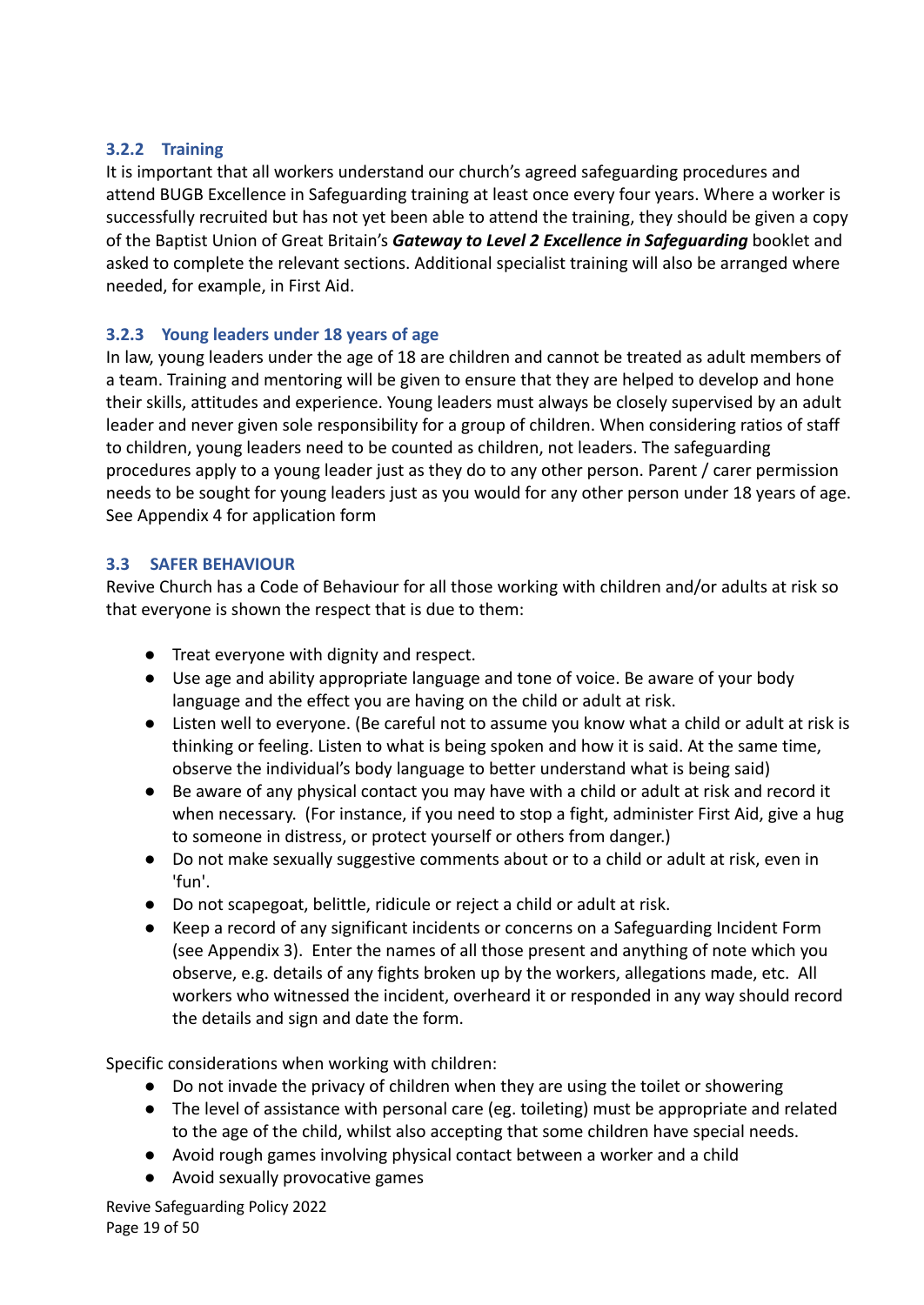- When it is necessary to discipline children, this should be done without using physical punishment. There may, however, on the rare occasion be circumstances where a child needs to be restrained in order to protect them or a third person.
- Only invite children and young people to your home or on trips in groups and always make sure that another worker is present. Notify the DPS of any children's trips which take place in the name of the church. Parental permission must always be sought.
- Do not give lifts to children or young people on your own. Ensure that if transporting children as part of your church role, you have the correct insurance cover in place as well as parental permission.
- No person under 18 years of age should be left in sole charge of any children of any age. Nor should children or young people attending a group be left alone at any time.

No one should normally be left working alone with children (this includes at all-age services and gatherings), young people or adults at risk, but should instead work as part of a team. If there are insufficient leaders for groups:

- Internal doors should be left open.
- At least two people should be present before external doors are opened for an event.
- Consider whether you could combine groups together or rearrange planned activities.
- Reconsider whether you can run the group safely, carrying out a Risk Assessment to record your findings.

If workers do find themselves on their own with children or adults at risk, they should:

- Assess the risk of sending the child or adult at risk home.
	- Phone another team member and let them know the situation.
		- Train additional leaders as soon as possible.

If a child or adult at risk wants to talk on a one-to-one basis you should make sure that:

- You try to hold the conversation in a corner of a room where other people are present.
	- You leave the door open if you are in a room on your own.
	- Another team member knows where you are.

Consideration should be given to how many workers should be involved with the group and whether they should be male or female workers, or both. See section 4.1.1 for recommended ratios. The only adults allowed to participate in children's and adult at risk activities are those safely appointed and appropriately trained. The leader of the activity should be aware of any other adults who are in the building whilst the activity is running.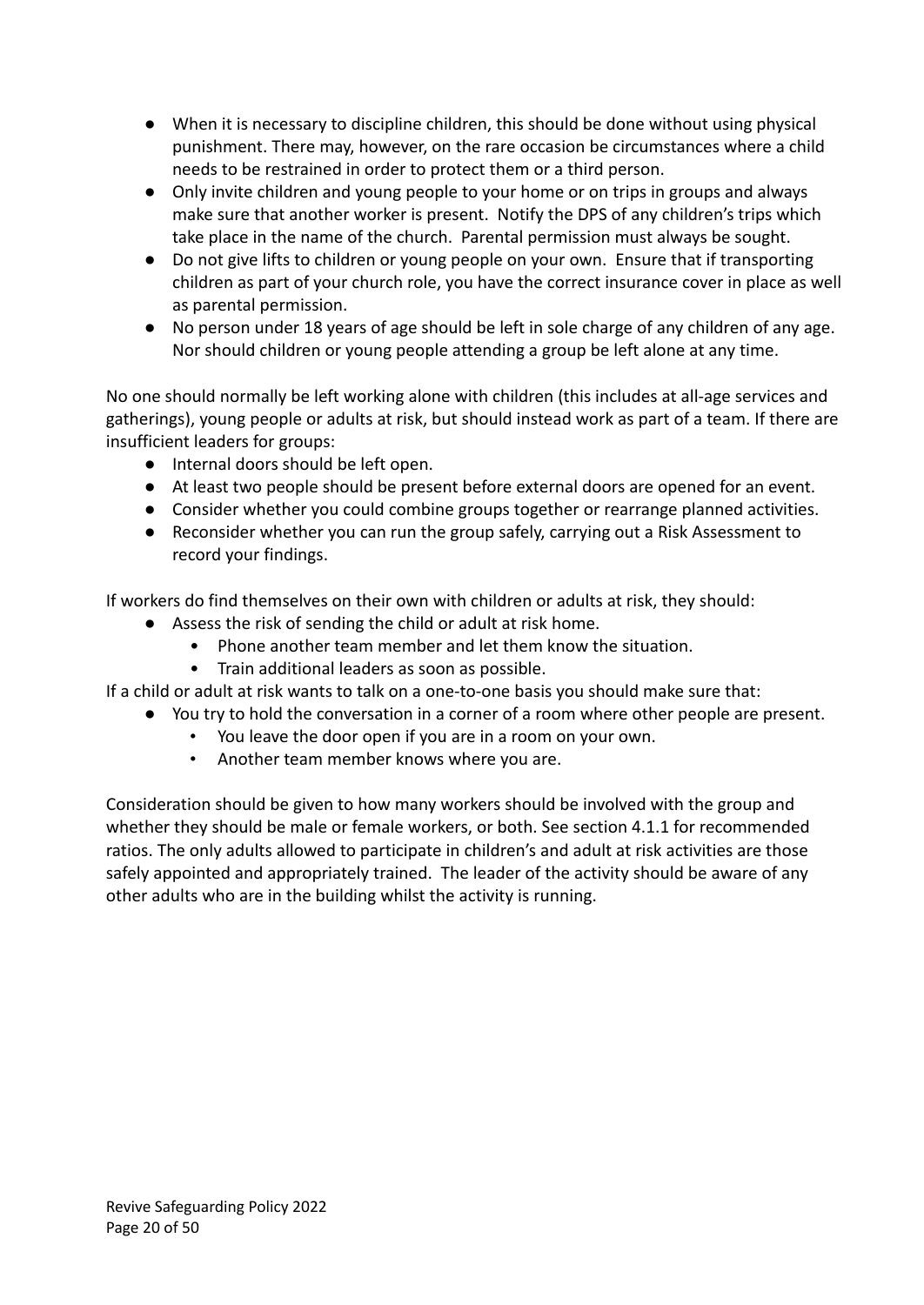## <span id="page-20-0"></span>**4 SECTION 4 - BEST PRACTICE GUIDELINES**

Revive Church is in an amazing position in society, with the opportunity to minister to individuals from the whole community, from the very young to the very old. These best practice guidelines are in place to help those working on behalf of the church to do it well, prioritising the safety and well-being of those they are working with. Whilst this section is divided into adults and children, some aspects of good practice will overlap, Revive considers that when working with vulnerable adults we should ensure the same care is taken as with children.

## <span id="page-20-1"></span>**4.1 WORKING WITH CHILDREN**

### <span id="page-20-2"></span>**4.1.1 Ratios**

Consideration should be given to how any workers should be involved with the group and whether they should be male or female leaders or both. The only adults allowed to participate in children's and adults at risk activities are those who are suitably trained. The leader of the activity should be aware of any other adults who are in the building whilst the activity is running

Age range **Recommended minimum ratio for** INDOOR activities Recommended minimum ratio for OUTDOOR activities 0 – 2 years 1:3 (minimum 2) 1:3 (minimum 2) 3 years 1:4 (minimum 2) 1:4 (minimum 2) 4 – 7 years 1:8 (minimum 2) 1:6 (minimum 2)  $\vert 8 - 12$  years  $\vert 1$  for the first 8, then one for every additional ten children (preferably one of each gender) with an extra adult for every 10 additional children 2 adults for up to 15 children (preferably one of each gender) with an extra adult for every 8 additional children 13 years and over  $\vert$ 2 adults for up to 20 children (preferably one of each gender) with an extra adult for every 10 additional children 2 adults for up to 20 children (preferably one of each gender) with an extra adult for every 10 additional children

When working with children the following recommended minimum ratios of workers to children apply:

This does not take into account special circumstances such as behavioural issues, developmental issues, disability and so on, which may mean an increase to the recommended ratios. In calculating the ratios of workers to children, young leaders who are under the age of 18 should be counted as one of the children, not one of the workers.

# <span id="page-20-3"></span>**4.1.2 Children with Special Needs**

Children and young people who have a disability can be at greater risk of abuse. They will often require more help with personal care, such as washing, dressing, toileting, feeding, mobility, etc. and may have limited understanding and behave in a non-age-appropriate way. It is good practice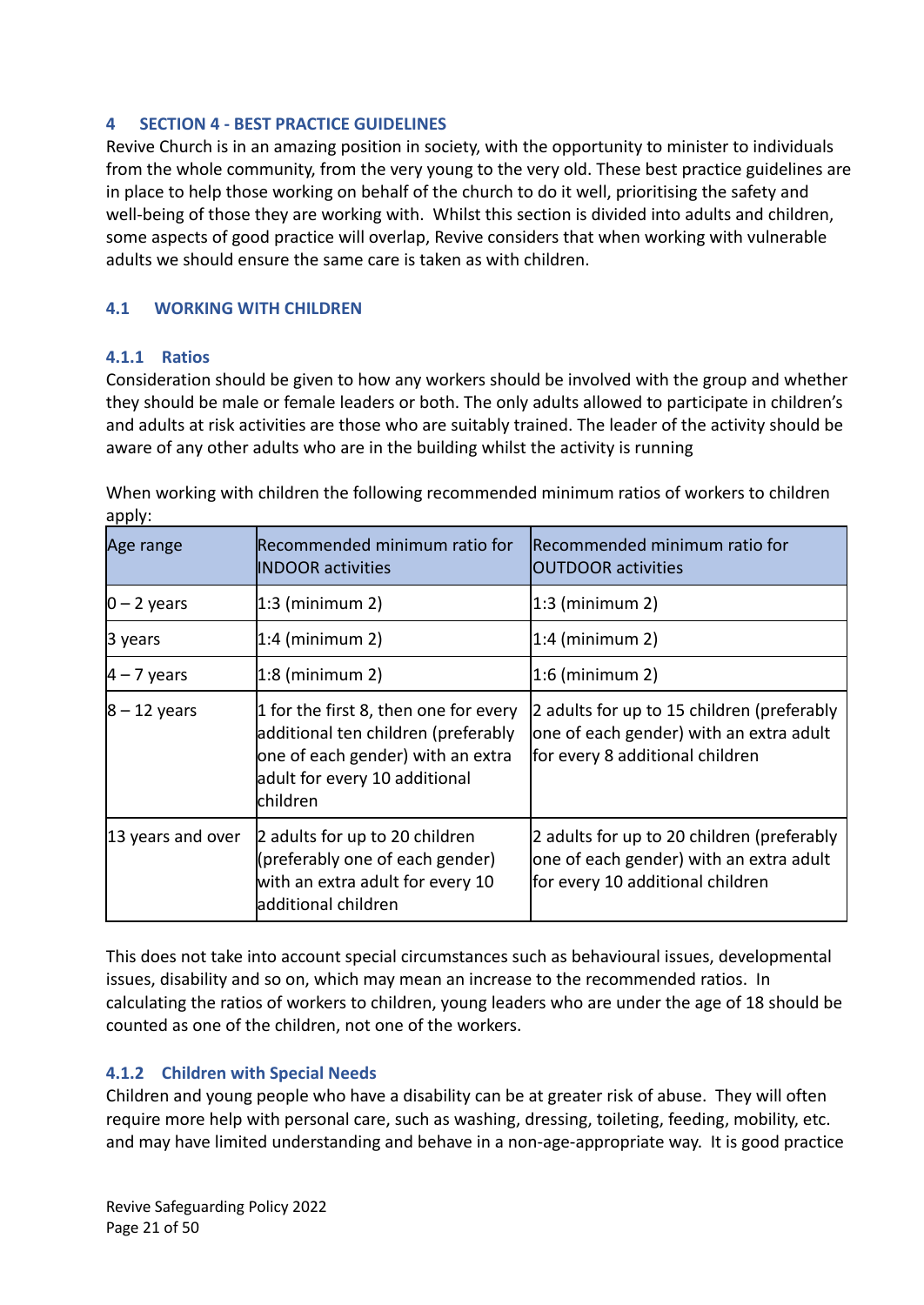to speak with the parents/carers of children/young people with special needs and find out from them how best to assist the child or young person.

# <span id="page-21-0"></span>**4.1.3 Visiting Children or Young People at Home**

It is unlikely that workers will need to make pastoral visits to children and their families at home on behalf of the church. If a situation occurs where it is needed then it should be done in pairs, and with the prior agreement of the Minister.

# <span id="page-21-1"></span>**4.1.4 Children with no adult supervision**

When children turn up to and want to join in with church activities without the knowledge of their parents/carers, workers will:

- Welcome the child and try to establish their name, age, address and telephone number.
- Record their visit in a register.
- Ask the child if a parent/carer is aware of where they are. Where possible, phone and make contact.
- Without interrogating the child, find out as soon as possible whether they have any specific needs (eg. medication) so that you can respond appropriately in an emergency.
- Give the child a consent form and explain it needs to be filled in and brought back next time.

# <span id="page-21-2"></span>**4.1.5 Mentoring**

If a worker is working with a young person as part of a recognised church mentoring programme:

- 1) The parents of all young people involved in mentoring are required to sign a letter to say they are aware that the mentoring is happening and who it is with.
- 2) Mentoring meetings should only be held in agreed places, and should be in view of other people.
- 3) A mentoring meeting should have an agreed start and end time and someone should be aware that a meeting is taking place and where it is being held.
- 4) A basic record should be kept of dates of significant meetings and any text messages or emails.
- 5) Appropriate boundaries should be put in place in regard to times and demand, ie not phoning or texting late at night, etc.
- 6) A written record should be kept of issues/decisions discussed at meetings.

If a worker is working with a vulnerable adult as part of a recognised mentoring programme points 2 - 6 above should be undertaken. Mentoring programs with any adult should be similarly monitored according to best practice guidelines.

As the structure of Revive does not have formal mentoring vs informal we will endeavour to highlight within our safeguarding discussions the power dynamics that can influence relationships regardless of pay/formal structure.

We acknowledge that anyone in a formal role in the church is always involved in 'formal' relationships regardless as it is their job to be aware of our position with regard to others and the power imbalance that may be created. This will be discussed in Level 2 training.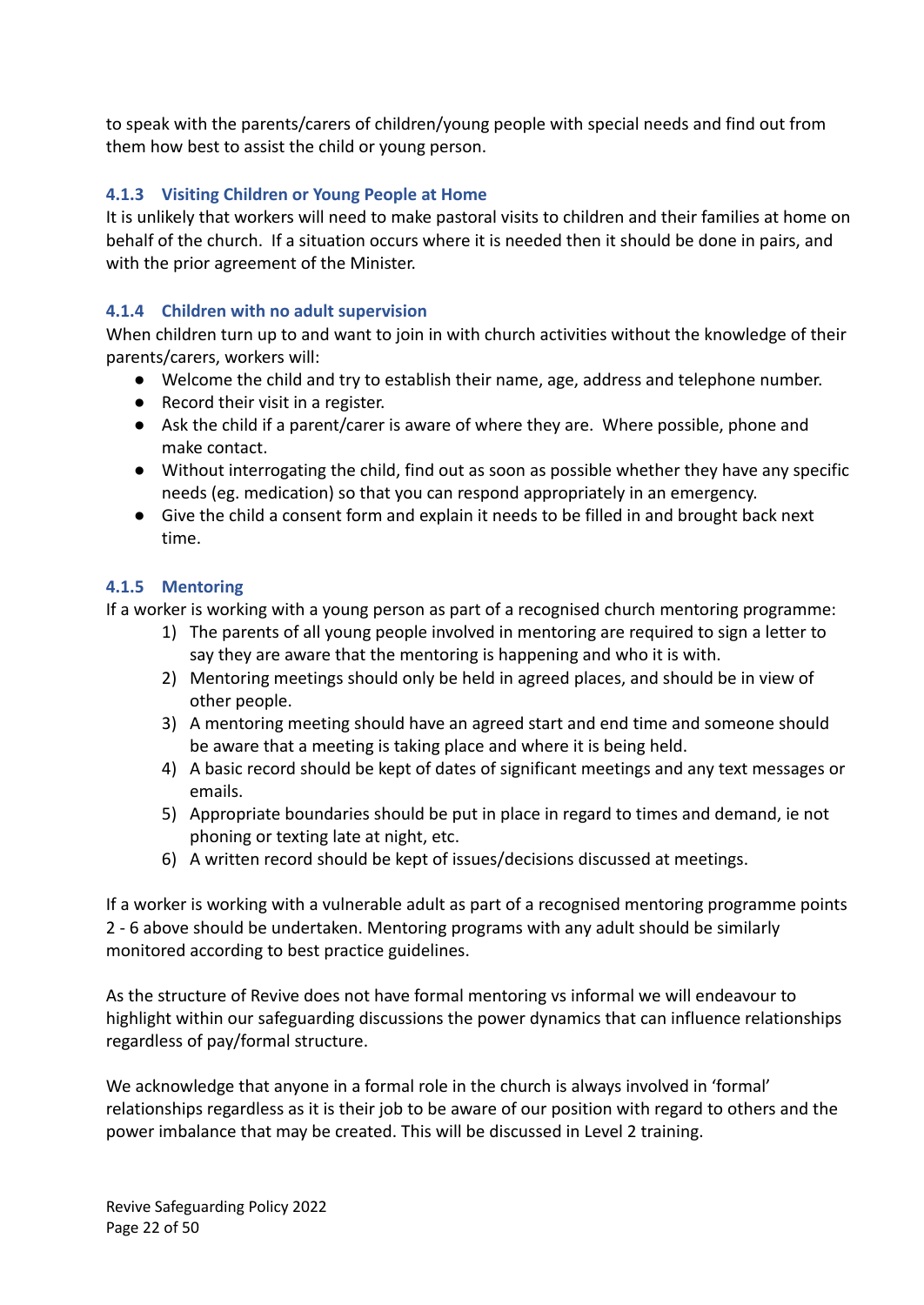We also encourage all members to be aware of when someone is being vulnerable with them and respond with care and safeguarding best practice at all times.

# <span id="page-22-0"></span>**4.1.6 Peer Group Activities for Young People**

All youth activities will be overseen by named adults who have been selected in accordance with safer recruitment procedures. It is accepted that groups aged 16+ may benefit from being led and run by peers. In this situation, adult leaders will contribute to programme planning and reviews and will always be present to oversee any peer-led activities taking place.

# <span id="page-22-1"></span>**4.1.7 Offering transport –**

Vulnerable situations can be created when workers offer lifts to children/young people either to or from church based activities or on planned outings.

Wherever possible two adults should be present in a vehicle. Where this is not practicable giving regular lifts to children or young people on their own should be avoided. If a group of children or young people are regularly given lifts the order of pick up drop off should be varied so that the same child is not regularly alone with a team member. Workers should not spend unnecessary time alone in a vehicle with a child or young person who is particularly vulnerable.

Parental permission should be sought for the child to be given transport and they should be advised when to expect their child home.

Where activities are informal or between parents/family friends we encourage members to think in terms of safeguarding the young people and act accordingly.

# <span id="page-22-2"></span>**4.1.8 Physical Contact**

- Keep everything public. A hug within a group context is very different from one behind closed doors.
- Touch should be related to the child's needs, not the worker's.
- Touch should be age-appropriate and generally initiated by the child rather than the worker.
- Workers should avoid any physical activity that is, or may be thought to be, sexually stimulating to the adult or the child.
- Children are entitled to privacy to ensure their personal dignity.
- Children have the right to decide how much physical contact they have with others, except in exceptional circumstances such as when they need medical attention.
- When giving first aid (or applying sun cream, etc), workers should encourage the child to do what they can manage themselves, but consider the child's best interests and give appropriate help where necessary.
- Team members should monitor one another in the area of physical contact. They should help each other by constructively challenging anything which could be misunderstood or misconstrued.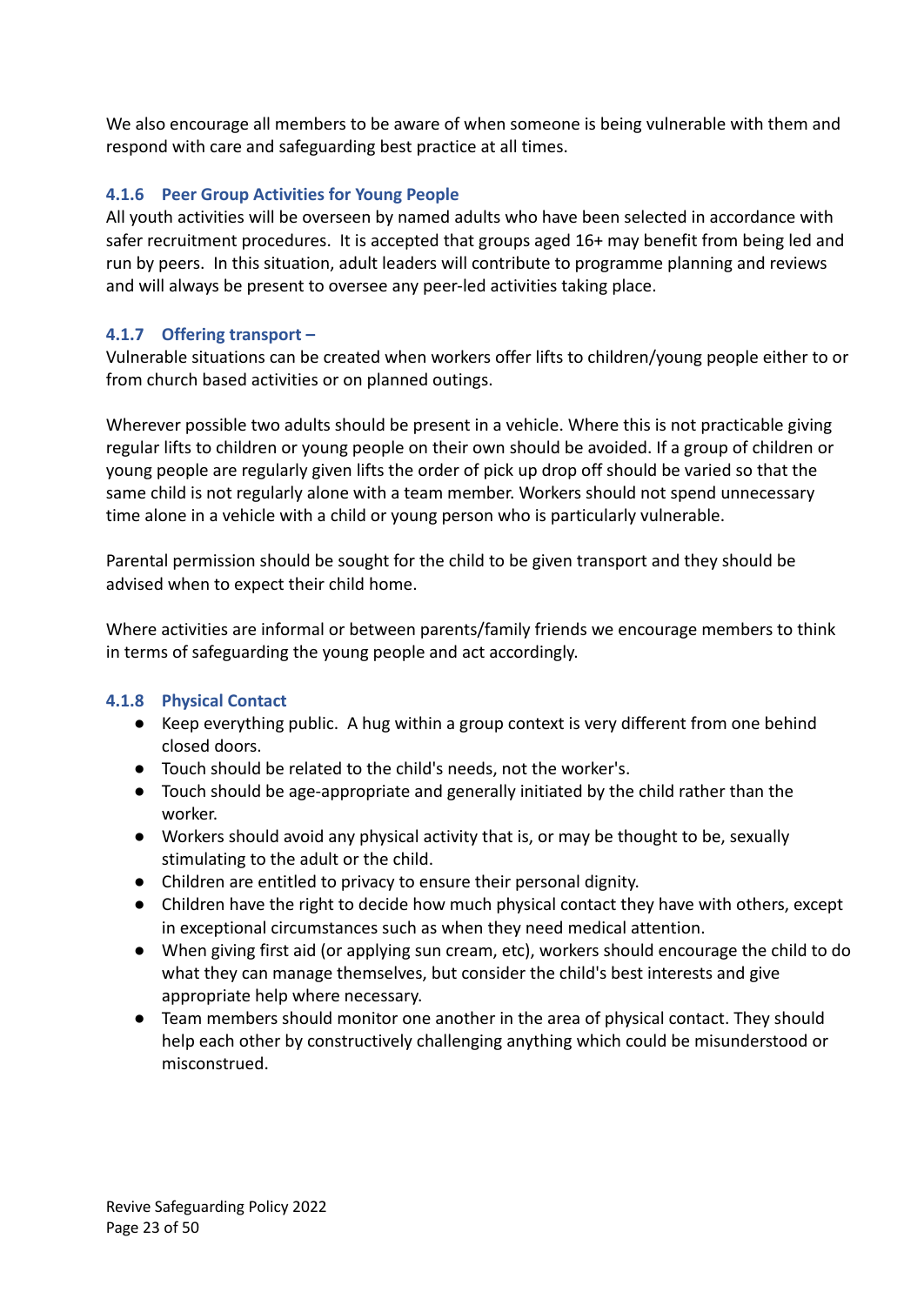## <span id="page-23-0"></span>**4.1.9 Electronic Communications - Cyber Safety**

### <span id="page-23-1"></span>**4.1.9.1 Modern Technologies and Safe Communication**

A worker's role description will include an acknowledgement and approval of technologies such as email, social networking and mobile phone communications as a legitimate means of communicating with young people. It should also include the expectations of the church in relation to their use. On the general consent form, parents/carers sign to agree that the young person can receive such communications.

Young people also need to be aware of the protocols that workers follow in relation to electronic communications. It is important to remember that as well as the parent/carer, young people have a right to decide whether they want a worker to have their contact details and should not be pressurised otherwise.

It is not appropriate to use these communication methods with children aged 11 years and younger. For more information on cyber safety, please refer to the Baptist Union of Great Britain *Cyber Safety Guide*, which can be found on their website.

As Revive has a lot of long standing family friendships it should be made clear in our training and best practice that it is **ALWAYS the responsibility of the adult to be clear about boundaries with young people,** and that adults should make others aware of any communication from young people that they receive. This counts for all the following sections on communication.

### <span id="page-23-2"></span>**4.1.9.2 Email, Texting and Instant Messaging**

(eg. Snapchat, WhatsApp, Instagram etc)

With young people:

- email should be limited to sharing generic information, for example, to remind young people about meetings.
- If email is being used, workers will ensure that they are accountable by copying each message to a group leader or designated email address. It is important workers use clear and unambiguous language to reduce the risk of misinterpretation, for example, avoiding inappropriate terms such as 'love' when ending an email.
- **●** Text, email conversations (a series of text messages/emails being sent back and forth) and instant messaging should be kept to an absolute minimum. Any direct communication should be kept to a minimum. Workers should save significant conversations and keep a log stating with whom and when they communicated.

With Vulnerable Adults:

- those who are co-ordinators of WhatsApp groups will be trained in Level 2 safeguarding and have agreed to Best Practice guidelines.
- They will similarly monitor and report communication, and save/log conversations where necessary.

#### <span id="page-23-3"></span>**4.1.9.3 Mobile Phones**

Workers need to take care in using mobile phones to communicate with young people:

**●** Mobile phone use should primarily be for the purposes of information sharing.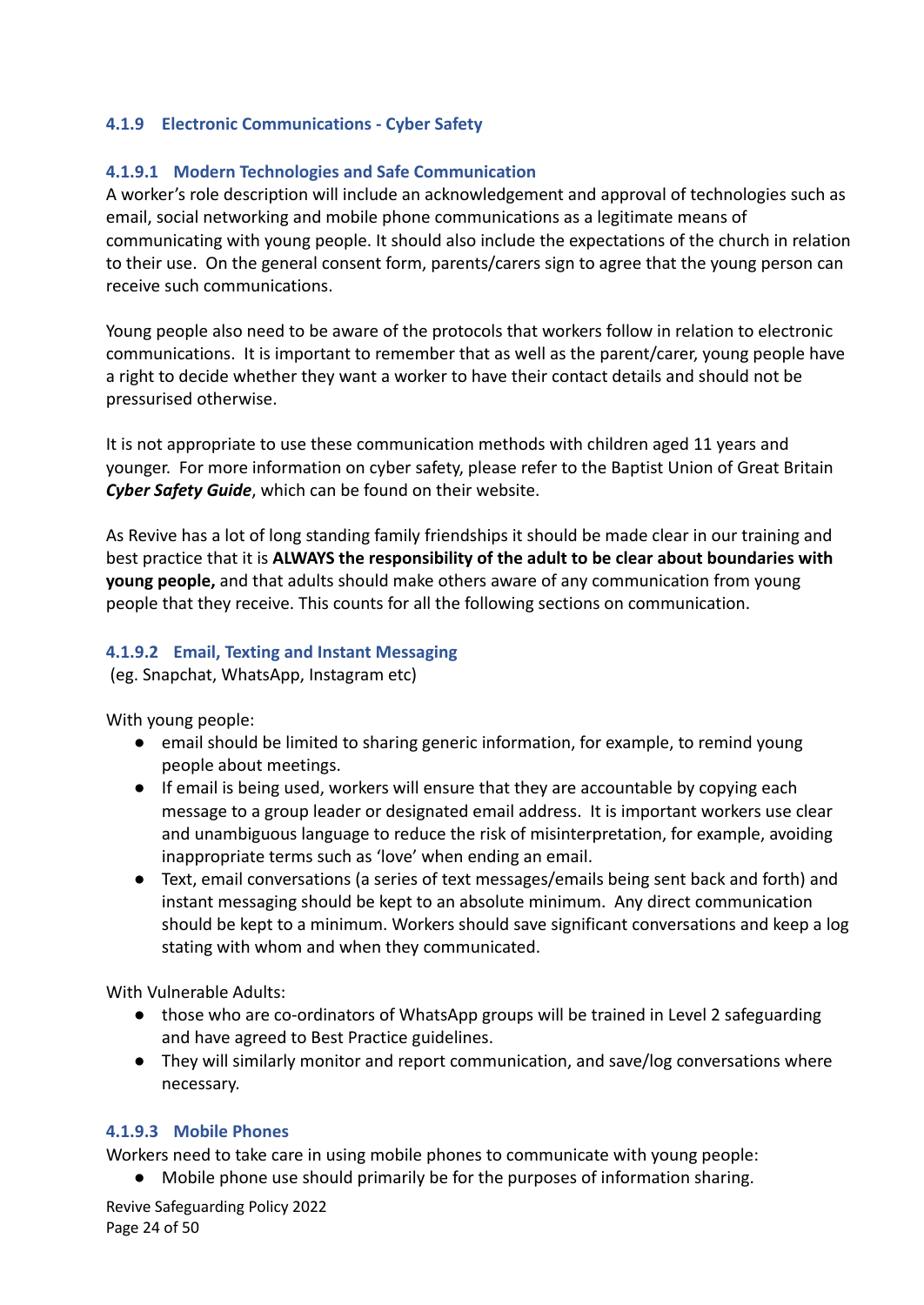- **●** Workers should keep a log of significant conversations/texts.
- **●** Any texts or conversations that raise concerns should be passed on to the worker's supervisor.
- **●** Workers should use clear language and should not use abbreviations like 'lol' which could mean 'laugh out loud' or 'lots of love'.
- **●** Paid workers will be issued with a mobile phone under a contract that provides itemised billing.
- **●** Workers should not take photos of children, young people or adults at risk unless permission is sought in advance and should not store such photos on personal phones.

# <span id="page-24-0"></span>**4.1.9.4 Social Networking**

- **●** Workers should have a site that is used solely for children's / youth work communications and is totally separate from their own personal site. This is to ensure that all communication with children and young people is kept within public domains.
- **●** Workers should not send private messages to children on social networks. Workers should ensure that all communications are transparent and open to scrutiny.
- **●** Workers should not accept 'friend' or 'following' requests from children on their personal site, nor seek to be 'friends' or a 'follower' of any child known to them in a church context.

# <span id="page-24-1"></span>**4.1.9.5 Taking Videos and Photographs of Children**

Since the introduction of the Data Protection Act in 1998, churches must be very careful if they use still or moving images of clearly identifiable people. There are several issues to be aware of:

- Permission must be obtained, via the consent form, of all children who will appear in a photograph or video before the photograph is taken or footage recorded.
- It must be made clear why that person's image is being used, what you will be using it for, and who might want to look at the pictures.
- If images are being taken at an event attended by large crowds, such as a sports event, this is regarded as a public area and permission from a crowd is not necessary.
- Many uses of photographs are not covered by the Data Protection Act 1998, including all photographs and video recordings made for personal use, such as a parent/carer taking photographs at school sports days or videoing a church nativity play.
- Children and young people under the age of 18 should not be identified by surname or other personal details, including email, postal address or telephone number.
- When using photographs of children and young people, it is preferable to use group pictures.

# <span id="page-24-2"></span>**4.2 WORKING WITH ADULTS**

Best Practice Guidelines

# <span id="page-24-3"></span>**4.2.1 Premises**

The church building, hired halls, public spaces and homes used will be made as accessible as possible to all people. Any restrictions to access, visibility, audibility, toilet facilities, lighting or heating will be addressed wherever possible, and where necessary, aids and adaptations put in place.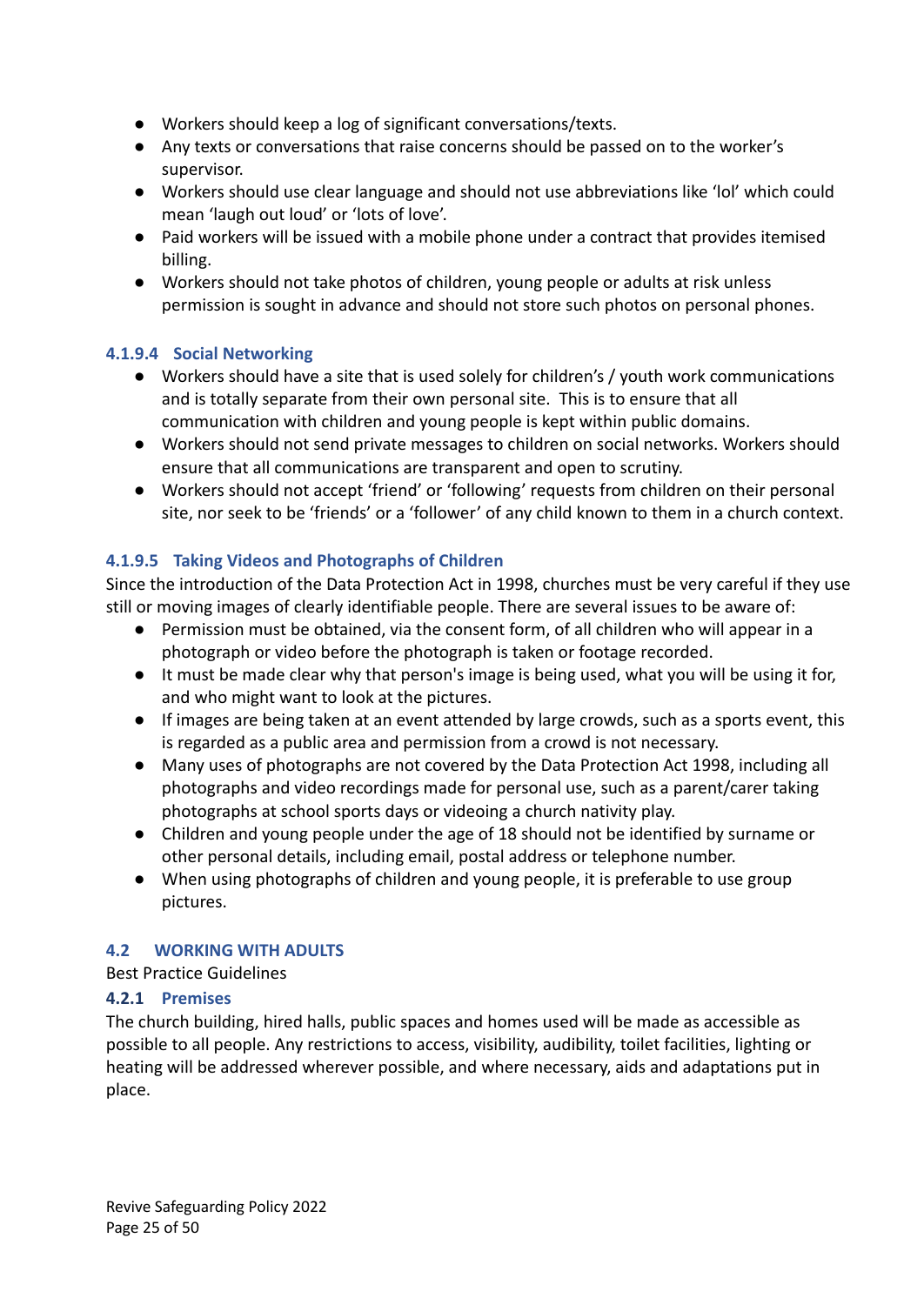# <span id="page-25-0"></span>**4.2.2 Language**

Every effort will be taken to use appropriate language and suitable vocabulary, enabling the greatest level of inclusivity and accessibility. We will be mindful of the language used within worship and the language used to describe people (such as derogatory words focusing on aspects of someone's disability, race or sexuality rather than the person themselves).

# <span id="page-25-1"></span>**4.2.3 Worship**

In all worship services, we will consider the varied requirements of our congregation and try to be as inclusive as possible, by:

- Providing some copies of large print type for all printed materials
- Speakers always facing the congregation and not covering their mouths when talking, enabling those who rely on lip-reading
- Describing what is being presented on a screen for those who cannot see it clearly
- Using inclusive language
- Using a variety of liturgy and resources to cater for different levels of understanding
- Using a microphone during times of open prayer so that all can hear
- Considering holding a service which specifically caters for certain groups of adults at risk, such as those with learning disabilities, the deaf or the visually impaired.

# <span id="page-25-2"></span>**4.2.4 Insurance**

We will take reasonable steps to safeguard adults at risk and will follow any specific safeguarding requirements as laid out by our insurance company.

# <span id="page-25-3"></span>**4.2.5 Financial integrity**

Arrangements are in place for dealing with money, financial transactions and gifts, as outlined below:

- Those who work with adults at risk may become involved in some aspects of personal finance - collecting pensions or benefits, shopping or banking, etc. If handling money for someone else, always obtain receipts or other evidence of what has been done.
- Workers should not seek personal financial gain from their position beyond any salary or recognised allowances or expenses.
- Workers should not be influenced by offers of money.
- Any gifts received should be reported to the church trustees, who should decide whether or not the gift can be accepted.
- Any money received by the church should be handled by two unrelated church workers.
- Care should be taken not to canvass for church donations from those adults who may be at risk, such as the recently bereaved.
- Workers should ensure that church and personal finances are kept apart to avoid any conflict of interest.
- If someone alters their will in favour of an individual known to them because of their church work or pastoral relationship, it should be reported to the trustees. Workers should not act as Executors for someone they know through their work or pastoral role, as this may lead to a conflict of interests.
- Expert legal advice should be sought on matters such as Power of Attorney and Appointeeship to ensure that the situation is clearly understood and is the most appropriate course of action for the adult at risk.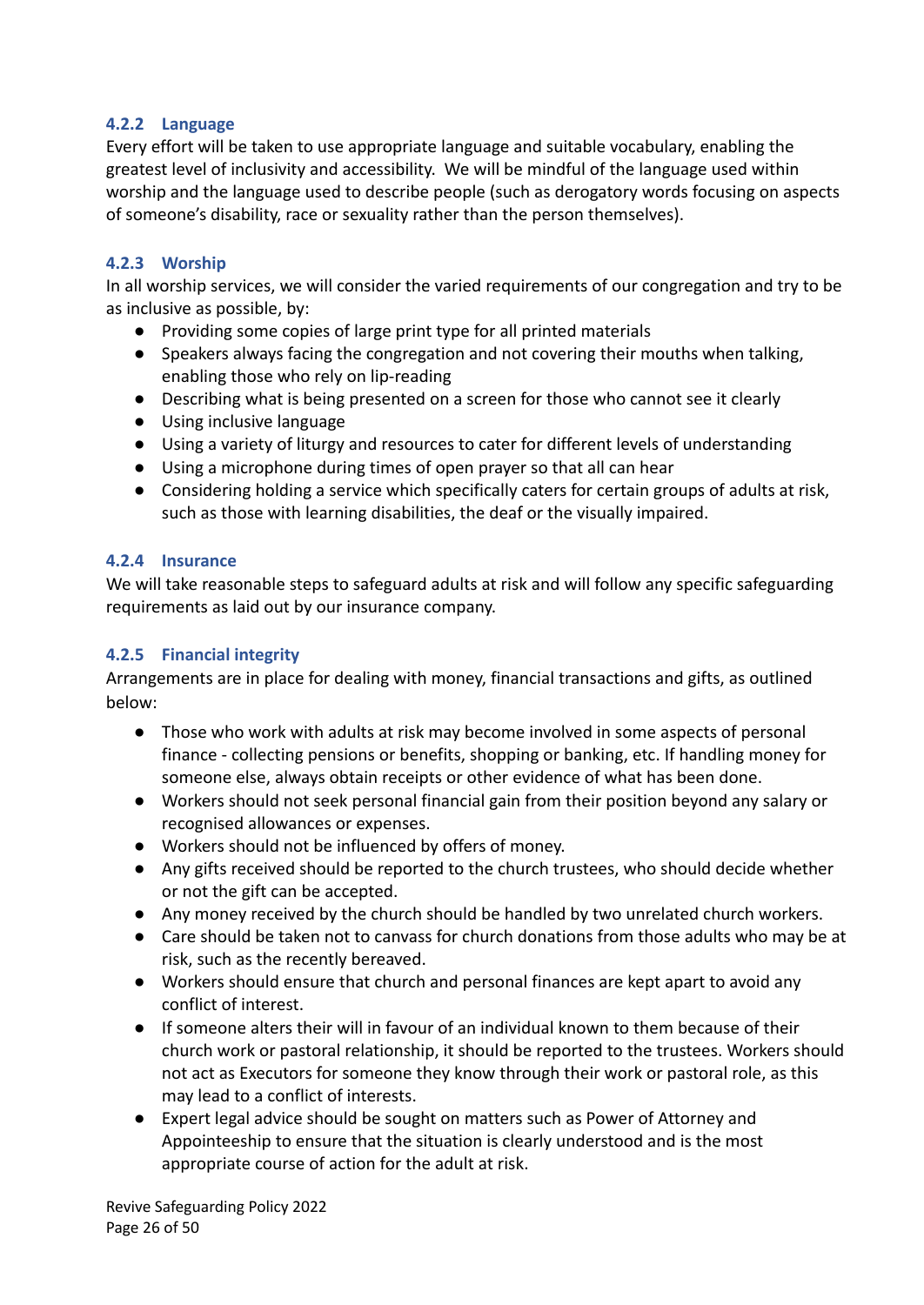# <span id="page-26-0"></span>**4.2.6 Pastoral Care & Relationships**

All those involved in pastoral ministry (formal and informal roles) should work in a way that follows clearly defined procedures, which set out the boundaries to protect those carrying out the pastoral ministry as well as those receiving it:

- Workers should be aware of the power imbalance within pastoral relationships and the potential for abuse of trust. NB small group leaders – multiple roles and cross over – conflict ambiguity - this will be covered in training for co-ordinators.
- Behaviour that suggests favouritism or gives the impression of a special relationship, should be avoided.
- Workers should be aware of the dangers of dependency within a pastoral relationship.
- Workers should never take advantage of their role and engage in sexual activity with someone with whom they have a pastoral relationship.
- All people receiving pastoral ministry should be treated with respect and should be encouraged to make their own decisions about any actions or outcomes.
- Workers should not pastorally minister to anyone whilst under the influence of alcohol or drugs.
- Workers need to recognise the limits of their own abilities and competencies, and get further help when working with situations outside of their expertise or role.

Though Revive has a loose structure and sometimes events do not have an identifiable leader we acknowledge that power imbalances occur and affect relationships in many different ways, therefore all members should consider the above when finding themselves in pastoral situations. This will be covered in Level 2 training.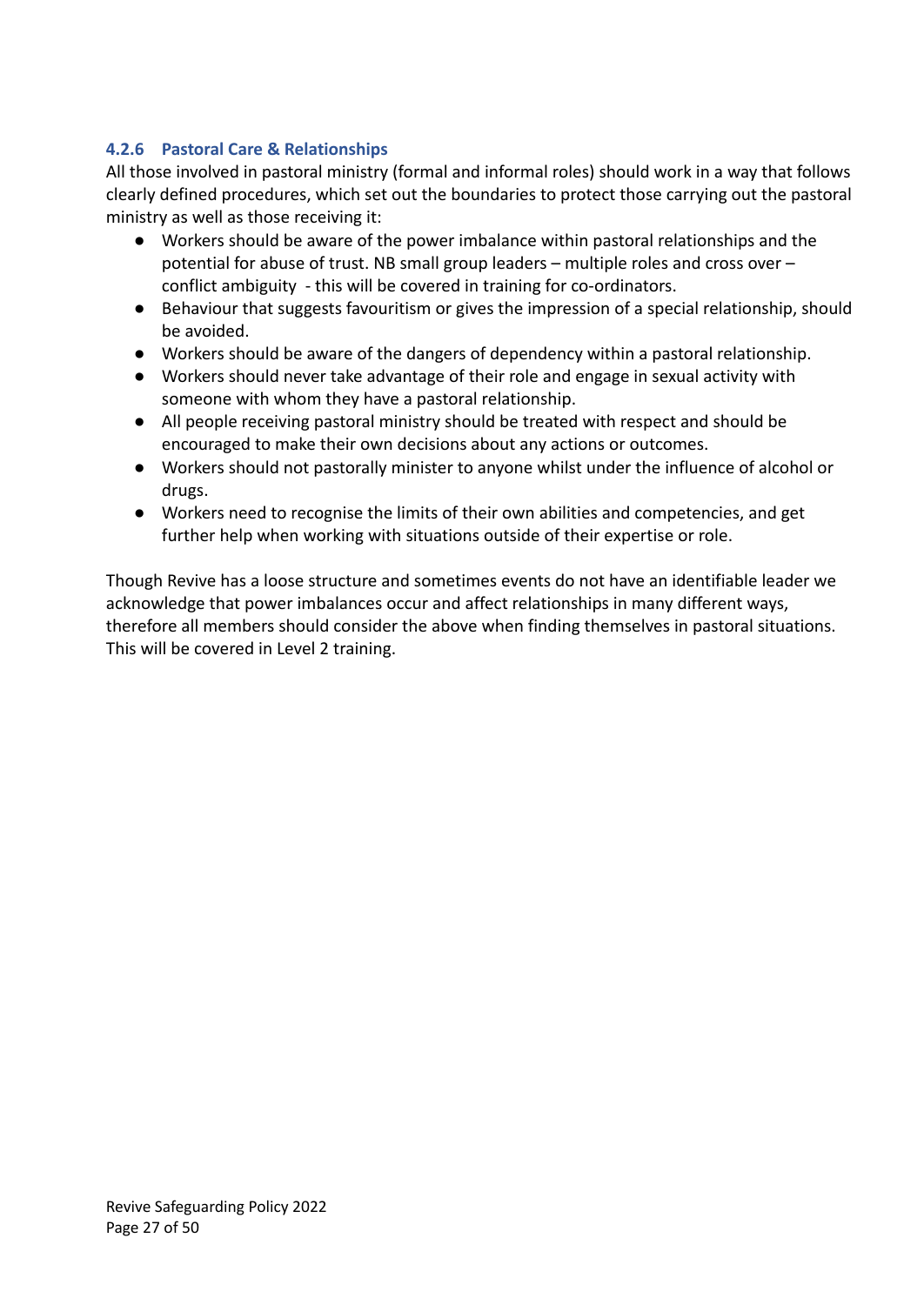# <span id="page-27-0"></span>**4.2.7 Photographs**

Workers should make sure that they have the person's permission to take a picture, and that the subject is happy with the intended use of the pictures. When taking group pictures, workers should remember to get permission from everyone who will be photographed.

# <span id="page-27-1"></span>**4.2.8 Computers**

All church computers will have suitable parental controls and blocks put on. Although this is not failsafe, it will make using the computers for inappropriate behaviour more difficult, whilst also protecting any vulnerable users. We will create a policy specifically for church computer use, including terms and conditions for use as well as what will happen if someone breaches these conditions.

# <span id="page-27-2"></span>**4.2.9 Confidentiality and accountability**

It is good practice to record formal pastoral visits or meetings, noting the date, time, location, subject and any actions which are to be taken. The record of these meetings should stick to facts and try to avoid opinion. Any records of safeguarding allegations, concerns or disclosures should be passed on to the DPS and stored in a safe and secure manner for at least 75 years.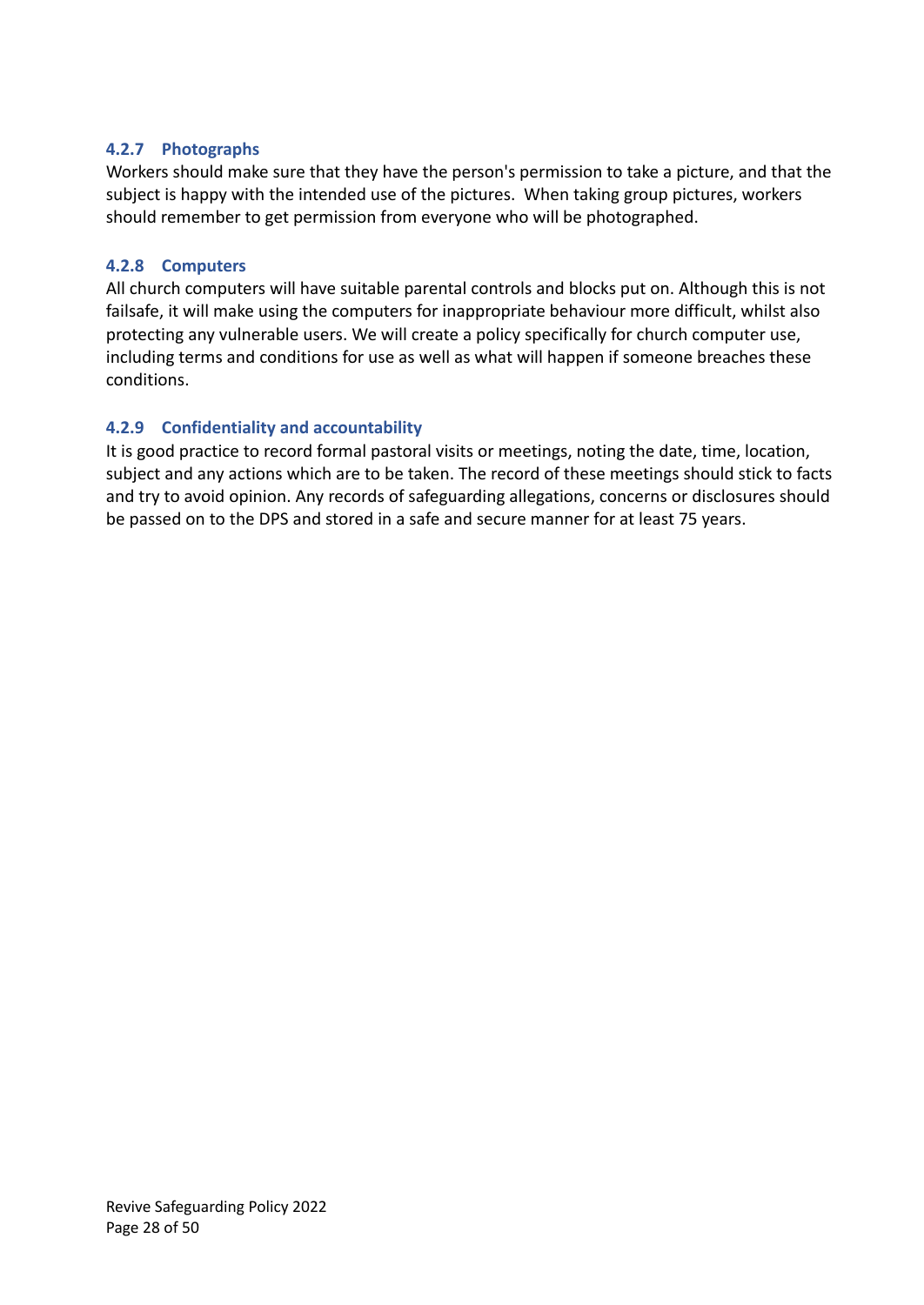# <span id="page-28-0"></span>**4.3 SAFER COMMUNITY**

# <span id="page-28-1"></span>**4.3.1 Bullying**

Bullying is another form of abuse, and it can be verbal or physical. Bullying doesn't just happen to children, often adults can be victims too. There is no legal definition of bullying, but it is usually defined as a repeated pattern of behaviour intended to cause emotional or physical harm to another person, or exert power over them. The effect of bullying on the victim can be profound, both emotionally and physically, regardless of their age, ability or status.

It is important to recognise that bullying happens within churches, and it is not isolated to the children and young people. Anyone in the church can be a victim of bullying, just as anyone in the church can be the bully, including those in leadership.

It is important to distinguish bullying from other behaviour, such as respectfully challenging or disagreeing with someone else's beliefs or behaviours, setting reasonable expectations with regard to work deadlines and activities or taking legitimate disciplinary action.

Some examples of bullying that could arise in the church context are:

- Being verbally or physically abusive towards another person
- Isolating or deliberately ignoring someone, or excluding them from group activities
- Spreading rumours and malicious untruths about another person in the church
- Use of email, phone or social media to publicly challenge or undermine someone
- Name calling and personal insults
- Making false accusations
- Sending abusive messages or degrading images via phone, email or social media

Bullying will always cause a great deal of pain and harm for those on the receiving end. Many people affected by bullying, both children and adults, believe they have nowhere to turn. They are scared to speak out and often blame themselves. They can become fearful and reclusive. It is important that churches are able to recognise when bullying is occurring and are prepared to take action to resolve the situation.

Some signs that can indicate a person is being bullied are as follows:

- Withdrawal from group or church activities;
- appearing anxious, tearful or more reticent than usual, particularly in a certain context;
- development of mental health difficulties, such as depression or anxiety disorders;
- drop in performance relating to any church roles; physical injuries.

In order to help prevent bullying, the following procedures will be adopted within the church:

- The children and young people will be involved in agreeing a code of behaviour for their groups, which makes it clear that bullying is unacceptable. This should then be displayed somewhere visible to the whole church.
- The church will make clear its ethos in stating the importance of valuing and respecting each other even in disagreements and this will be practically embedded into the leadership

Revive Safeguarding Policy 2022 Page 29 of 50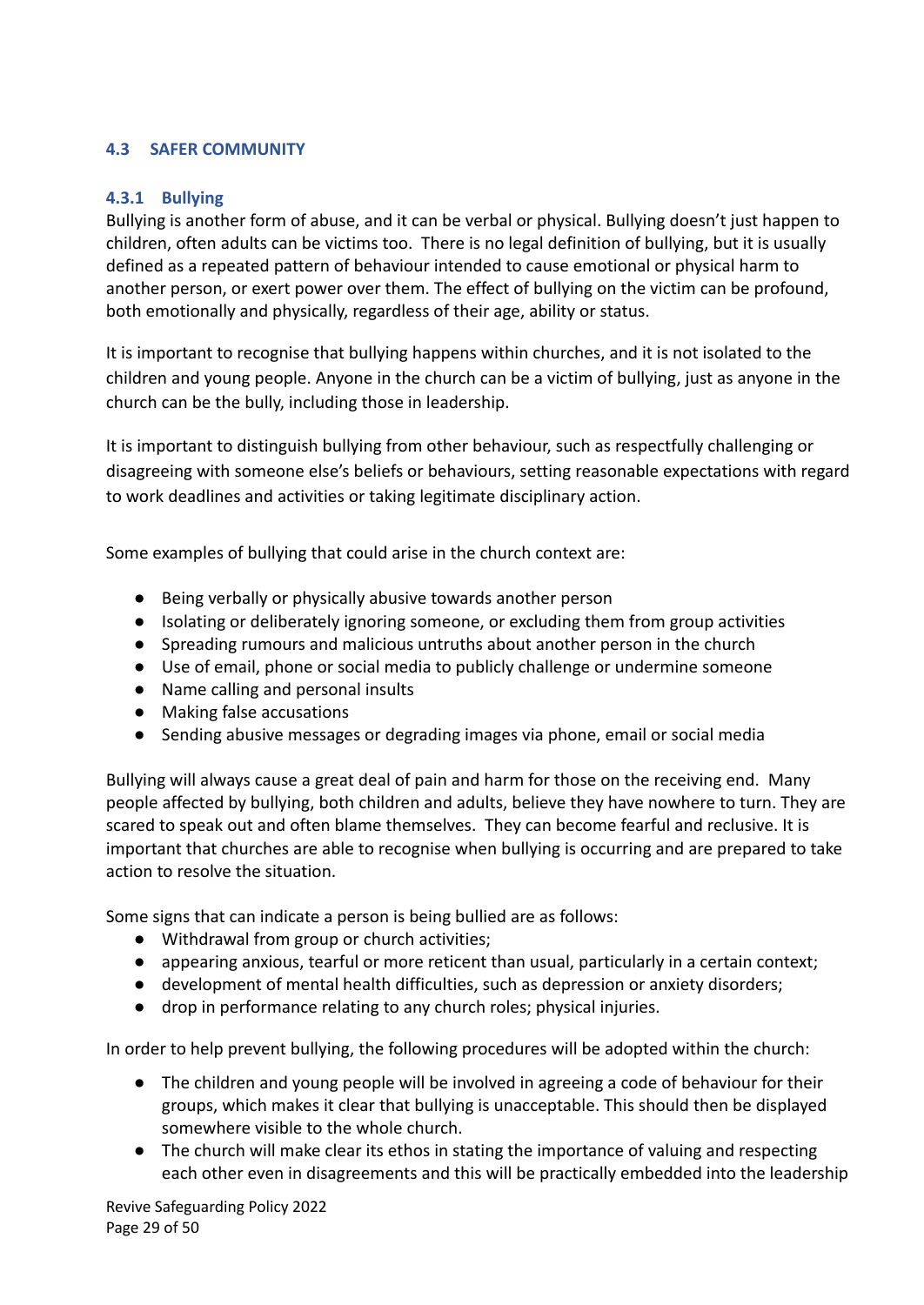approach to others. This will be done in community documents/websites, and training given.

- Everyone in the church, whether children or adults, should know how they can report any incidents of bullying.
- All allegations of bullying will be treated seriously and details will be carefully checked before action is taken.
- The bullying behaviour will be investigated and bullying will be stopped as quickly as possible.
- An attempt will be made to help bullies change their behaviour.
- All allegations and incidents of bullying will be recorded, together with the actions that are taken.
- Where an allegation of bullying is made against a church or group leader, advice will be sought from the local Baptist Association Safeguarding Contact as this should be addressed.
- Incidents of bullying may be reported to the statutory authorities in line with the church safeguarding procedures.

# <span id="page-29-0"></span>**4.3.2 Working with Alleged or Known Offenders**

When someone attending the church is known to have abused children or adults at risk, or a serious allegation has been made, the church safeguarding team will supervise the individual concerned and offer pastoral care, but in its commitment to protect vulnerable groups, will set boundaries for that person which they shall be expected to keep. These will be set out in what is known as a Safeguarding Contract.

When it is known that a person who has been convicted of abusing children, young people or adults is attending our church, it is important that their behaviour within the church community is properly managed and that a contract is put in place. There are also times when it will be appropriate to take such measures with a person who has faced allegations of abuse, but hasn't been convicted.

In determining the details of the contract:

- The DPS will inform and take advice from the local Baptist Association Safeguarding Contact.
- There will be a discussion about who should be informed about the nature of the offence and the details of the contract.
- The rights of the offender to re-build their life without people knowing the details of their past offence should be balanced against the need to protect children, young people and adults at risk.
- The members of the church Safeguarding Team will always be informed.
- The DPS should determine whether the person is subject to supervision or is on the Sex Offenders' Register. If so, the DPS should make contact with the offender's specialist probation officer (SPO) who will inform the church of any relevant information or restrictions that they should be aware of.

An open discussion will be held with the person concerned in which clear boundaries are established for their involvement in the life of the church. A written contract will be drawn up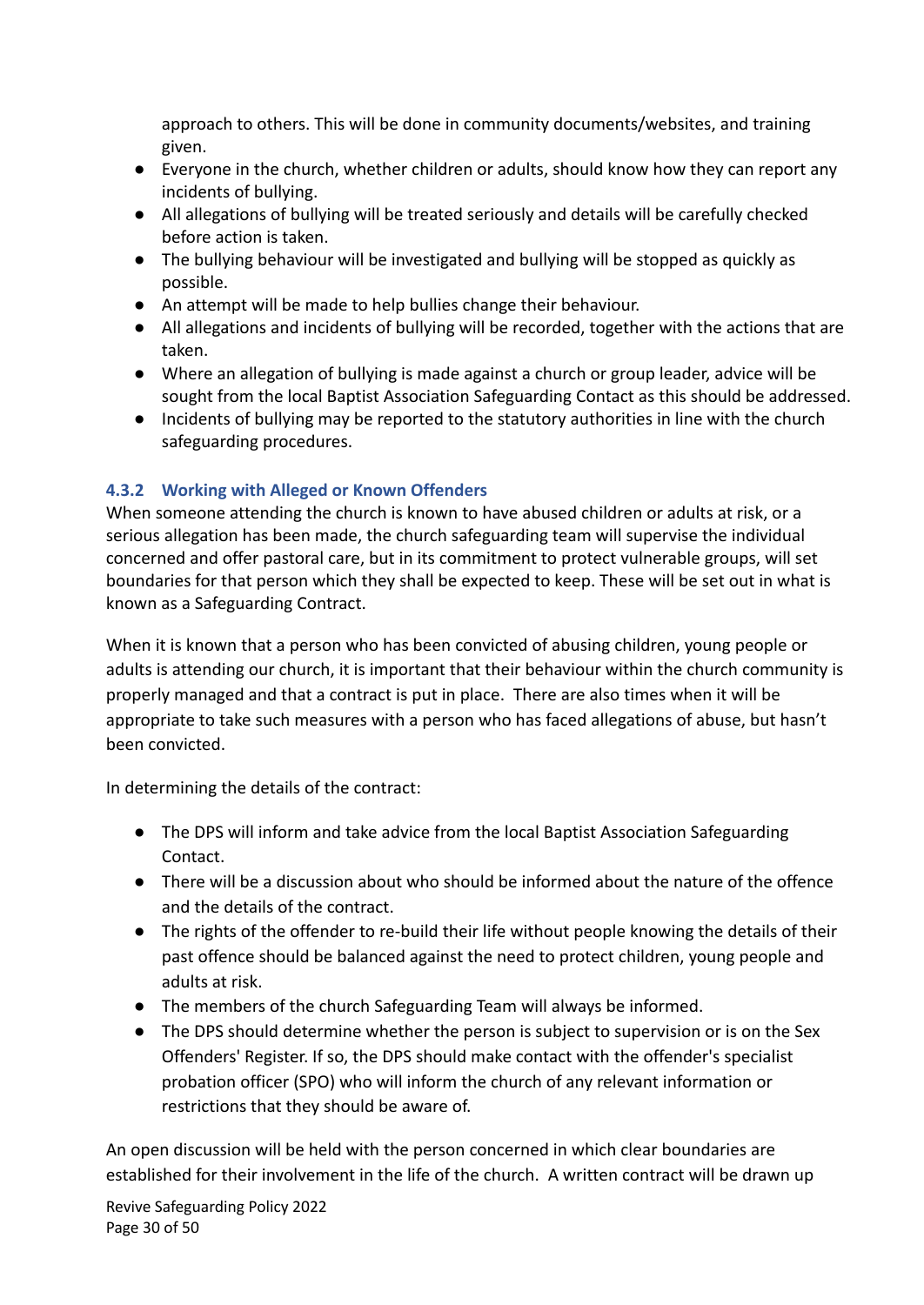which identifies appropriate behaviour. The person will be required to sign the contract and it will be monitored and enforced. If the contract is broken certain sanctions will be discussed and considered with the local Baptist Association Safeguarding Contact.

# <span id="page-30-0"></span>**4.3.3 Alleged or known offenders who are themselves adults at risk**

A formal contract may be quite a daunting process for someone with learning difficulties or a young person, yet having safeguards in place is still necessary. Therefore, an alternative may be to arrange a meeting with the individual in question where they can be taken though the main elements of a formal contract in a way that is non-threatening and easy to understand. Notes would be taken and the individual would need to verbally agree to the requirements laid out in the meeting.

Rather than signing a formal 'contract', the individual would instead sign to say that they agree with the minutes or meeting notes, and that they will stick to what has been agreed during the meeting. This will result in the same outcome as a contract, but is a more informal and appropriate approach for an adult at risk. The agreed requirements will need to be reviewed regularly to make sure that the individual is complying, exactly as a formal contract would be.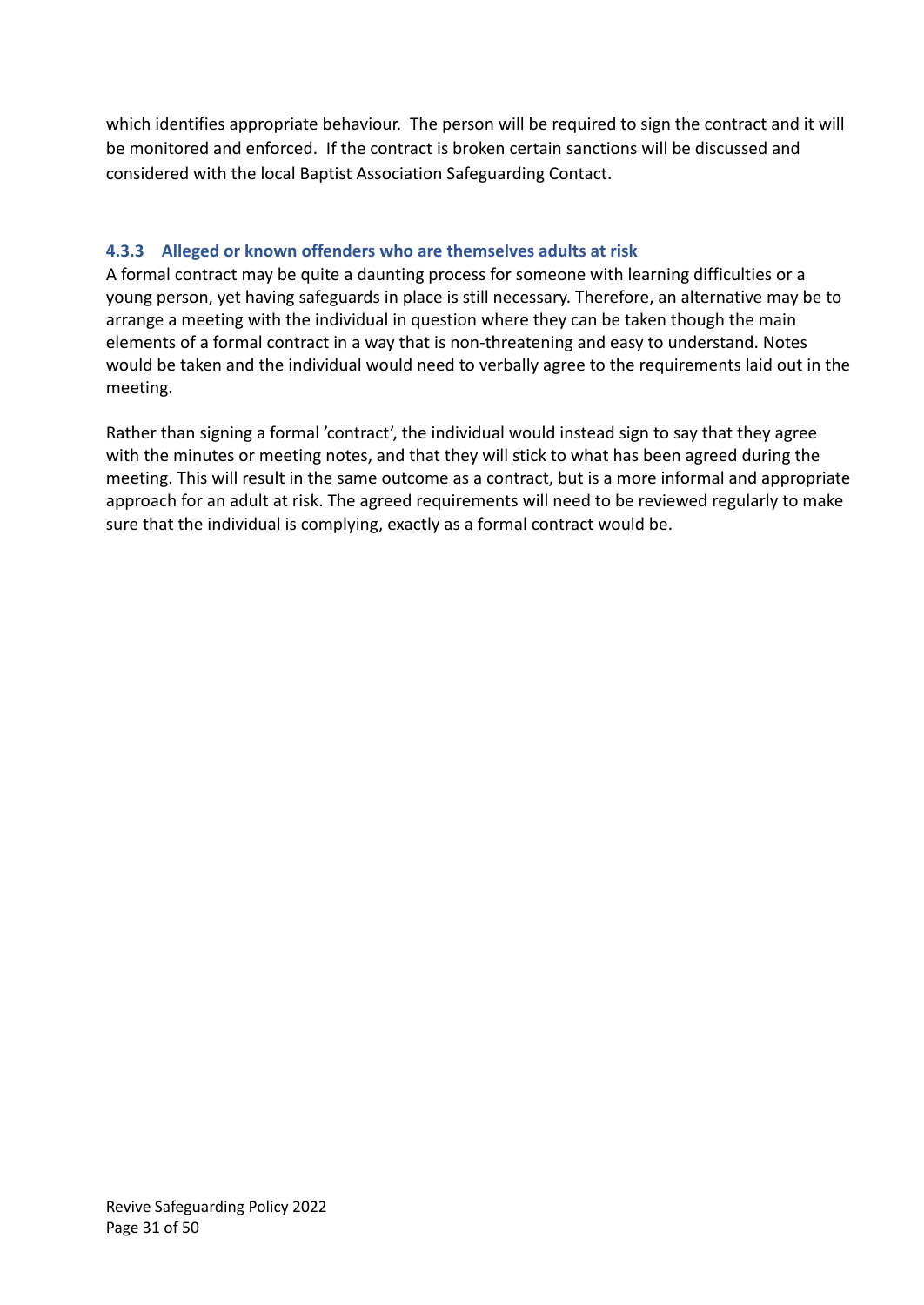### <span id="page-31-0"></span>**4.4 HEALTH AND SAFETY - Safe Practice and Safe Premises**

## <span id="page-31-1"></span>**4.4.1 Consent forms**

It is essential that we have important information about all children and young people involved in any activities at the church, which is recorded on our consent forms**.** The first week someone attends workers must record their name, medical emergency information and a contact name and number. Then they must bring their completed form back with them. Similar details will be gathered for adults at risk.

## <span id="page-31-2"></span>**4.4.2 Health and Safety**

All activities for children, young people and adults at risk will comply with the church's current health and safety policy and will be conducted in accordance with any guidelines of any premises being hired, with particular attention paid to the sections on Fire Action, First Aid, PAT testing, Health and Safety and Kitchen and Food Hygiene.

Whenever possible, at all events involving food preparation, at least one worker will hold a valid Basic Food Hygiene Certificate.

Any buildings owned by the church being used for children's and adult at risk groups will be properly maintained. A representative from the teams involved will take part in an annual health and safety review in order to consider all aspects of safety for everyone involved in using the premises.

Buildings used by the church that are not hired will still be subject to regular risk assessments.

#### <span id="page-31-3"></span>**4.4.3 Fire**

It is the responsibility of all group leaders/responsible persons within the building to ensure the safety of themselves and those who are in their care. In addition, it is a legal requirement that all group leaders/responsible persons are familiar with the emergency procedures in the event of a fire.

#### <span id="page-31-4"></span>**4.4.4 First Aid**

Since we meet in different houses and venues week after week, having a dedicated first aid box is impractical. Instead, we will make sure that each host has a suitable stock of first aid items in their home for use if the need arises. Any hired venues we use should have dedicated first aid boxes available, and we will make sure we know where they are situated on arrival at the venue.

The host (or the meeting leader if the host isn't available) will be the appointed person to take charge of any first aid requirements.

# <span id="page-31-5"></span>**4.4.5 Supervision of Groups**

The person responsible for a group/activity must sign in at the start and end of that activity so that it is apparent who the 'responsible person' for that activity is – even if you were already in the building or are staying on afterwards. You also need to make sure that you keep a register so that you know who is on the premises.

Revive Safeguarding Policy 2022 Page 32 of 50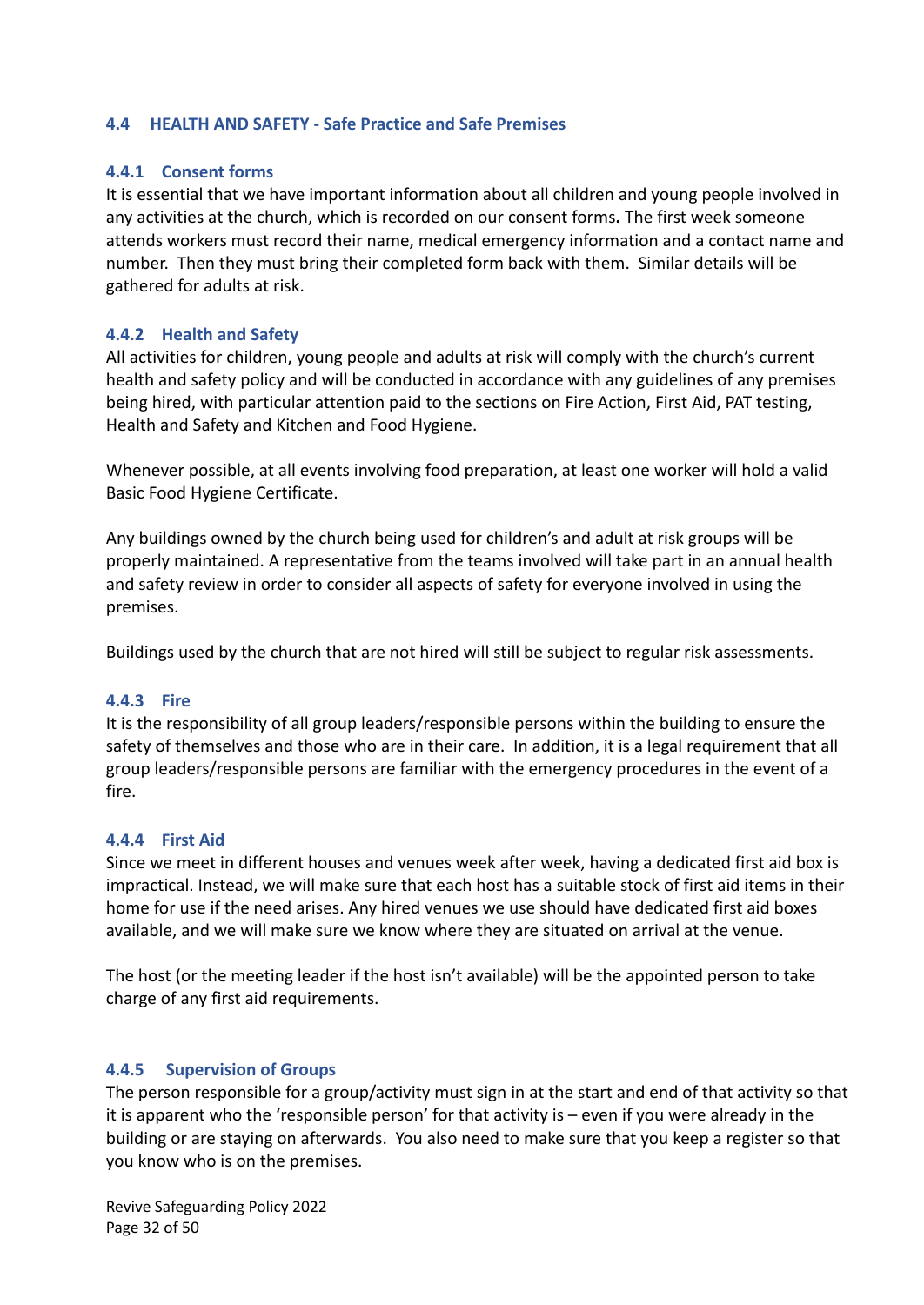# <span id="page-32-0"></span>**4.4.6 Food Hygiene**

The Food Safety (General Food Hygiene) Regulations 1995 state that anyone who handles food or whose actions could affect its safety must comply with the regulations. It therefore follows that those with responsibility for food will need to possess the Basic Food Hygiene Certificate and be aware of food safety (preparation, handling and storage, disposal of waste, etc).

## <span id="page-32-1"></span>**4.4.7 Risk Assessment**

Before undertaking any activity with children or adults at risk, the leader will ensure that a risk assessment is carried out. It is advisable to appoint someone specifically for this task.

### <span id="page-32-2"></span>**4.4.8 Insurance**

Residential activity organisers will check that there is adequate insurance cover for any activities planned. If the trip is at a centre it is also important to establish that there is appropriate public liability insurance in place.

# <span id="page-32-3"></span>**4.4.9 Transport**

These guidelines apply to all drivers involved in the transportation of children, young people and adults at risk on behalf of the church. They do not apply to private arrangements, for example, transport arrangements made between friends.

- Only those who have gone through the church safer recruitment procedures for workers will transport children and adults at risk (within the DBS eligibility criteria).
- All drivers will have read the church's Safeguarding Policy and agree to abide by it.
- Drivers will be aged 21 or over and have held a full driving licence for at least two years.
- Drivers must ensure that they have adequate insurance cover and that the vehicle being used is road worthy.
- All hired minibuses will have a small bus permit, the necessary insurance and a driver with a valid driving licence that entitles them to drive a minibus.

Our practice specifically for transporting children is as follows:

- Parental consent will be given for all journeys.
- All children and young people should be returned to an agreed drop off point. At collection or drop off points, children should never be left on their own; make sure they are collected by an appropriate adult.
- At least two workers should be present when transporting children as part of a church role.

# <span id="page-32-4"></span>**4.4.10 Outings and Overnight Events involving Children**

There are some specific considerations which need to be made for outings and overnight events involving children:

- A risk assessment must be carried out beforehand.
- Parents will be informed in writing of all the arrangements.
- Consent forms will be obtained for the specific activities involved.
- There will be workers with first aid and food hygiene certificates with the group.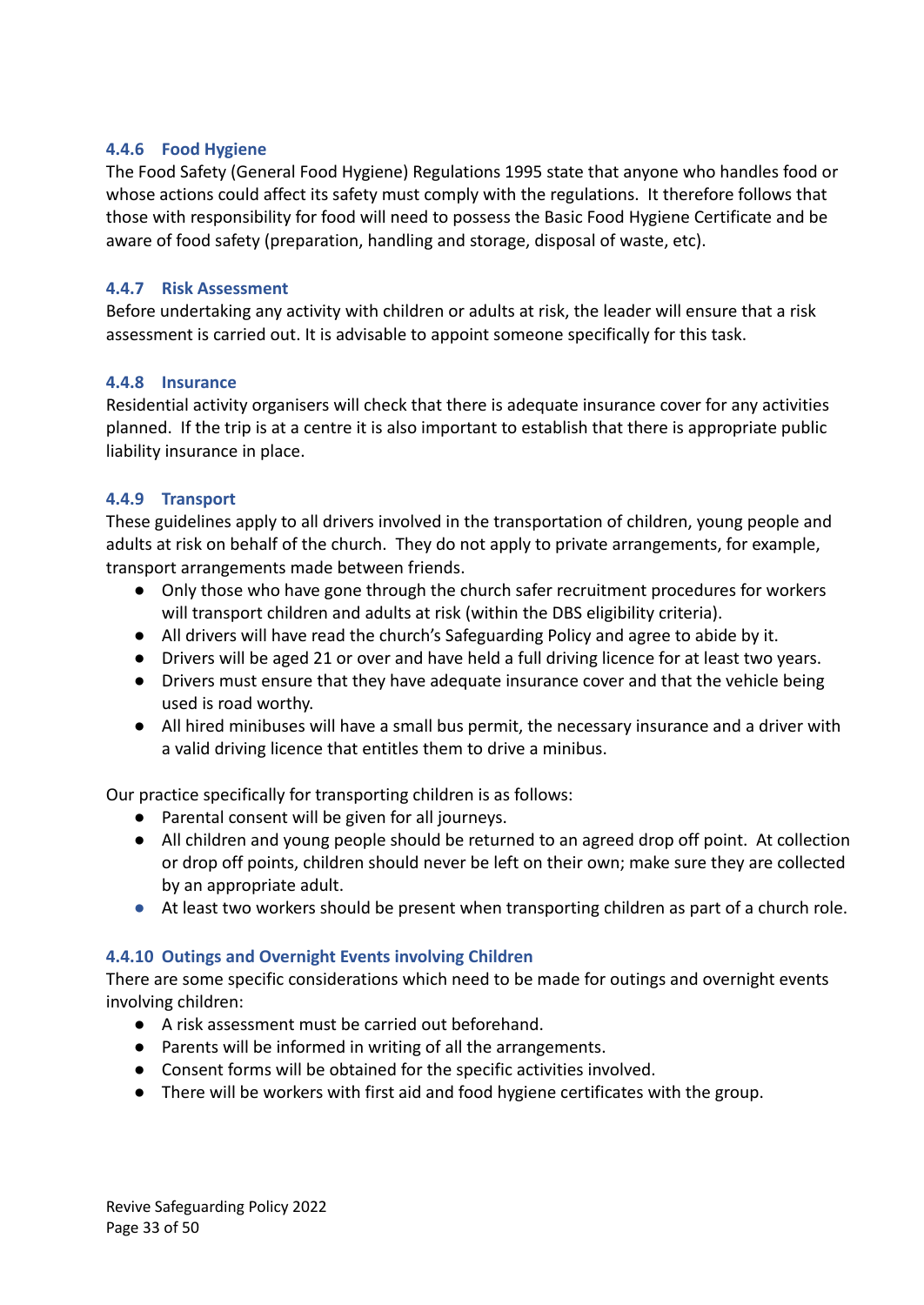#### <span id="page-33-0"></span>**4.4.10.1 Sleeping Arrangements**

Sleeping arrangements for overnight events will be carefully considered. It may be acceptable for workers to share sleeping accommodation with children/young people in a large dormitory or on an activity such as youth hostelling, where it is customary practice and there is more than one worker per room. Workers will not share sleeping accommodation with fewer than three children. Arrangements will be age-appropriate, provide security for the child/young person and be safe for everyone involved. The event leader will ensure that parents understand what the arrangements will be and are happy with them.

## <span id="page-33-1"></span>**4.4.10.2 Adventurous Activities**

No child will participate in adventurous activities without the written consent of the parent /carer. The activity leader will ensure that the staff engaged in such activities are properly trained and qualified and that the correct ratio of staff to children is met. At an activity centre or for an organisation whose own staff undertake such activities, if the activities come within the scope of the Adventure Activities Licensing Regulations 1996, the activity leader needs to ensure that the premises are licensed.

### <span id="page-33-2"></span>**4.4.10.3 Fire Safety**

The event leader will have a fire safety procedure in place, which will include the following:

- Everyone will be warned of the danger of fire. If the overnight event is in a building, then everyone must be made aware of the fire exits. A fire drill will be practised on the first day.
- When using a building as a residential facility, ensure that the fire alarm is audible throughout the accommodation and that all signs and exits are clearly visible. The building will also need to comply with fire regulations.
- In the case of an emergency, ensure measures are in place to alert children and young people with disabilities (e.g. a child who is hard of hearing).

#### <span id="page-33-3"></span>**4.4.10.4 Safety**

It is the responsibility of the workers to always know the whereabouts of every child/young person participating in an overnight event, and this may include monitoring access on and off the site.

General safety rules will be applied as appropriate (e.g. no running around tents due to the risk of injury from tripping over guy lines).

#### <span id="page-33-4"></span>**4.4.10.5 Swimming Trips**

There will be an increased adult to child ratio for swimming trips. Prior to the trip, workers will establish the swimming ability of the children attending and obtain specific consent. Workers should never change in front of the children.

# <span id="page-33-5"></span>**4.4.11 Outings and Overnight Events involving Adults at Risk**

As with outings and events for children, there are additional considerations for a group taking adults with additional needs, such as learning difficulties or mental health needs, on outings or overnight events:

● A risk assessment must be carried out beforehand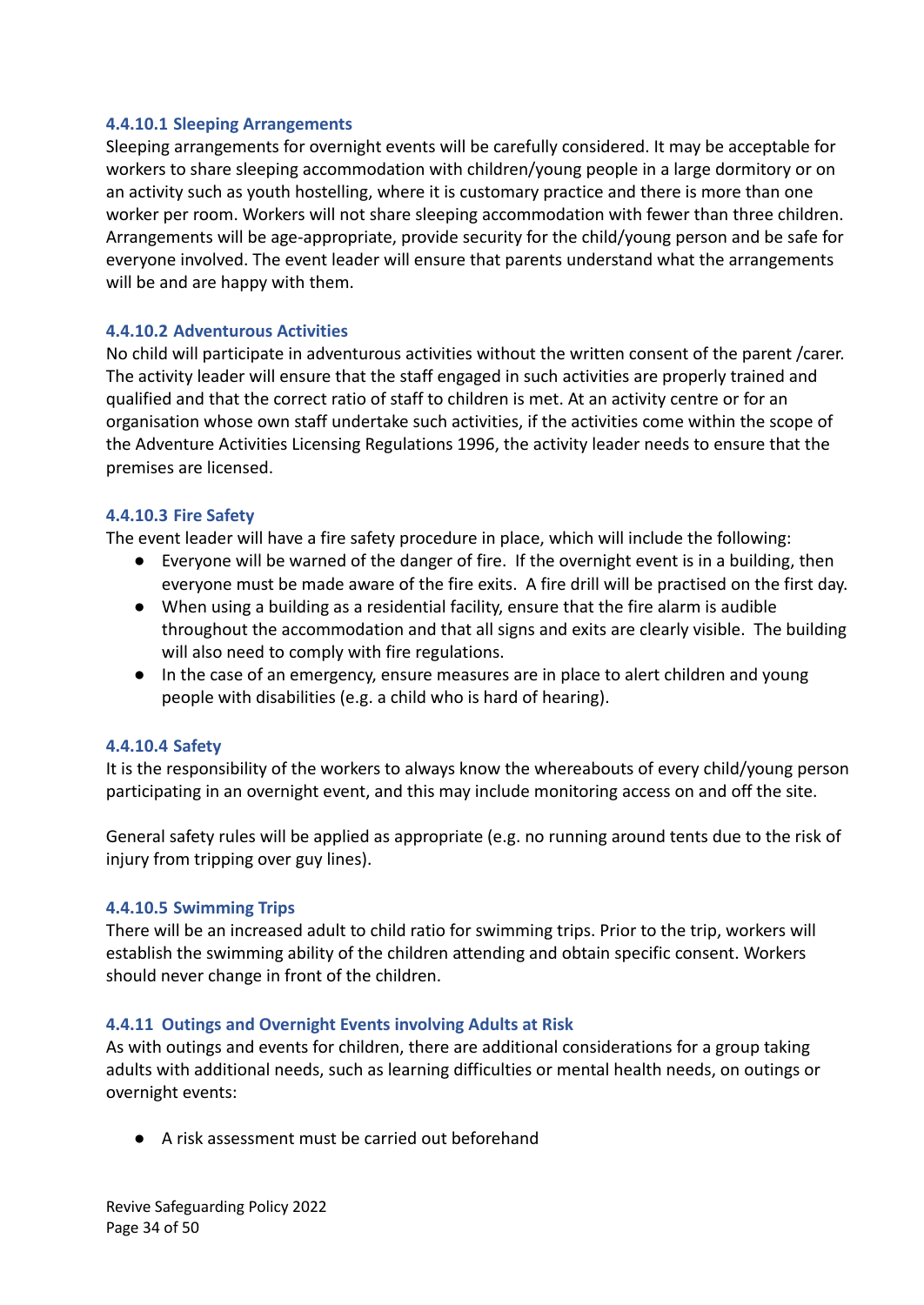- Planning for the trip should take into account specific medical, physical and support needs of each group member, bearing in mind that there may be people in the group who have individual care needs that will have to be met (including personal care)
- Adults at risk should be included in the planning of trips and events
- Consideration should be given to the suitability and accessibility of the venue and accommodation, travel time and mode of transport, and the affordability of the event
- Adults at risk should be given all the information about the trip beforehand so that they know where they are going, how long it will take to get there and what type of activities they will be taking part in.
- There should be a minimum of two leaders with each group; the individual needs of those attending may determine the additional number of people required.

# <span id="page-34-0"></span>**4.4.11.1 Sleeping Arrangements**

Consideration should be given to the individual needs of those staying overnight. If there is a need for personal care or additional support during the night, it would be better that the person's usual caregiver also attends the event and therefore shares a room with them.

### <span id="page-34-1"></span>**4.4.11.2 Personal Care**

It is not appropriate for church workers to perform personal care for adults at risk unless this is their usual task (ie if they have come along to help generally, but also have a caring role for a member of the group, they can provide personal care for that person).

#### <span id="page-34-2"></span>**4.4.11.3 Activities**

Leaders should consider the mobility needs of the group when deciding on activities or events. For example, if members of the group have difficulty walking, then including a walking tour around a town may be inaccessible to some who are attending. If you have members of the group who use wheelchairs then consideration needs to be given as to whether you have sufficient workers to support those who may need pushing.

#### <span id="page-34-3"></span>**4.4.11.4 Safety**

It is the responsibility of the workers to always know the whereabouts of every person in the group; this may include monitoring access on and off the site.

General safety rules will be applied as appropriate and advice sought from the event organiser / venue about the fire evacuation procedures. A copy of the event / venue risk assessment should be included with the group leader's risk assessment.

# <span id="page-34-4"></span>**4.4.11.5 Consent and Medical Information**

It is important to recognise that adults at risk are mostly able to give consent for their own involvement in activities, inclusion in photographs and medical treatment. However, in some situations the question of capacity may arise. The guidelines clearly state that an adult at risk should have a say in their care and any arrangements made for them, however, there may be occasions when you need to involve others in decision making. In these situations, seek advice from the DPS with regard to who should be involved.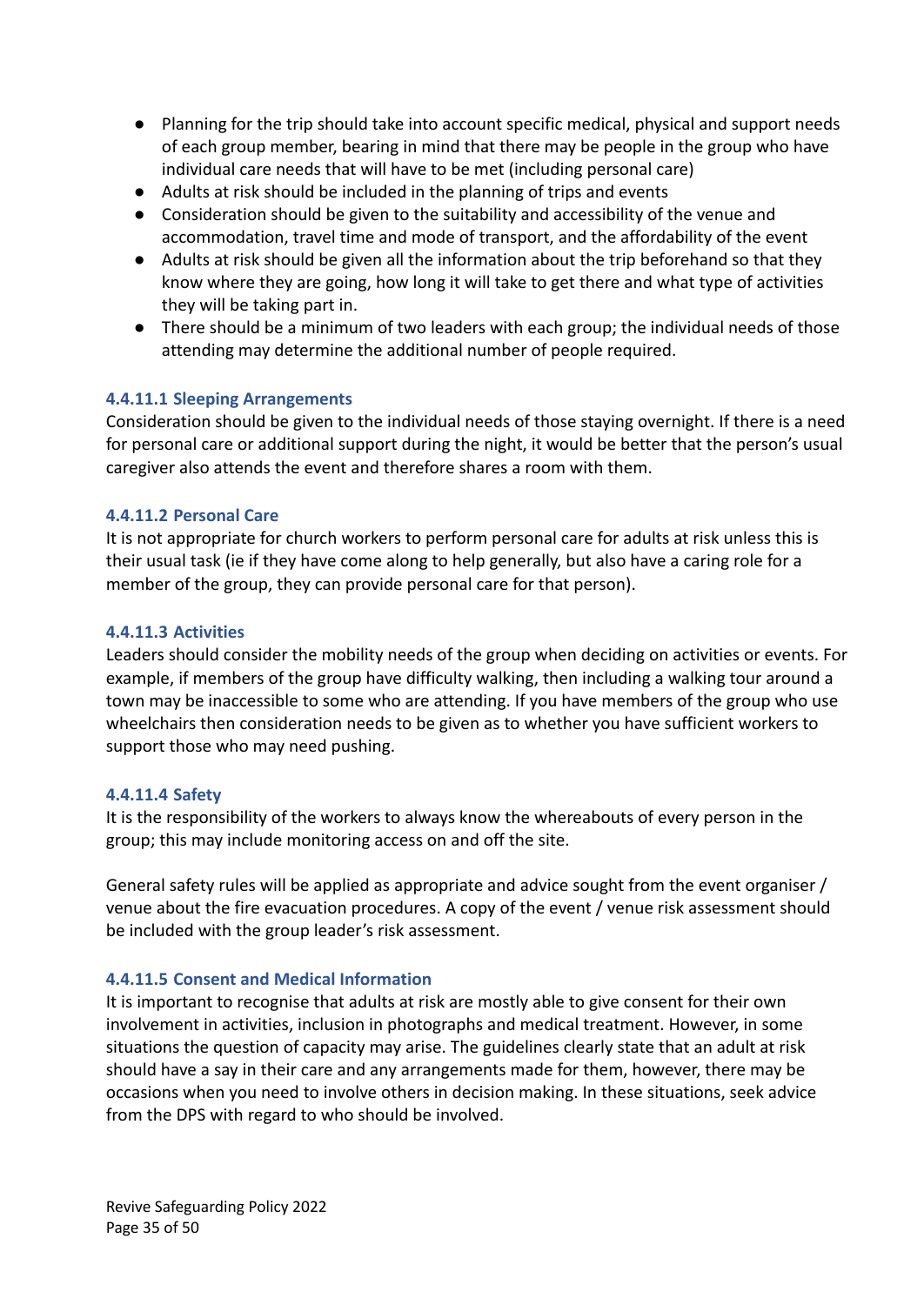A medical consent form should be completed by each member of the group and held by the leader. This will include any health concerns, emergency contact information and contact details for their GP. This will allow emergency medical personnel to have access to information should the need arise.

# <span id="page-35-0"></span>**4.4.11.6 Holding and Dispensing of Medication**

Church workers should never agree to hold or dispense medication for those on an event. If someone is unable to manage their own medication then consideration should be given as to whether their usual carer could attend with them or whether they will not be able to attend the event.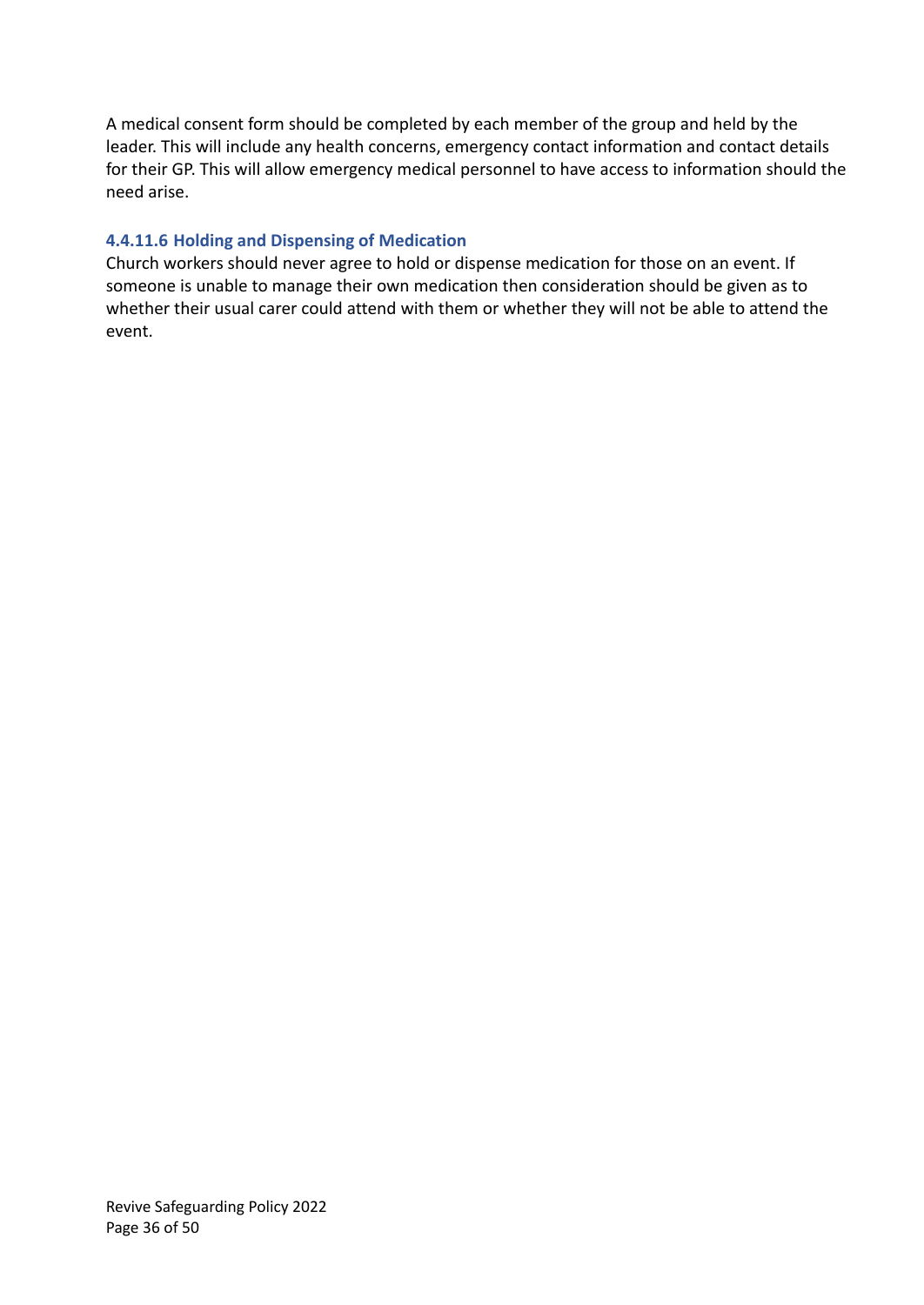# <span id="page-36-0"></span>**5 SECTION 5 - USEFUL CONTACTS**

| Local Authority<br>Designated Officer<br>(LADO)                                                           | Tel: 0113 378 9687<br>LADO@leeds.gov.uk                                                                             |                                                                                                                                     |
|-----------------------------------------------------------------------------------------------------------|---------------------------------------------------------------------------------------------------------------------|-------------------------------------------------------------------------------------------------------------------------------------|
| Duty and Advice<br>Team for Children's<br>Services at Leeds city<br>council                               | (Monday to Friday, 8am to 6pm).<br>Tel: 0113 376 0336 (Practitioners)<br>Tel: 0113 222 4403 (Public)                | Out of hours - Children's emergency<br>duty team<br>0113 535 0600<br>childrensedt@leeds.gov.uk.                                     |
| Leeds city council<br>Children's social work<br>services general<br>lnumber                               | 0113 222 4403.                                                                                                      |                                                                                                                                     |
| Adult Social Care                                                                                         | General number:<br><b>0113 222 4401</b><br>(Weekdays, 9am - 5pm, except<br>Wednesdays when we're open from<br>10am) | Out of hours (weekends, bank<br>holidays and all other times)<br><b>Emergency Duty Team</b><br>0113 378 0644<br>edt.ss@leeds.gov.uk |
| <b>Police</b><br>Contact 101, or<br>999 in an emergency<br>Leeds Child & Public<br><b>Protection Unit</b> | Leeds District Safeguarding Unit<br><b>Elland Road Headquarters</b><br>Elland Road<br>lLeeds<br>LS118BU             | Leeds Safeguarding Unit - 0113<br>3859590<br>lE-mail:<br>Leeds.safeguarding@westyorkshire.p<br>nn.police                            |
| Yorkshire Baptist<br>Association<br>Safeguarding<br>Contact                                               | Debbie Gamble<br>Debbie.gamble@yba.org.uk<br>0113 278 4954                                                          |                                                                                                                                     |

<https://westyorkscb.proceduresonline.com/>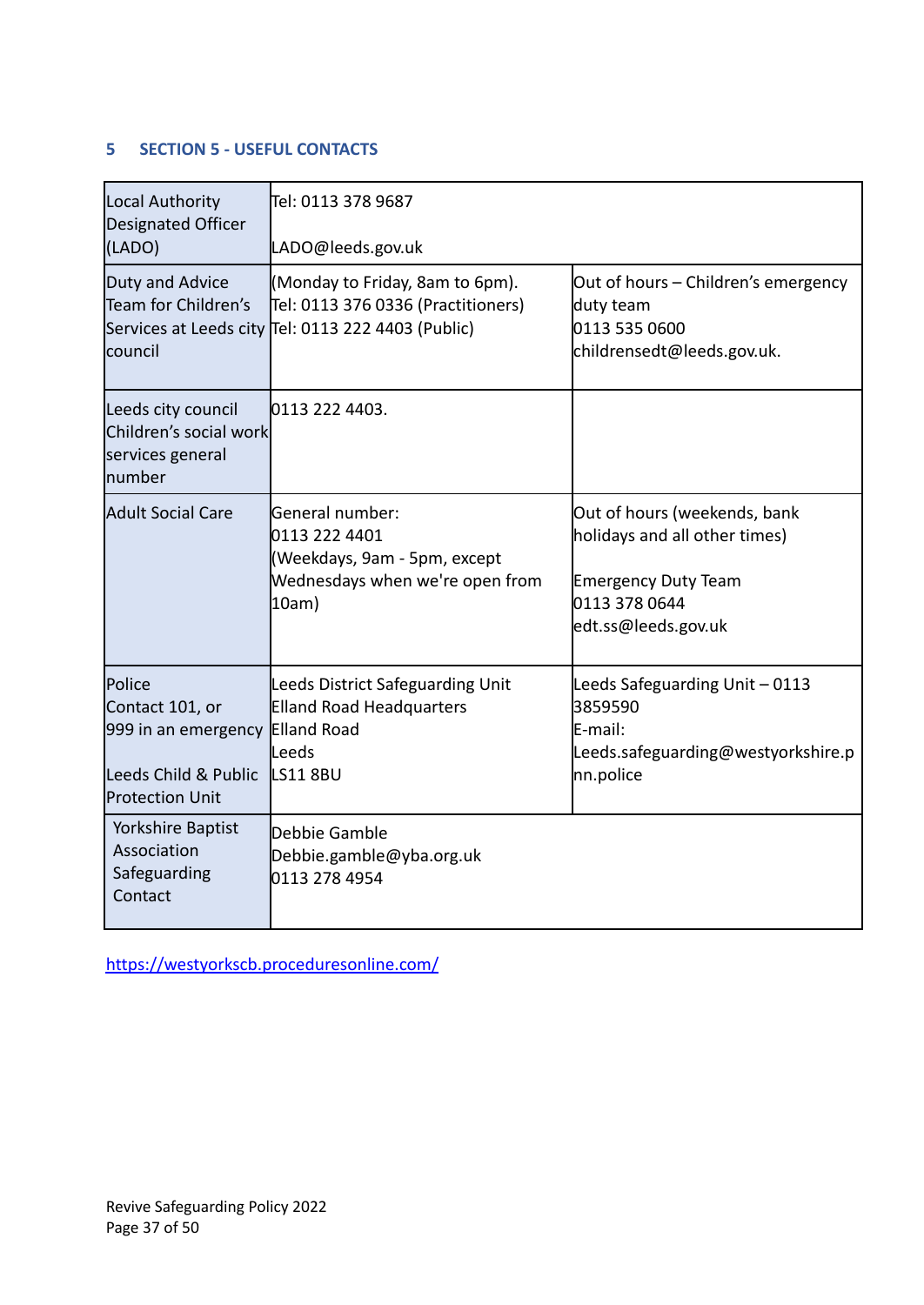# <span id="page-37-0"></span>**6 APPENDICES**

# <span id="page-37-1"></span>**6.1 APPENDIX 1 - DEFINITIONS OF ABUSE**

Understanding, Recognising and Responding to Abuse

Abuse and neglect are forms of maltreatment of a child or adult at risk. Somebody may abuse or neglect a child or adult by inflicting harm, or by failing to act to prevent harm. Children and adults at risk may be abused in a family, or in an institutional or community setting; by those known to them or, more rarely, by a stranger. They may be abused by an adult or adults or a child or children. There are many different ways in which people suffer abuse. The list below is, sadly, not exhaustive.

| Type of abuse    | <b>Child</b>                                                                                                                                                                                                                                                                                                                                                                            | <b>Adult at risk</b>                                                                                                                                                                                                          |  |
|------------------|-----------------------------------------------------------------------------------------------------------------------------------------------------------------------------------------------------------------------------------------------------------------------------------------------------------------------------------------------------------------------------------------|-------------------------------------------------------------------------------------------------------------------------------------------------------------------------------------------------------------------------------|--|
| Physical         | failure to prevent physical injury to a child. an adult at risk.                                                                                                                                                                                                                                                                                                                        | Actual or likely physical injury to a child, or To inflict pain, physical injury or suffering to                                                                                                                              |  |
| Emotional        | The persistent, emotional, ill treatment of<br>a child that affects their emotional and<br>behavioural development. It may involve<br>conveying to the child that they are<br>worthless and unloved, inadequate, or<br>that they are given responsibilities beyond have an emotional component.<br>their years.                                                                         | The use of threats, fear or power gained by<br>another adult's position, to invalidate the<br>person's independent wishes. Such behaviour<br>can create very real emotional and<br>psychological distress. All forms of abuse |  |
| Sexual           | Involves forcing or enticing a child to take<br>part in sexual activities, whether or not<br>the child is aware of what is happening.<br>This includes non-contact activities, such<br>as involving children in looking at, or in<br>the production of, pornographic material<br>or watching sexual activities, or<br>encouraging children to behave in sexually<br>inappropriate ways. | Any non-consenting sexual act or behaviour.<br>No one should enter into a sexual<br>relationship with someone for whom they<br>have pastoral responsibility or hold a position<br>of trust.                                   |  |
| Neglect          | Where adults fail to care for children and<br>protect them from danger, seriously<br>impairing health and development.                                                                                                                                                                                                                                                                  | A person's wellbeing is impaired and their<br>care needs are not met. Neglect can be<br>deliberate or can occur as a result of not<br>understanding what someone's needs are.                                                 |  |
| Type of Abuse    | <b>Additional Definitions</b>                                                                                                                                                                                                                                                                                                                                                           |                                                                                                                                                                                                                               |  |
| Financial        | possessions.                                                                                                                                                                                                                                                                                                                                                                            | The inappropriate use, misappropriation, embezzlement or theft of money, property or                                                                                                                                          |  |
| <b>Spiritual</b> | The inappropriate use of religious belief or practice; coercion and control of one<br>emotional personal attack.                                                                                                                                                                                                                                                                        | individual by another in a spiritual context; the abuse of trust by someone in a position<br>of spiritual authority (e.g. minister). The person experiences spiritual abuse as a deeply                                       |  |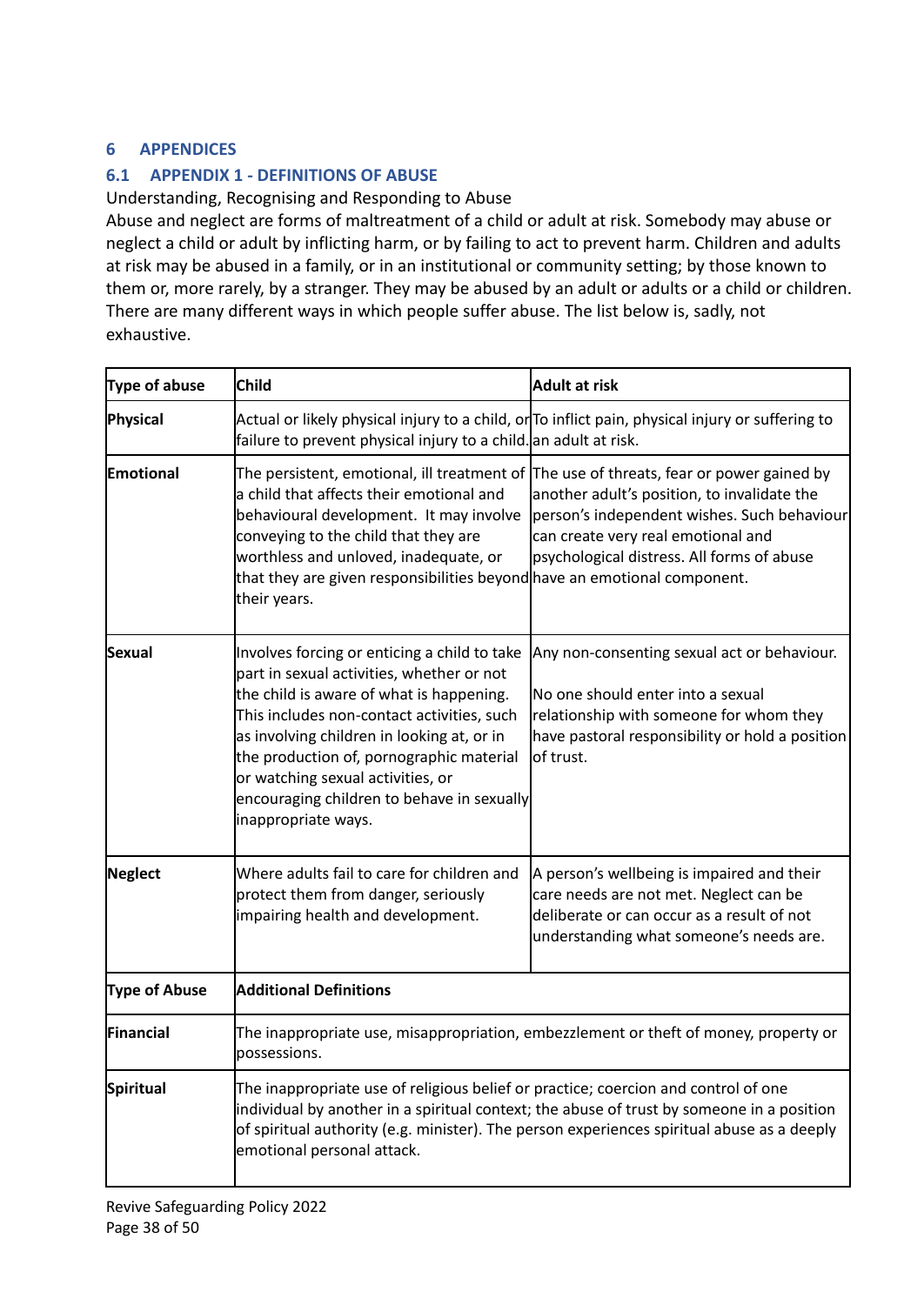| Discrimination                     | The inappropriate treatment of a person because of their age, gender, race, religion,<br>cultural background, sexuality or disability.                                                                                                                                                                                                                                                                                                                                                                             |
|------------------------------------|--------------------------------------------------------------------------------------------------------------------------------------------------------------------------------------------------------------------------------------------------------------------------------------------------------------------------------------------------------------------------------------------------------------------------------------------------------------------------------------------------------------------|
| <b>Institutional</b>               | The mistreatment or abuse of a person by a regime or individuals within an institution. It<br>can occur through repeated acts of poor or inadequate care and neglect, or poor<br>professional practice or ill-treatment. The church as an institution is not exempt from<br>perpetrating institutional abuse.                                                                                                                                                                                                      |
| <b>Domestic Abuse</b>              | Domestic abuse is any threatening behaviour, violence or abuse between adults who are<br>or have been in a relationship, or between family members. It can affect anybody<br>regardless of their age, gender, sexuality or social status.<br>Domestic abuse can be physical, sexual or psychological, and whatever form it takes, it is<br>rarely a one-off incident. Usually there is a pattern of abusive and controlling behaviour<br>where an abuser seeks to exert power over their family member or partner. |
| <b>Cyber Abuse</b>                 | The use of information technology (email, mobile phones, websites, social media,<br>instant messaging, chatrooms, etc.) to repeatedly harm or harass other people in a<br>deliberate manner.                                                                                                                                                                                                                                                                                                                       |
| Self-harm                          | Self-Harm is the intentional damage or injury to a person's own body. It is used as a way<br>of coping with or expressing overwhelming emotional distress. An individual may also be<br>neglecting themselves, which can result in harm to themselves.                                                                                                                                                                                                                                                             |
| Mate crime                         | 'Mate crime' is when people (particularly those with learning disabilities) are befriended<br>by members of the community, who go on to exploit and take advantage of them.                                                                                                                                                                                                                                                                                                                                        |
| <b>Modern Slavery</b>              | Modern slavery is the practice of treating people as property; it includes bonded labour,<br>child labour, sex slavery and trafficking. It is illegal in every country of the world.                                                                                                                                                                                                                                                                                                                               |
| <b>Human</b><br><b>Trafficking</b> | Human trafficking is when people are bought and sold for financial gain and/or abuse.<br>Men, women and children can be trafficked, both within their own countries and over<br>international borders. The traffickers will trick, coerce, lure or force these vulnerable<br>individuals into sexual exploitation, forced labour, street crime, domestic servitude or<br>even the sale of organs and human sacrifice.                                                                                              |
| Radicalisation                     | The radicalisation of individuals is the process by which people come to support any<br>form of extremism and, in some cases, join terrorist groups. Some individuals are more<br>vulnerable to the risk of being groomed into terrorism than others.                                                                                                                                                                                                                                                              |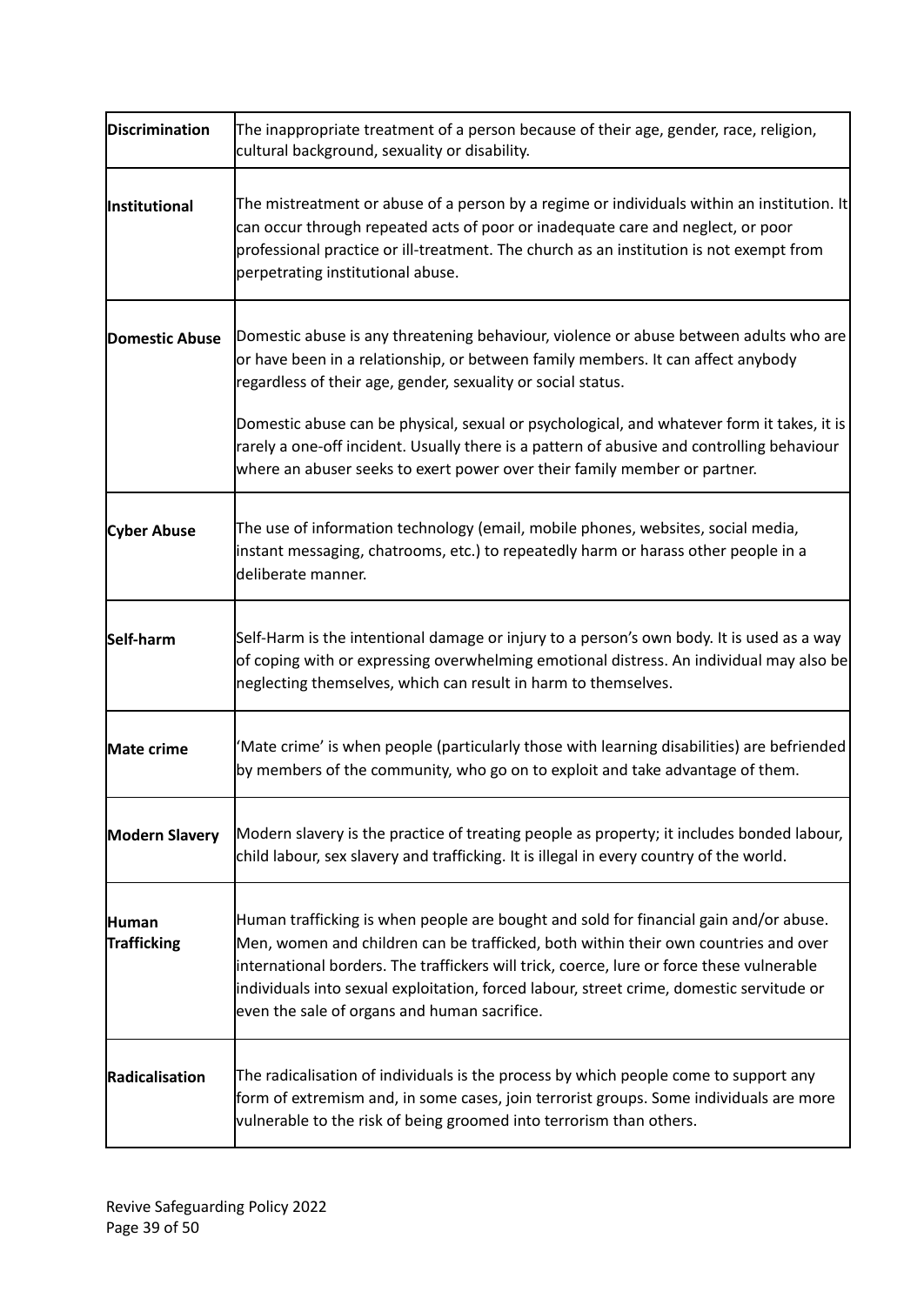| Honour / Forced<br><b>Marriage</b>         | An honour marriage / forced marriage is when one or both of the spouses do not, or<br>cannot, consent to the marriage. There may be physical, psychological, financial, sexual<br>and emotional pressure exerted in order to make the marriage go ahead. The motivation<br>may include the desire to control unwanted behaviour or sexuality.                                                                                                                                                        |
|--------------------------------------------|------------------------------------------------------------------------------------------------------------------------------------------------------------------------------------------------------------------------------------------------------------------------------------------------------------------------------------------------------------------------------------------------------------------------------------------------------------------------------------------------------|
| <b>Female Genital</b><br><b>Mutilation</b> | Female genital mutilation (FGM) comprises all procedures involving partial or total<br>removal of the female external genitalia or other injury to the female genital organs for<br>non-medical reasons as defined by the World Health Organisation (WHO). FGM is a<br>cultural practice common around the world and is largely performed on girls aged<br>between 10 and 18. Performing acts of FGM is illegal in the UK as is arranging for a child<br>to travel abroad for FGM to be carried out. |
| <b>Historic Abuse</b>                      | Historic abuse is the term used to describe disclosures of abuse that were perpetrated in<br>the past. Many people who have experienced abuse don't tell anyone what happened<br>until years later, with around one third of people abused in childhood waiting until<br>adulthood before they share their experience.                                                                                                                                                                               |

Whilst it is not possible to be prescriptive about the signs and symptoms of abuse and neglect, the following list sets out some of the indicators which might be suggestive of abuse:

- unexplained injuries on areas of the body not usually prone to such injuries
- an injury that has not been treated/received medical attention
- an injury for which the explanation seems inconsistent
- a child or adult at risk discloses behaviour that is harmful to them
- unexplained changes in behaviour or mood (e.g. becoming very quiet, withdrawn or displaying sudden bursts of temper)
- inappropriate sexual awareness in children
- signs of neglect, such as under-nourished, untreated illnesses, inadequate care.

It should be recognised that this list is not exhaustive and the presence of one or more indicators is not in itself proof that abuse is actually taking place. It is also important to remember that there might be other reasons why most of the above are occurring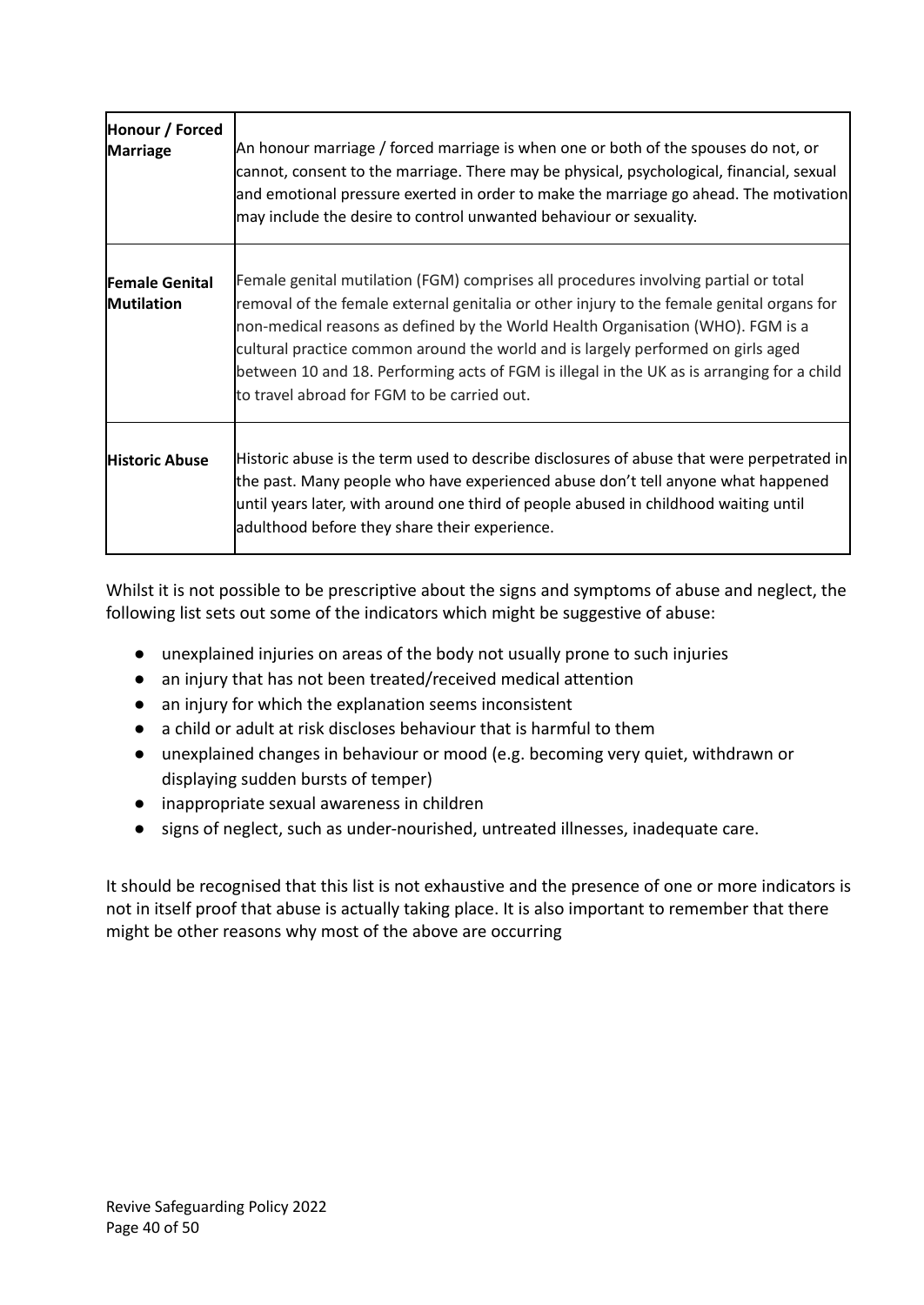# <span id="page-40-0"></span>**6.2 APPENDIX 2 – DETAILED GUIDANCE ON REPORTING REQUIREMENTS**

## **STAGE 1 – THE WORKER**

The duty of the person who receives information or who has a concern about the welfare of a child, young person or adult at risk is to RECOGNISE the concerns, make a RECORD in writing and RESPOND by passing on their concerns to the DPS. If he/she is not contactable, or they are implicated in the situation, another member of the church Safeguarding Team should be contacted instead.

Concerns should be passed on to the DPS within 24 hours of the concern being raised. If anyone is considered to be in imminent danger of harm, a report should be made immediately to the police by calling 999. If such a report is made without reference to the DPS, they should be informed as soon as possible afterwards.

A written record using the standard incident report form should be made as soon as possible after a child or adult at risk tells you about harmful behaviour, or an incident takes place that gives cause for concern.

The record should:

- be hand-written as soon as possible after the event
- be legible and state the facts accurately (when hand-written notes are typed up later the original hand-written notes should be retained)
- include the child or adult at risk's name, address, date of birth (or age if the date of birth is not known)
- include the nature of the concerns/allegation/disclosure
- include a description of any bruising or other injuries that you may have noticed
- include an exact record of what the child or adult at risk has said, using their own words where possible
- include what was said by the person to whom the concerns were reported
- include any action taken as a result of the concerns
- be signed and dated
- be kept secure and confidential and made available only to the church Safeguarding Team (including the church minister), representatives of any statutory authorities involved and the local Baptist association.

If concerns arise in the context of children's or adult at risk work, the worker who has the concern may in the first instance wish to talk it through with their group leader, where appropriate. However, such conversations should not delay concerns being passed on to the DPS. It should be clear that the duty remains with the worker to record and pass on their concerns to the DPS. If an issue concerns an adult at risk who does not give permission to pass on the information to anyone else, the worker should explain that they will need to speak with the DPS, who will have greater expertise in dealing with the issue at hand.

If a concern is brought to the attention of a group leader by one of the workers, the leader should remind the worker of their duty to record and report, and will also themselves have a duty to pass on the concern to the DPS.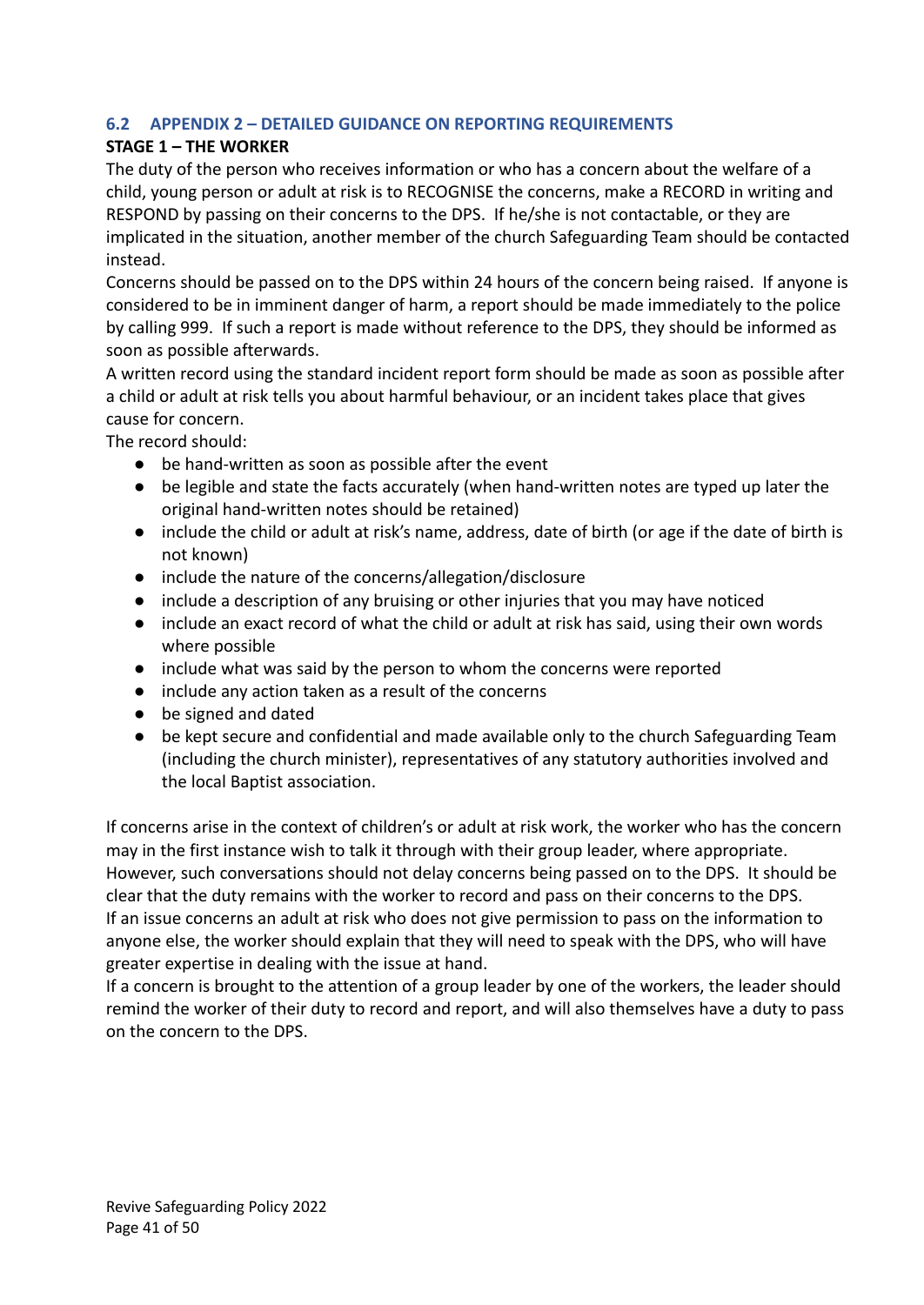# **STAGE 2 – THE DESIGNATED PERSON FOR SAFEGUARDING (DPS)**

The duty of the DPS on receiving a report is to REVIEW the concern that they have received and REPORT the concern on to the appropriate people, where necessary. The duty to REVIEW

In reviewing the report that is received, the DPS:

- should take into account their level of experience and expertise in assessing risk to children or adults at risk.
- must take into account any other reports that have been received concerning the same individual or family.
- may speak with others in the church where appropriate (including the Minister and church Safeguarding Team, unless allegations involve them) who may have relevant information and knowledge that would impact on any decision being made. Such conversations should not lead to undue delay in taking any necessary action.
- may consult with other agencies to seek guidance and advice in knowing how to respond appropriately to the concerns that have been raised.

# **The duty to REPORT**

The DPS will decide who the report should be referred on to, working in conjunction with the church Safeguarding Team where appropriate. They may:

- refer back to the worker who made the initial report if there is little evidence that a child or adult at risk is being harmed, asking for appropriate continued observation.
- refer the concern to others who work with the child or adult at risk in question, asking for continued observation where appropriate.
- Inform parents / carers under certain circumstances, where doing so would not present any further risk of harm.
- **●** Make a formal referral to the police or local Social Services team. With adults at risk, confidentiality means that someone's personal business is not discussed with others, except with their permission. This is not always possible when considering passing relevant information about abuse or concerns to the statutory authorities, however, it is possible to keep the information confidential to the relevant parties. This means not telling or hinting to others what has been disclosed, not even for prayer ministry purposes. For adults at risk, concerns will only be referred to the police or Social Services without consent where:
	- o the person lacks the mental capacity to make such a choice
	- o there is a risk of harm to others
	- o in order to prevent a crime
	- $\circ$  If an allegation is made against someone who works with children\* the allegation should be reported to the Local Authority Designated Officer (LADO) or equivalent. The LADO is located within Children's Services and should be alerted to all cases in which it is alleged that a person who works with children has:
		- behaved in a way that has harmed, or may have harmed, a child
		- possibly committed a criminal offence against children, or related to a child
		- behaved towards a child or children in a way that indicates s/he is unsuitable to work with children.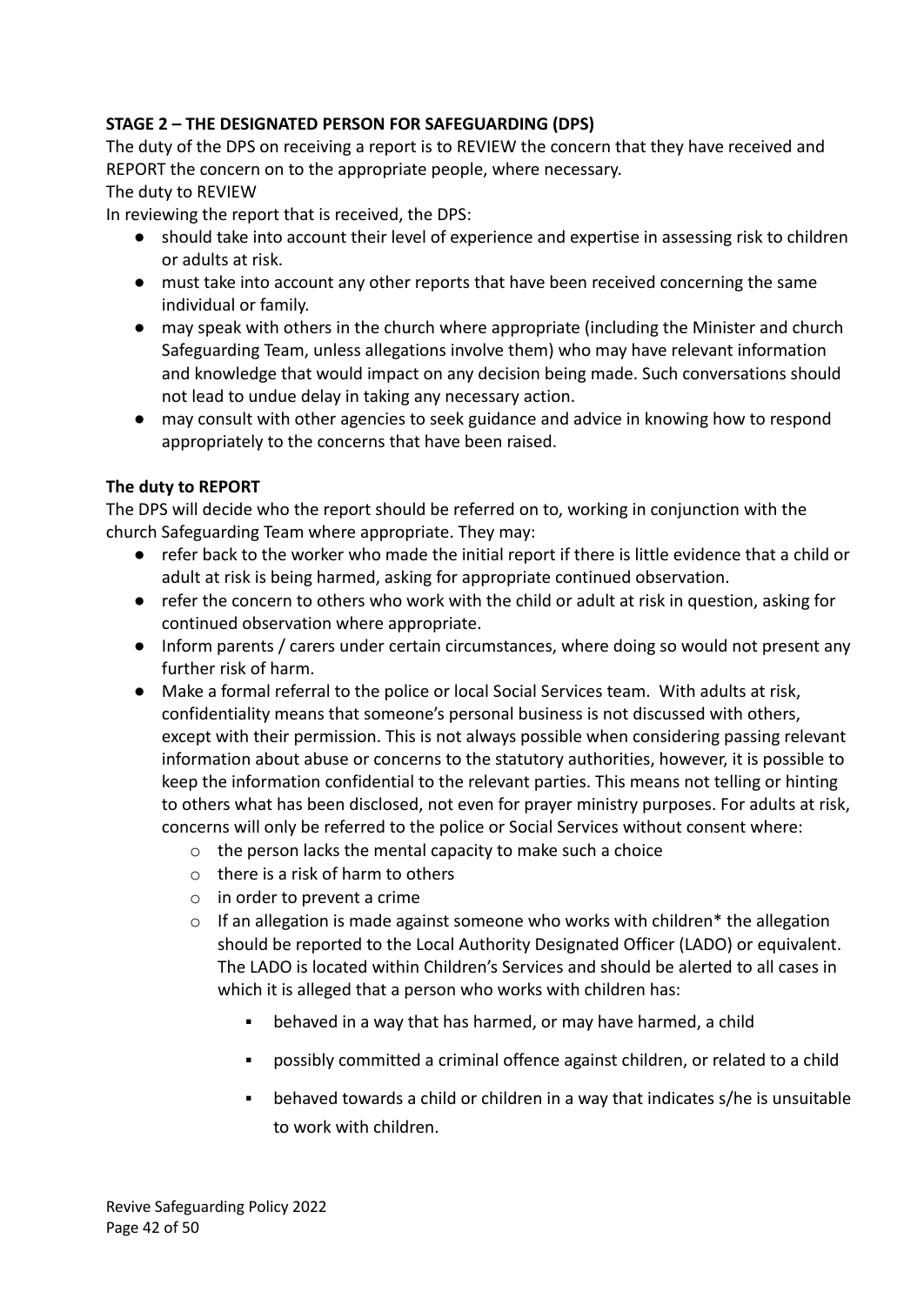● If an allegation is made against someone who works with adults at risk<sup>\*</sup>, it should be reported to the police or Adult Social Services.

\*If a worker has an allegation made against them, they should step down from all church duties until the incident has been investigated by the statutory authorities. It may also be appropriate to put a Safeguarding Contract in place; this should be discussed with the local Baptist Association Safeguarding Contact.

- Whenever a formal referral is made to the police, Social Services or LADO, the DPS should report the referral to:
	- o The Safeguarding Trustee
	- o The Minister
	- o The local Baptist Association Safeguarding Contact

A record should be kept of all safeguarding incidents and should be considered in the annual review of the church's safeguarding policy. All original reports should be retained safely and securely by the DPS and a written record should be made of the actions taken.

# **STAGE 3 – THE NEXT STEPS**

Responsibilities to **REPORT** and **SUPPORT** in stage 3 of the process are shared by the church Safeguarding Team and the Minister.

The duty to SUPPORT

Once concerns, suspicions and disclosures of abuse have been addressed, the church continues to have a responsibility to offer support to all those who have been affected, including: Victims; Alleged perpetrators; Children; Adults at risk; Other family members; Church workers; Church Safeguarding Team; Minister; Leadership Team.

The duty to REPORT

If a church worker has been accused of causing harm to children, young people or adults at risk this would be classed as a serious incident that should be reported to the Charity Commission by those churches that are registered with the Charity Commission.

If a worker has been removed from their post or would have been removed from their post because of the risk of harm that they pose to children, young people or adults at risk, there is also a statutory duty to report the incident to the Disclosure and Barring Service (DBS).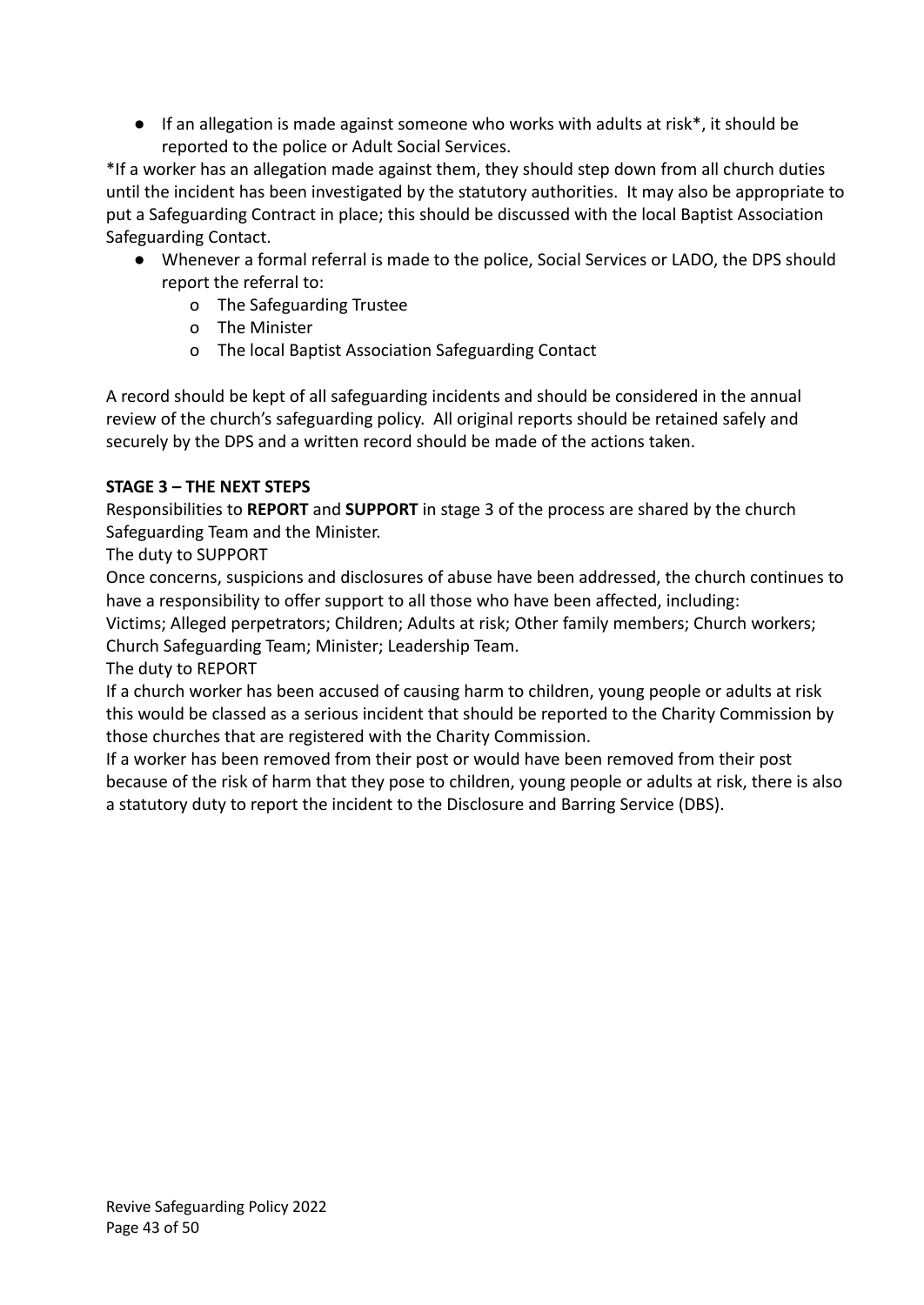### <span id="page-43-0"></span>**6.3 APPENDIX 3 – SAFEGUARDING INCIDENT FORM**

This form should be completed by the Designated Person for Safeguarding

| Name of church / organisation               |  |
|---------------------------------------------|--|
| Contact details of church /<br>organisation |  |

| Name of Designated Person for<br>Safeguarding (DPS)      |  |
|----------------------------------------------------------|--|
|                                                          |  |
| Contact details of Designated<br>Person for Safeguarding |  |

| Name of concerned person or to<br>whom disclosure was given |  |
|-------------------------------------------------------------|--|
| Contact details of concerned                                |  |
| person or whom disclosure was<br>given                      |  |

*[https://www.baptist.org.uk/Articles/451014/Safeguarding\\_Incident\\_Form.aspx](https://www.baptist.org.uk/Articles/451014/Safeguarding_Incident_Form.aspx)*

### INDIVIDUAL OF CONCERN - CONTACT DETAILS

Name

Date of birth

Address

Phone number / Email address

THE INCIDENT

What happened? (Nature of concern / disclosure made - use the person's own words if known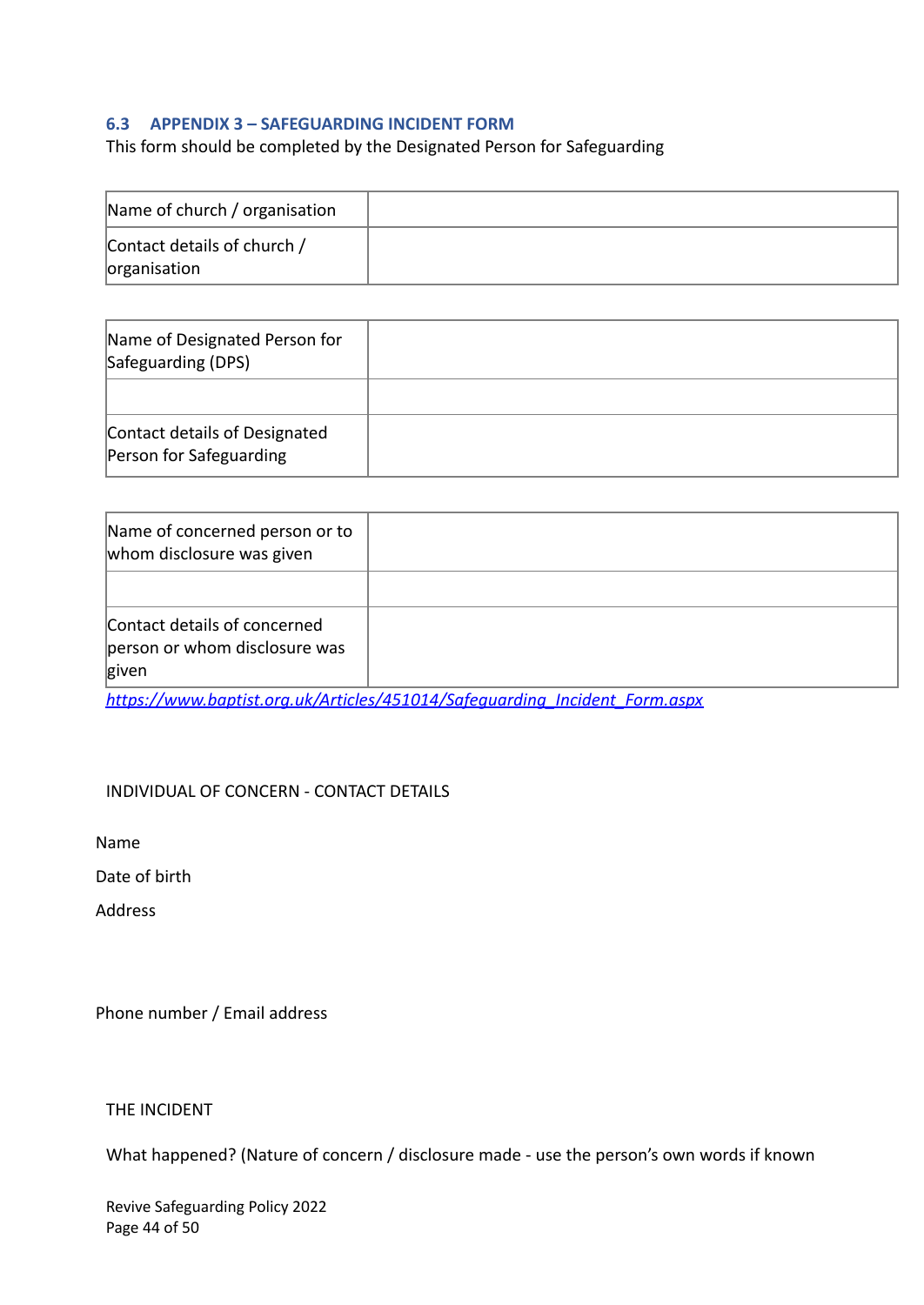When did it happen? (date, time)

Where did it happen? (specific location)

Who was allegedly involved and in what way? (includes witnesses)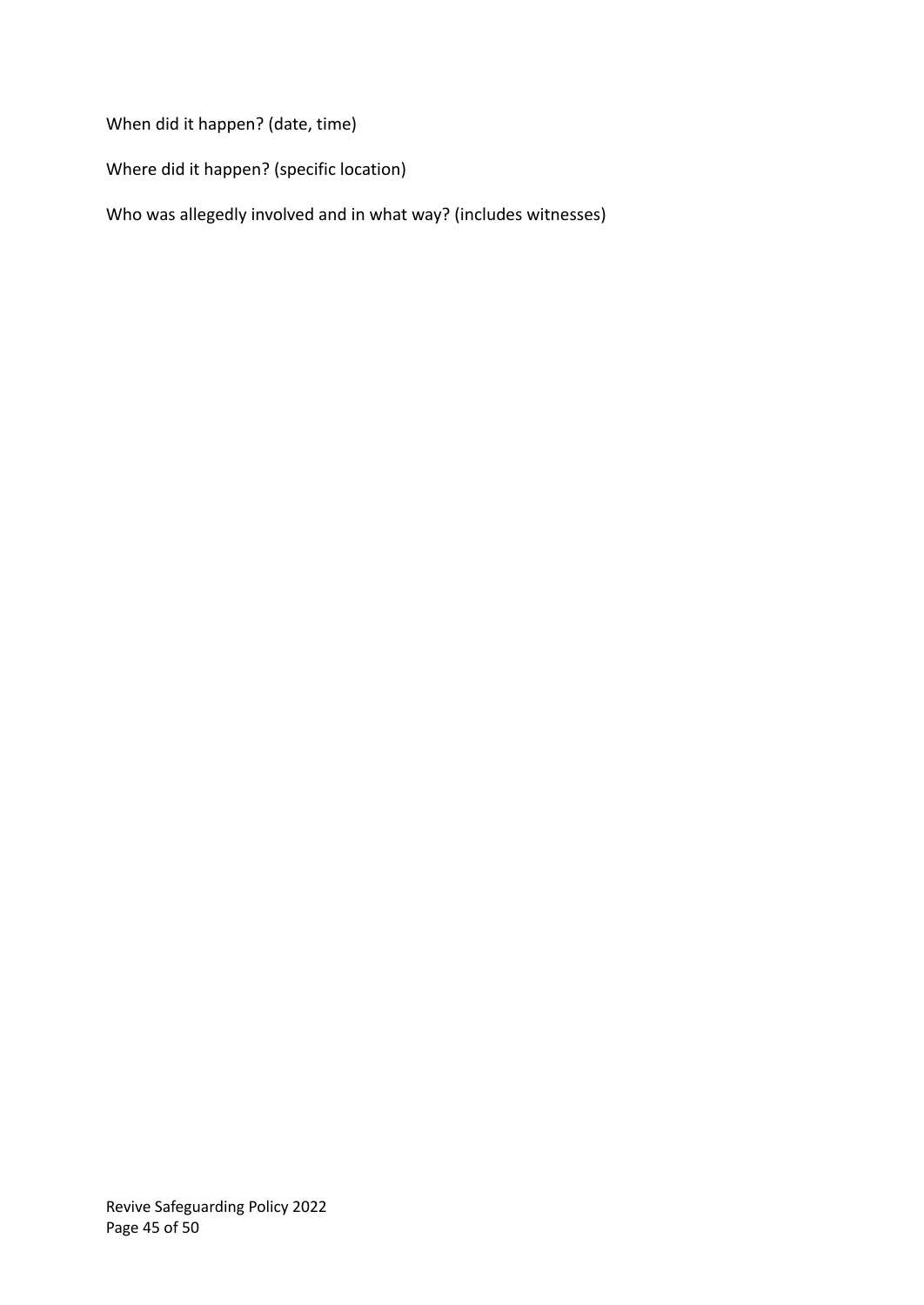#### ANY ACTION THAT HAS BEEN TAKEN

 $\mathsf{Yes}$   $\|\mathsf{No}\|$ 

Have the carers or parents / guardians been informed? (Please tick)

If so, when and by whom?

 $\mathsf{Yes}$  |  $\mathsf{No}$ 

Have the statutory authorities been informed? If so, please complete the table:

Example:

| Authority                 | Police                       |  |  |
|---------------------------|------------------------------|--|--|
| Name                      | Bobby                        |  |  |
| Position                  | Child abuse officer          |  |  |
| Email contact             | bobby@police.com             |  |  |
| Phone contact             | 077999                       |  |  |
| Contacted by              | Minister                     |  |  |
| Date & time of<br>contact | 1.30 <sub>pm</sub><br>1/4/15 |  |  |

 $\mathsf{Yes} \qquad | \mathsf{No}$ Has the Local Association been informed?

(Please do so if the statutory authorities are involved) If so, when and by whom? Any other action taken:

FUTURE ACTION TO BE TAKEN

What action needs to be taken?

Who is responsible for this?

SIGNATURES

Revive Safeguarding Policy 2022 Page 46 of 50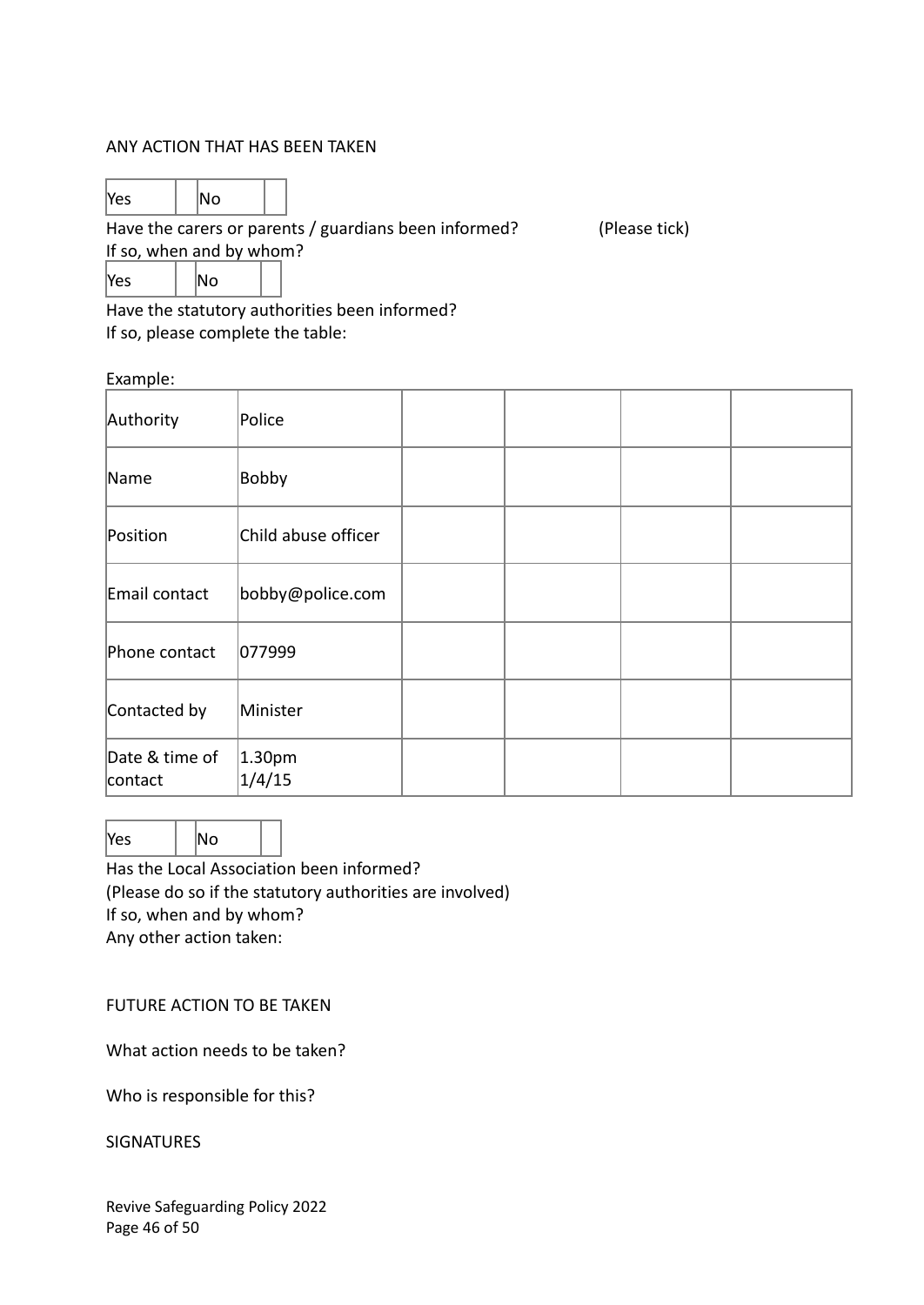| Signature of<br>Designated | Signature of minister,<br>or Church |  |
|----------------------------|-------------------------------------|--|
| Safeguarding<br>Person     | Safeguarding Team<br>member         |  |
| Date & time                | Date & time                         |  |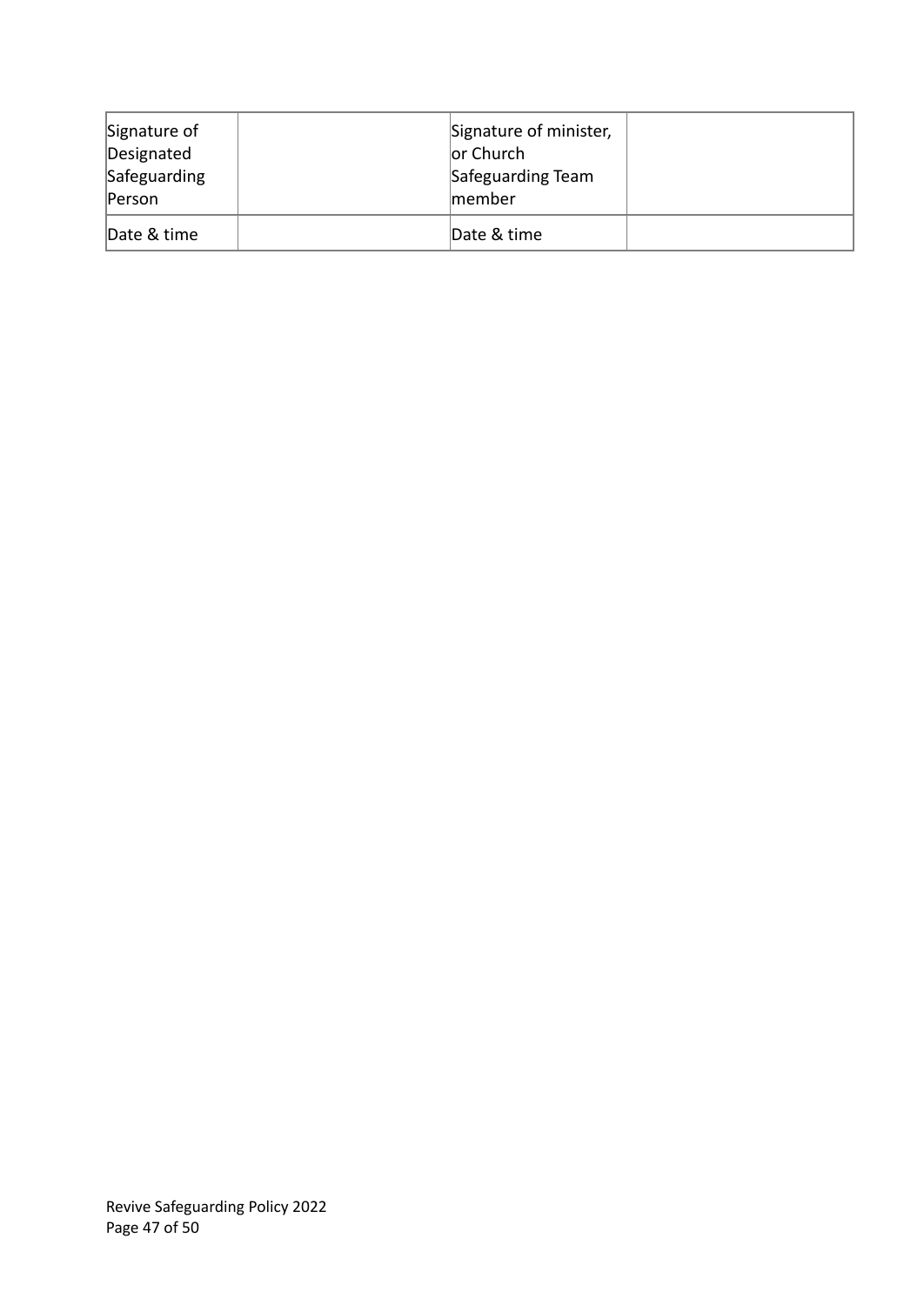BODY MAP

Name of Individual of Concern\_\_\_\_\_\_\_\_\_\_\_\_\_\_\_\_\_\_\_\_\_\_\_\_\_\_\_\_\_\_\_\_\_\_\_\_\_\_\_\_\_\_\_\_\_\_\_\_\_\_\_\_\_\_\_

Name of person completing this form

These diagrams are designed for the recording of any observable bodily injuries that may appear on the person. Where bruises, burns, cuts, or other injuries occur, shade and label them clearly on the diagram. **Remember it's not your job to investigate or to decide if an injury or mark is non-accidental. Listen, observe and pass it on.**

| Front         | Back |  |
|---------------|------|--|
| Signature _   |      |  |
| Date and time |      |  |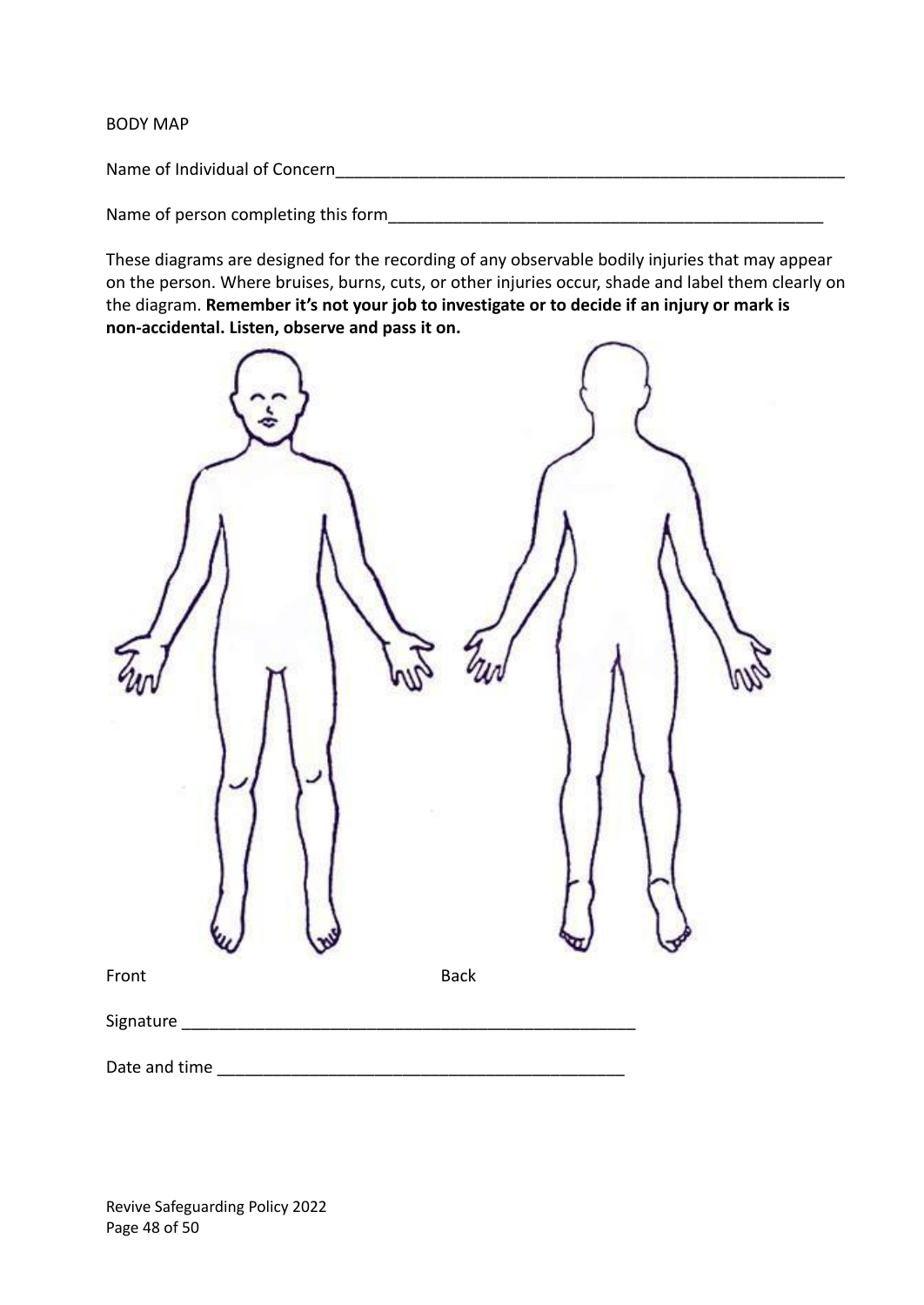# <span id="page-48-0"></span>**6.4 Appendix 4 – Application Form for Young leaders under 18 years of age**

Not applicable

<span id="page-48-1"></span>**6.5 Appendix 5 - Training and information on best practice for safeguarding of LGBTQ people in churches**

Under construction- we will use a combination of the Inclusive Church guidelines and the Open Table Network resource for safeguarding Trans people within church communities.